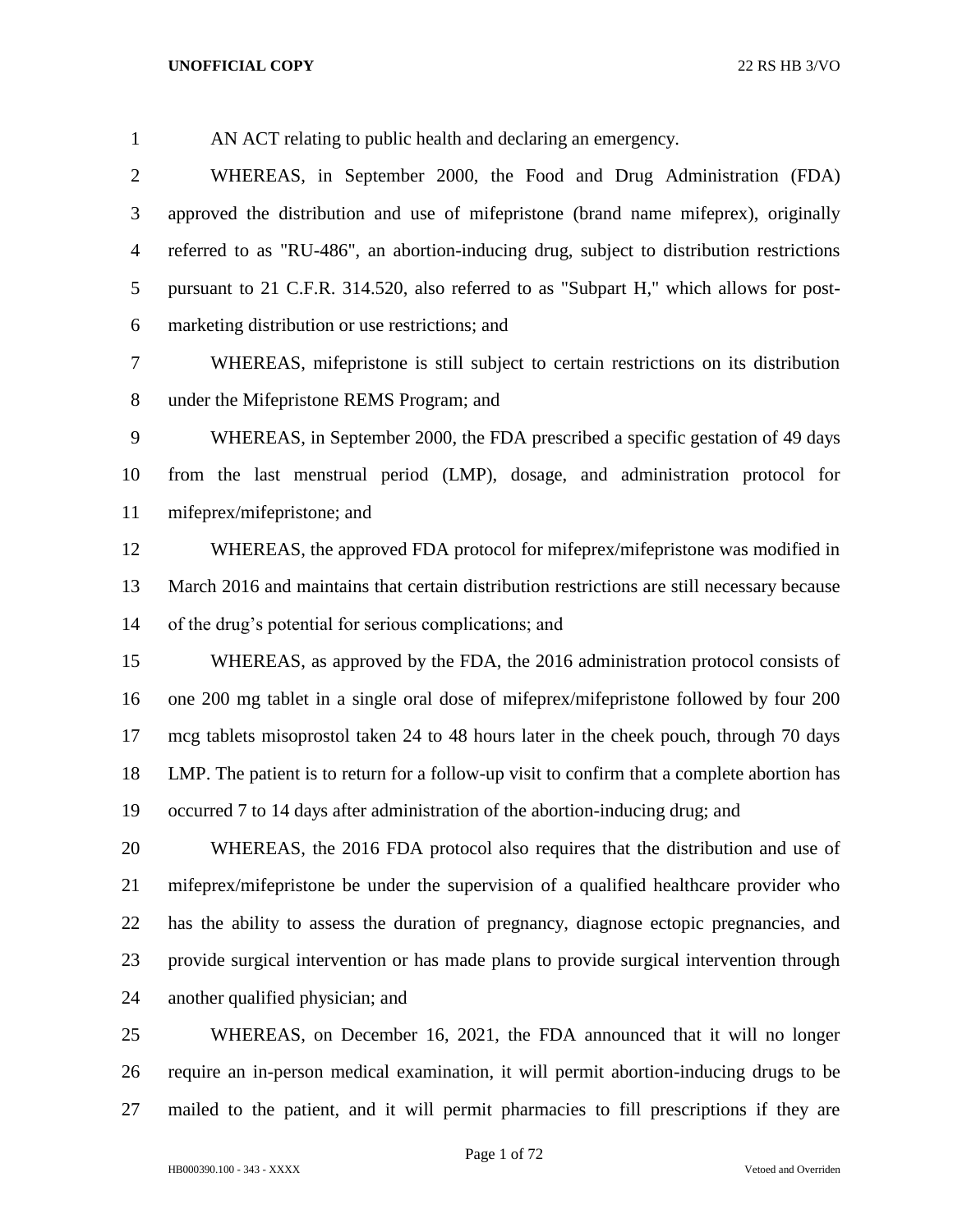| $\mathbf{1}$   | certified by the manufacturers to do so; and                                               |
|----------------|--------------------------------------------------------------------------------------------|
| $\overline{2}$ | WHEREAS, court testimony by Planned Parenthood and other abortion providers                |
| 3              | has demonstrated that providers routinely and intentionally failed to follow the September |
| $\overline{4}$ | 2000 FDA-approved protocol for mifeprex/mifepristone (for example, see Planned             |
| 5              | Parenthood Cincinnati Region v. Taft, 459 F. Supp. 2d 626, S.D. Oh. 2006); and             |
| 6              | WHEREAS, the use of mifeprex/mifepristone presents significant medical risks,              |
| 7              | including but not limited to uterine hemorrhage, viral infections, abdominal pain,         |
| 8              | cramping, vomiting, headache, fatigue, and pelvic inflammatory disease; and                |
| 9              | WHEREAS, health problems usually do not occur during the first pregnancy for an            |
| 10             | Rh negative woman with an Rh positive fetus because the body does not have a chance to     |
| 11             | develop a large number of antibodies; and                                                  |
| 12             | WHEREAS, if the woman is Rh negative and does not receive an injection of Rh               |
| 13             | immunoglobulin at the time of an abortion or delivery, she may experience Rh               |
| 14             | incompatibility in future pregnancies which can lead to complications and miscarriage.     |
| 15             | Therefore, it is critical for a qualified physician to determine blood type and administer |
| 16             | Rh immunoglobulin if a woman is Rh negative; and                                           |
| 17             | WHEREAS, the risk of complications increases with advancing gestational age and            |
| 18             | either complete the two-step dosage process<br>with<br>the<br>failure<br>to<br>for the     |
| 19             | mifeprex/mifepristone regimen or to receive abortion pill reversal care from a qualified   |
| 20             | healthcare professional; and                                                               |
| 21             | WHEREAS, studies document that increased rates of complications, including                 |
| 22             | incomplete abortion, occur even within the FDA-approved gestational limit; and             |
| 23             | WHEREAS, as of March 2020, the FDA reported 4,480 adverse events after                     |
| 24             | women used mifeprex/mifepristone for abortions. Among these events were 24 deaths,         |
| 25             | 1,183 hospitalizations, 339 blood transfusions, and 256 infections, including 48 severe    |
| 26             | infections; and                                                                            |

WHEREAS, the Adverse Event Reports (AER) systems relied upon by the FDA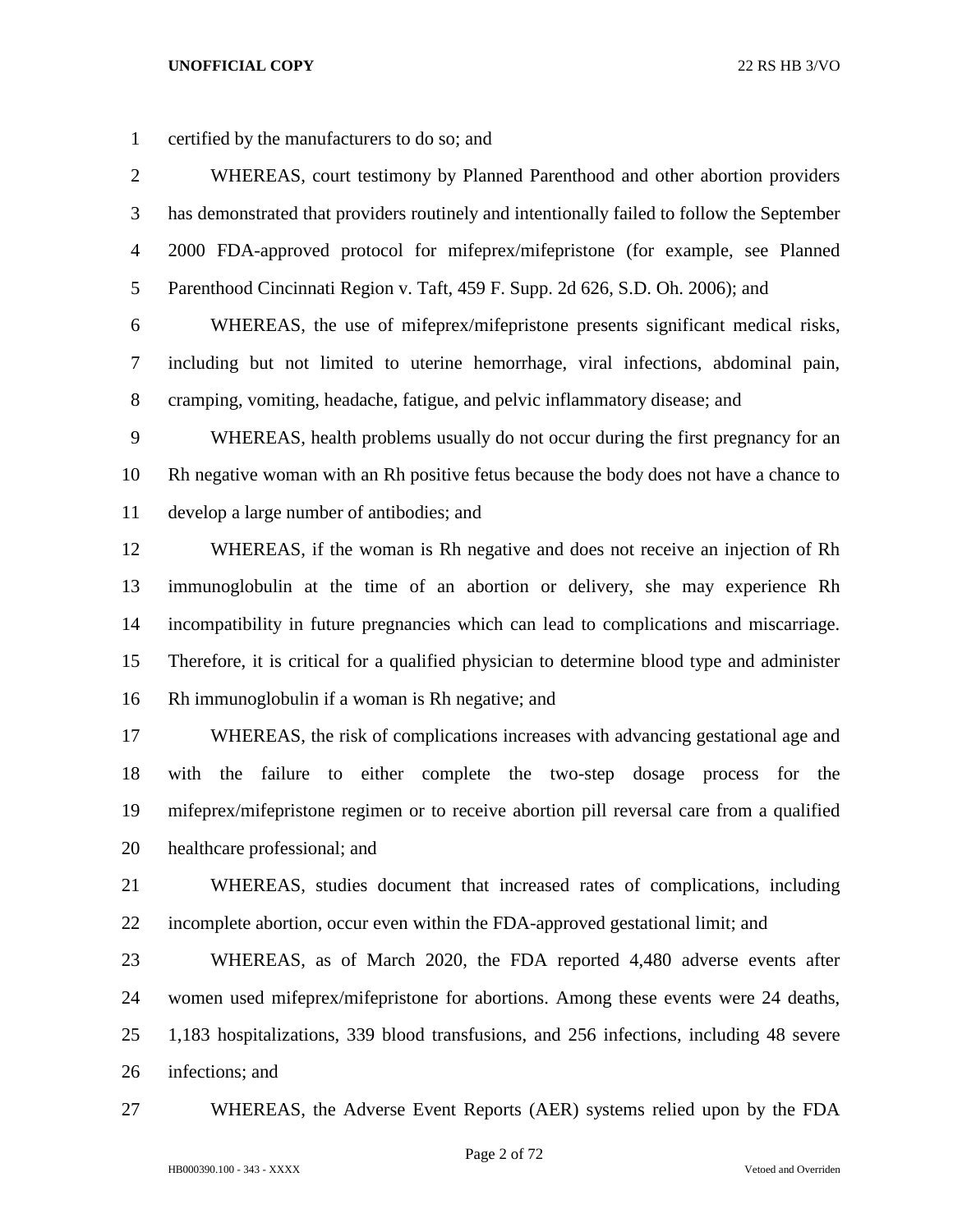have limitations and typically detect only a small proportion of events that actually occur; and

 WHEREAS, as of March 31, 2020, 27 women have reportedly died after administration of mifeprex/mifepristone, with 6 deaths attributed to severe bacterial infections. Eight of those women administered the mifeprex/mifepristone regimen in an "off-label" or "evidence-based" manner then-advocated by abortion providers, and the FDA has not been able to determine whether this off-label use led to the deaths; and

 WHEREAS, medical evidence demonstrates that women who use abortion-inducing drugs risk four times more complications than those who undergo surgical abortions. At least three to eight percent of medical abortions fail to evacuate the pregnancy tissue and require surgical completion. One percent will fail to kill the fetus. If surgical completion is required after a failed medical abortion, the risk of premature delivery in a subsequent pregnancy is more than three times higher. Failure rates increase as gestational age increases. The gestational age range of 63 to 70 days has been inadequately studied. The 2016 FDA gestational age extension was based on only one study worldwide of little more than 300 women; and

 WHEREAS, 2020 marked the state of Arkansas' first full year of data after a new abortion complication reporting law went into effect. Forty-five complications were reported in 2020, of which 40, or 88 percent of all complications, resulted from medication abortions; and

 WHEREAS, a woman's ability to provide informed consent depends on the extent to which the woman receives information sufficient to make an informed choice; and

 WHEREAS, the decision to abort "is an important, and often a stressful one, and it is desirable and imperative that it be made with full knowledge of its nature and consequences" as stated in Planned Parenthood v. Danforth, 428 U.S. 52, 67 (1976); and

 WHEREAS, some women come to regret their decision to abort shortly after ingesting mifeprex/mifepristone; and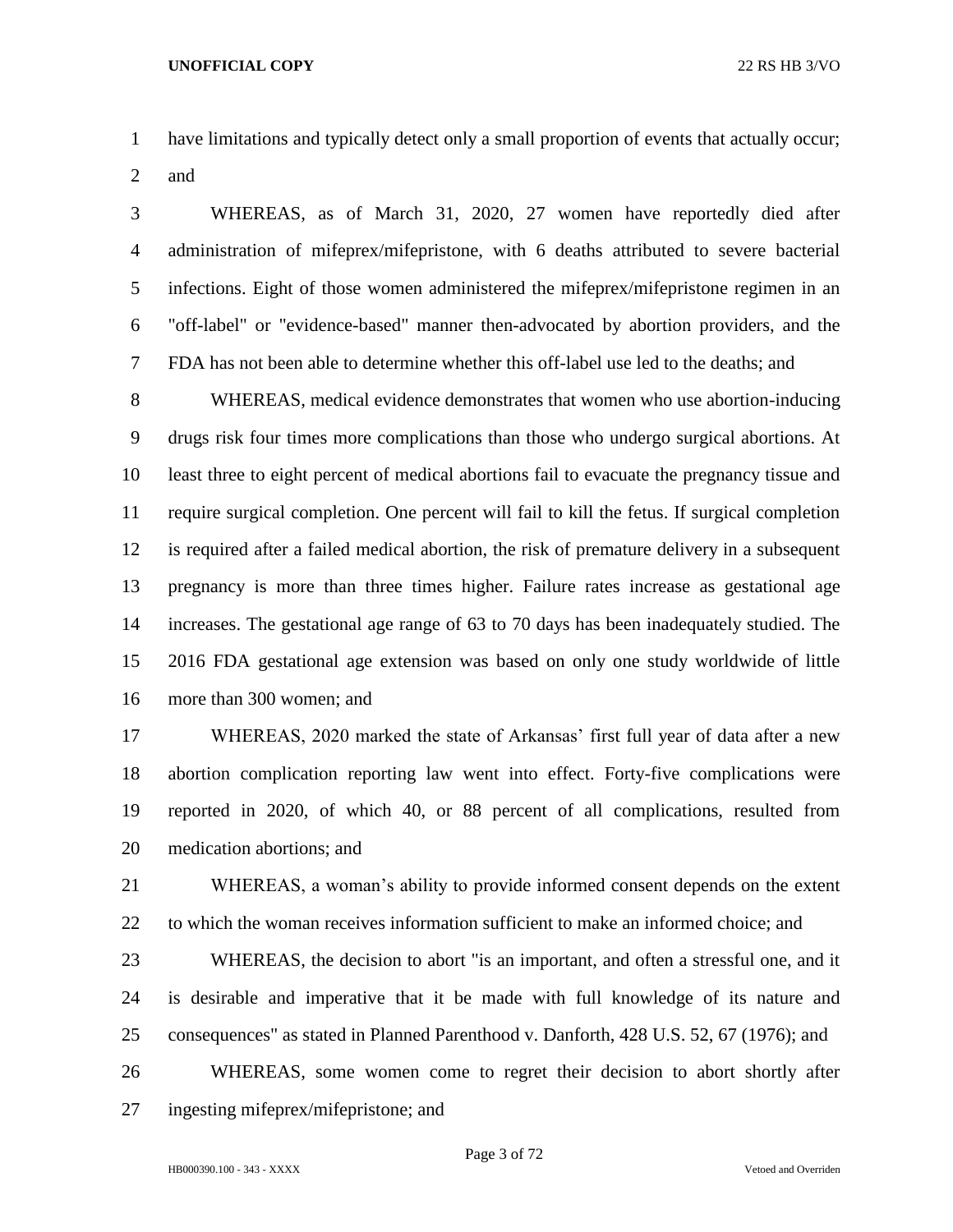WHEREAS, in recent years, physicians have developed a method to potentially reverse the effects of mifeprex/mifepristone. This abortion pill reversal or rescue process has been discussed in a peer-reviewed study and is based on decades of the safe use of progesterone to stabilize and continue pregnancies; and

 WHEREAS, understanding the science behind the mechanism of action of mifeprex/mifepristone has allowed physicians to design a specific rescue for a woman who has used mifeprex/mifepristone to induce an abortion but has not yet ingested the second drug in the medication abortion regimen. Since physicians know that mifeprex/mifepristone works by blocking progesterone, physicians know that treating a woman with progesterone can displace mifeprex/mifepristone from the progesterone receptors. This allows the woman's body to respond naturally to the progesterone and to effectively fight the effects of the mifeprex/mifepristone-induced blockage; and

 WHEREAS, it has long been known that mifepristone acts reversibly at the molecular level of receptor binding. Progesterone and mifepristone compete for the binding site of the receptor making the anti-progesterone activity of mifepristone reversible; and

 WHEREAS, mifeprex/mifepristone floods the progesterone receptors, blocking progesterone. Progesterone reverses the effects of the mifeprex/mifepristone by outcompeting and outnumbering the mifepristone and restoring adequate progesterone to sustain the pregnancy; and

 WHEREAS, progesterone itself has been used safely during pregnancy for decades. It is used in in-vitro fertilization, infertility treatments, and high-risk pregnancies such as pre-term labor. Using progesterone to reverse the effects of mifeprex/mifepristone is a targeted response that is safe for women; and

 WHEREAS, statistics show that as of March 2020, more than 1,000 lives have been saved following the progesterone reversal process and that babies born following the reversal process have a rate of birth defects no higher than the general population; and

Page 4 of 72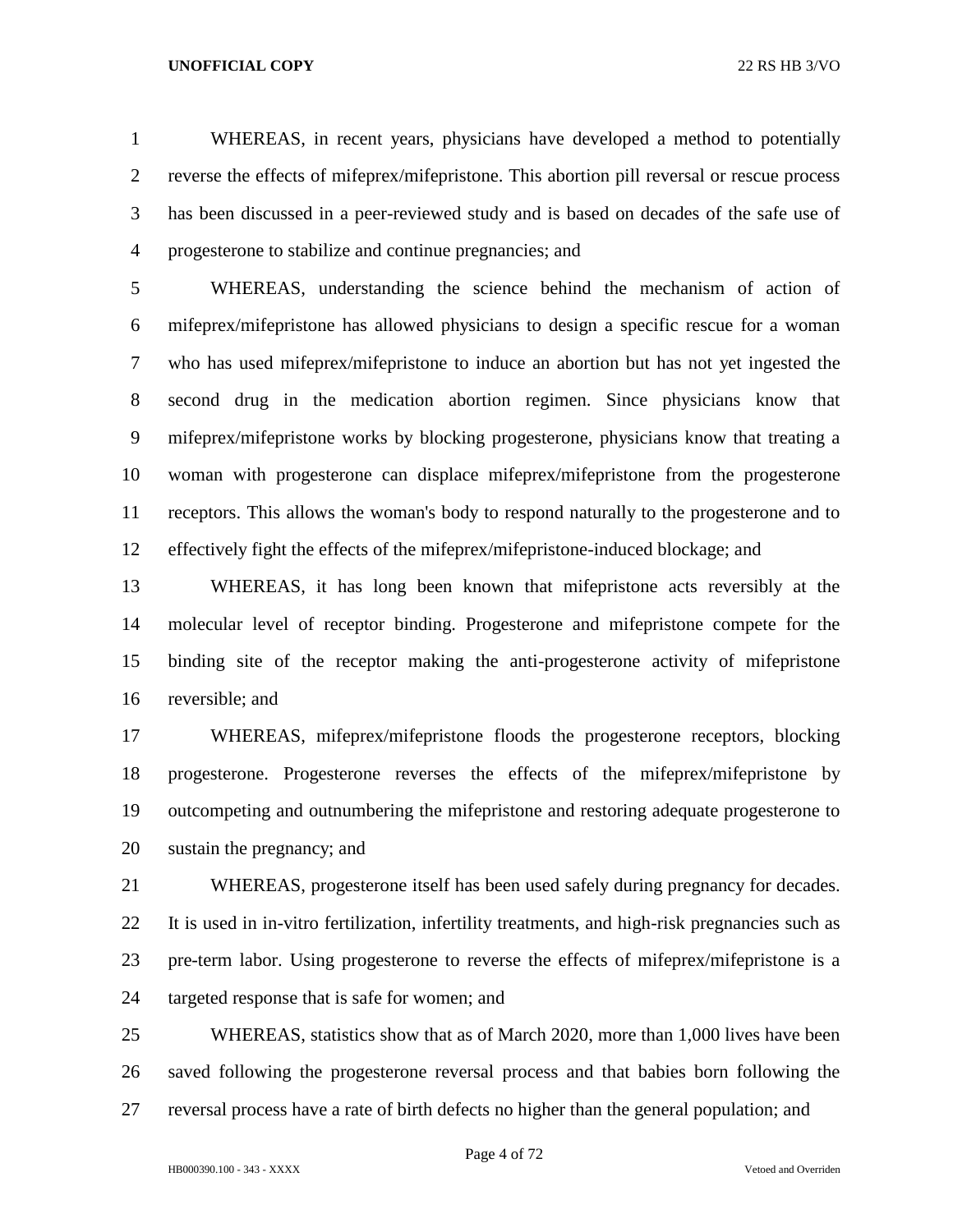WHEREAS, studies show that following the progesterone reversal process or otherwise treating a woman with progesterone during pregnancy does not lead to increased mortality rates; and

 WHEREAS, to facilitate reliable scientific studies and research on the safety and efficacy of abortion-inducing drugs, it is essential that the medical and public health communities have access to accurate information both on the efficacy and use of abortion-inducing drugs, as well as on resulting complications; and

 WHEREAS, abortion "record keeping and reporting provisions that are reasonably directed to the preservation of maternal health and that properly respect a patient's confidentiality and privacy are permissible" as stated in Planned Parenthood v. Danforth, 428 U.S. 80 at 52, 79-81 (1976); and

 WHEREAS, abortion and complication reporting provisions do not impose an "undue burden" on a woman's right to choose whether or not to terminate a pregnancy. Specifically, "[t]he collection of information with respect to actual patients is a vital element of medical research, and so it cannot be said that the requirements serve no purpose other than to make abortions more difficult" as stated in Planned Parenthood v. Casey, 505 U.S. 833 at 900-901 (1992); and

 WHEREAS, to promote its interest in maternal health and life, the Commonwealth of Kentucky has an interest in collecting demographic information on all drug-induced abortions performed and all abortion complications from all drug-induced abortions diagnosed or treated and compiling statistical reports based on the information collected for future scientific studies and public health research; and

 WHEREAS, based on the findings from scientific studies and public health research, it is the purpose of this Act to:

 1. Protect the health and welfare of every woman considering a drug-induced abortion;

2. Ensure that a physician examines a woman prior to dispensing an abortion-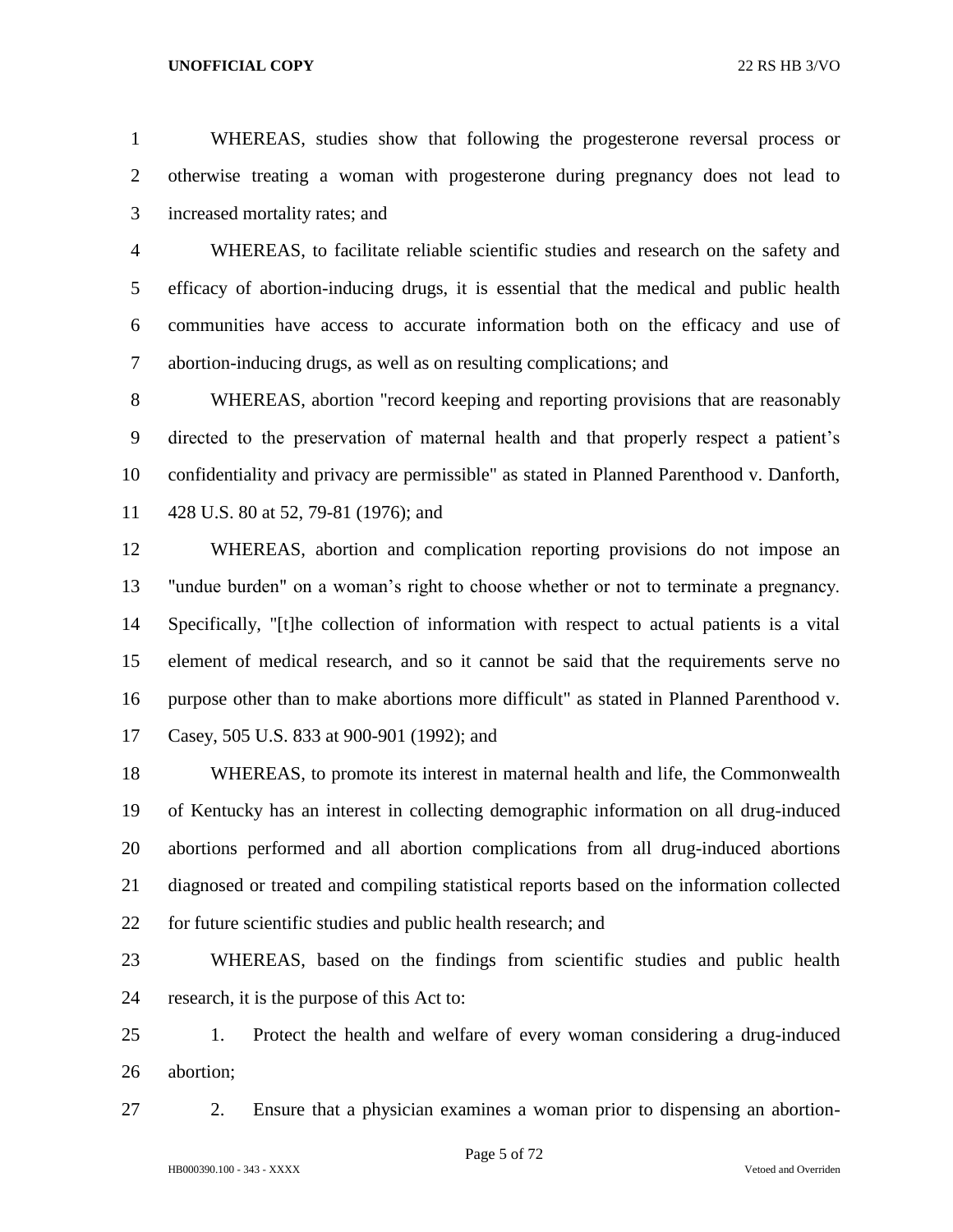inducing drug in order to confirm the gestational age of the unborn child, the intrauterine location of the unborn child, and that the unborn child is alive, since routine administration of mifeprex/mifepristone following spontaneous miscarriage is unnecessary and exposes the woman to unnecessary risks associated with both mifeprex/mifepristone and misoprostol;

 3. Ensure that a physician does not prescribe or dispense an abortion-inducing drug beyond 70 days' gestation;

 4. Reduce "the risk that a woman may elect an abortion, only to discover later, with devastating psychological consequences, that her decision was not fully informed." Planned Parenthood v. Casey, 505 U.S. 833, 882 (1992);

 5. Ensure that women considering a drug-induced abortion receives comprehensive information on abortion-inducing drugs, including the potential to reverse the effects of the drugs should she change her mind, and that women submitting to an abortion does so only after giving her voluntary and fully informed consent to the procedure; and

 6. Promote the health and safety of women, by adding to the sum of medical and public health knowledge through the compilation of relevant data on drug-induced abortions performed in the state, as well as on all medical complications and maternal deaths resulting from these abortions; and

 WHEREAS, sexually transmitted diseases (STDs) are usually spread by having vaginal, oral, or anal sex. More than 9 million women in the United States are diagnosed with an STD each year, and women often have more serious health problems associated with STDs than men, including infertility; and

 WHEREAS, the primary goal of the Kentucky Sexually Transmitted Disease Prevention and Control Program is to prevent the spread and complications of STDs; and

WHEREAS, local health departments test for chlamydia, gonorrhea, and syphilis,

and provide treatment for individuals diagnosed with, exposed to, or suspected of having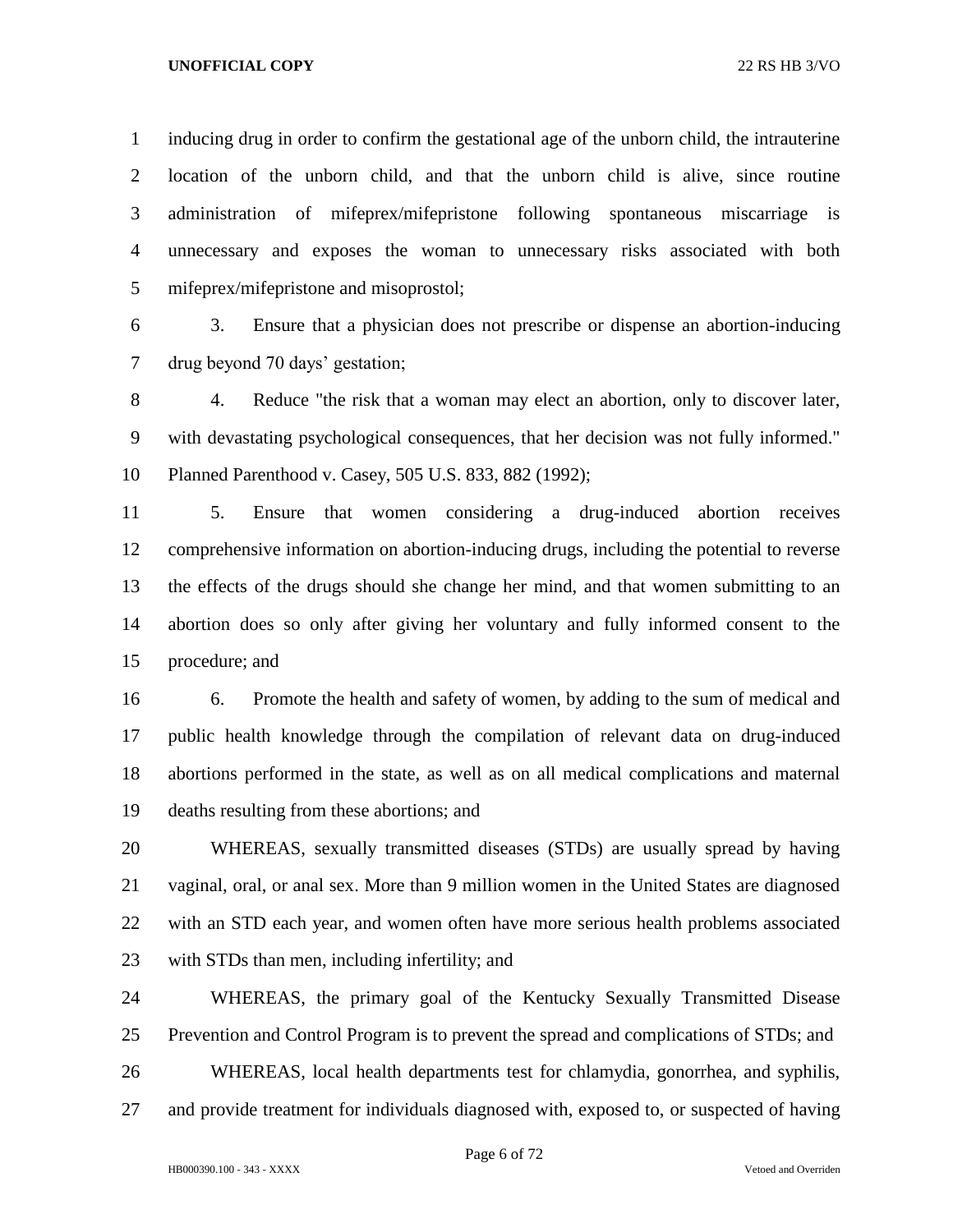these diseases; and

 WHEREAS, chlamydia and gonorrhea, left untreated, increase the risk of chronic pelvic pain and life-threatening ectopic pregnancy and untreated syphilis in pregnant women results in infant death up to 40 percent of the time; and

 WHEREAS, women have a higher risk than men of getting an STD during unprotected sex; and

 WHEREAS, since women and girls seeking to terminate an unplanned pregnancy may have had limited encounters with a healthcare provider prior to their encounter with an abortion providing facility, it is in the best interest of improving health outcomes for all Kentucky women and girls to ensure women and girls have the opportunity to receive timely and accurate information on women's health risks, especially Rh negative and STDs, that may impact their future health, the health of their partners and future pregnancies, and increase the risk of harmful fetal and child health outcomes; and

 WHEREAS, despite spending on healthcare in the United States far outpacing other nations, health outcomes are often much worse, particularly for women, because the focus in the United States has been on treating discrete, acute conditions and procedures rather than coordinating care, providing preventive services, and addressing root causes of poor health;

NOW, THEREFORE,

*Be it enacted by the General Assembly of the Commonwealth of Kentucky:*

21 Section 1. KRS 311.732 is amended to read as follows:

(1) For purposes of this section the following definitions shall apply:

- (a) "Minor" means any person under the age of eighteen (18);
- (b) "Emancipated minor" means any minor who is or has been married or has by court order or otherwise been freed from the care, custody, and control of her parents; and
- (c) "Abortion" means the use of any instrument, medicine, drug, or any other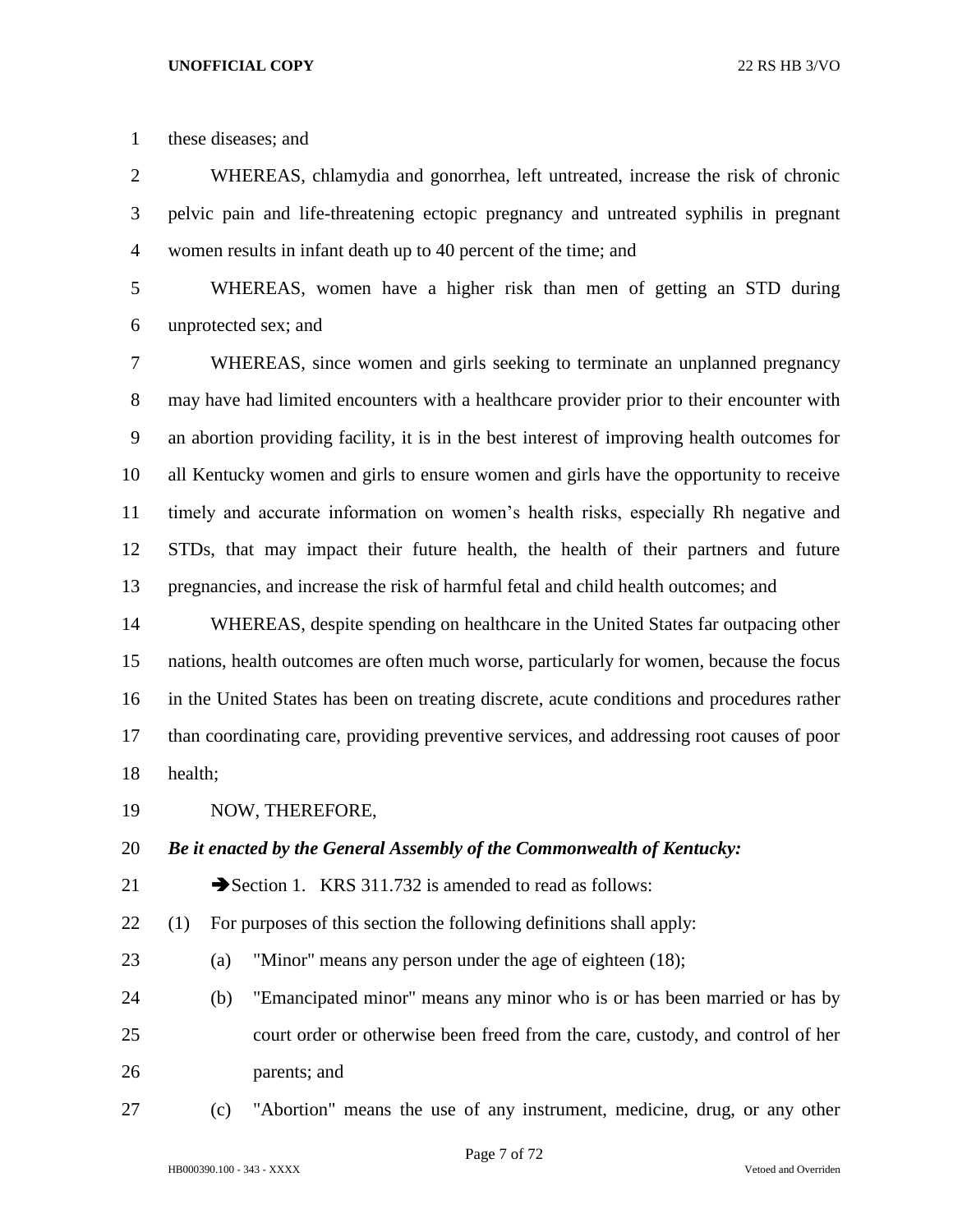| $\mathbf{1}$   |     |     |               | substance or device with intent to terminate the pregnancy of a woman known         |
|----------------|-----|-----|---------------|-------------------------------------------------------------------------------------|
| $\overline{2}$ |     |     |               | to be pregnant with intent other than to increase the probability of a live birth,  |
| 3              |     |     |               | to preserve the life or health of the child after live birth, or to remove a dead   |
| 4              |     |     | fetus.        |                                                                                     |
| 5              | (2) |     |               | No person shall perform an abortion upon a minor unless:                            |
| 6              |     | (a) |               | The attending physician <del>[ or his agent]</del> has secured the informed written |
| 7              |     |     |               | consent of the minor and one $(1)$ parent or legal guardian with joint or           |
| 8              |     |     |               | physical custody and the consenting parent or legal guardian of the minor           |
| 9              |     |     |               | has made a reasonable attempt to notify any other parent with joint or              |
| 10             |     |     |               | physical custody at least forty-eight (48) hours prior to providing the             |
| 11             |     |     |               | informed written consent.                                                           |
| 12             |     |     |               | <i>Notice shall not be required to be provided to any parent who has:</i>           |
| 13             |     |     | a.            | Previously been enjoined by a domestic violence order or                            |
| 14             |     |     |               | interpersonal protective order, regardless of whether or not the                    |
| 15             |     |     |               | person to be protected by the order was the minor; or                               |
| 16             |     |     | $\mathbf b$ . | <b>Been convicted of, or entered into a diversion program for, a</b>                |
| 17             |     |     |               | criminal offense against a victim who is a minor as defined in                      |
| 18             |     |     |               | <b>KRS</b> 17.500 or for a violent or sexual criminal offense under                 |
| 19             |     |     |               | <u>KRS Chapter 506, 507, 507A, 508, 509, 510, 529, 530, or 531.</u>                 |
| 20             |     |     | 2.            | The informed written consent shall include:                                         |
| 21             |     |     | а.            | A copy of the minor's government-issued identification, a copy of                   |
| 22             |     |     |               | the consenting parent's or legal guardian's government-issued                       |
| 23             |     |     |               | identification, and written documentation including but not                         |
| 24             |     |     |               | <u>limited to a birth certificate, court-ordered custodial paperwork,</u>           |
| 25             |     |     |               | or tax return, establishing that he or she is the lawful parent or                  |
| 26             |     |     |               | legal guardian; and                                                                 |
| 27             |     |     | $\bm{b}$ .    | The parent's or legal guardian's certification that he or she                       |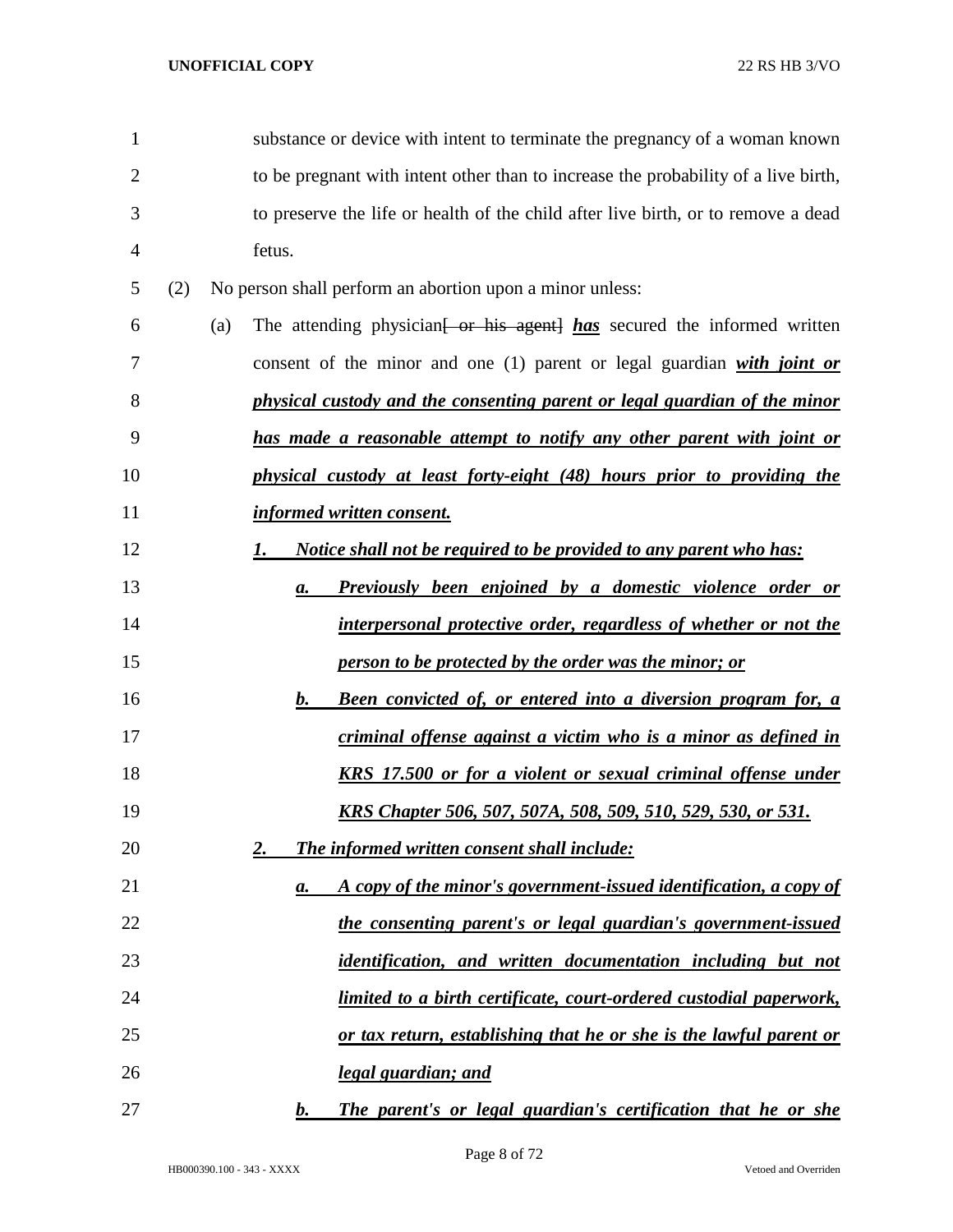| 1              | consents to the abortion. The certification shall be in a signed,                    |
|----------------|--------------------------------------------------------------------------------------|
| $\overline{2}$ | dated, and notarized document that has been initialed on each                        |
| 3              | page and that contains the following statement, which shall                          |
| 4              | precede the signature of the parent or legal guardian: "I, (insert                   |
| 5              | name of parent or legal guardian), am the (select "parent" or                        |
| 6              | "legal guardian") of (insert name of minor) and give consent for                     |
| 7              | <i>(insert name of attending physician) to perform an abortion on</i>                |
| 8              | <b>her.</b> Under penalties of perjury, I declare that I have read the               |
| 9              | foregoing statement and that the facts stated in it are true."                       |
| 10             | The attending physician shall keep a copy of the informed written<br>3.              |
| 11             | consent in the medical file of the minor for five (5) years after the                |
| 12             | minor reaches eighteen (18) years of age or for seven (7) years,                     |
| 13             | <i>whichever is longer.</i>                                                          |
| 14             | The attending physician securing the informed written consent from a<br>4.           |
| 15             | parent or legal guardian under this subsection shall execute for                     |
| 16             | inclusion in the medical record of the minor an affidavit stating: "I,               |
| 17             | (insert name of attending physician), certify that, according to my best             |
| 18             | information and belief, a reasonable person under similar                            |
| 19             | circumstances would rely on the information presented by both the                    |
| 20             | minor and her parent or legal guardian as sufficient evidence of                     |
| 21             | <i>identity."</i> ;                                                                  |
| 22<br>(b)      | The minor is emancipated and the attending physician for his agent has               |
| 23             | received the informed written consent of the minor; or                               |
| 24<br>(c)      | The minor elects to petition any Circuit or District Court of the                    |
| 25             | Commonwealth pursuant to subsection (3) of this section and obtain an order          |
| 26             | pursuant to subsection (4) of this section granting consent to the abortion and      |
| 27             | the attending physician <del>[ or his agent]</del> has received the informed written |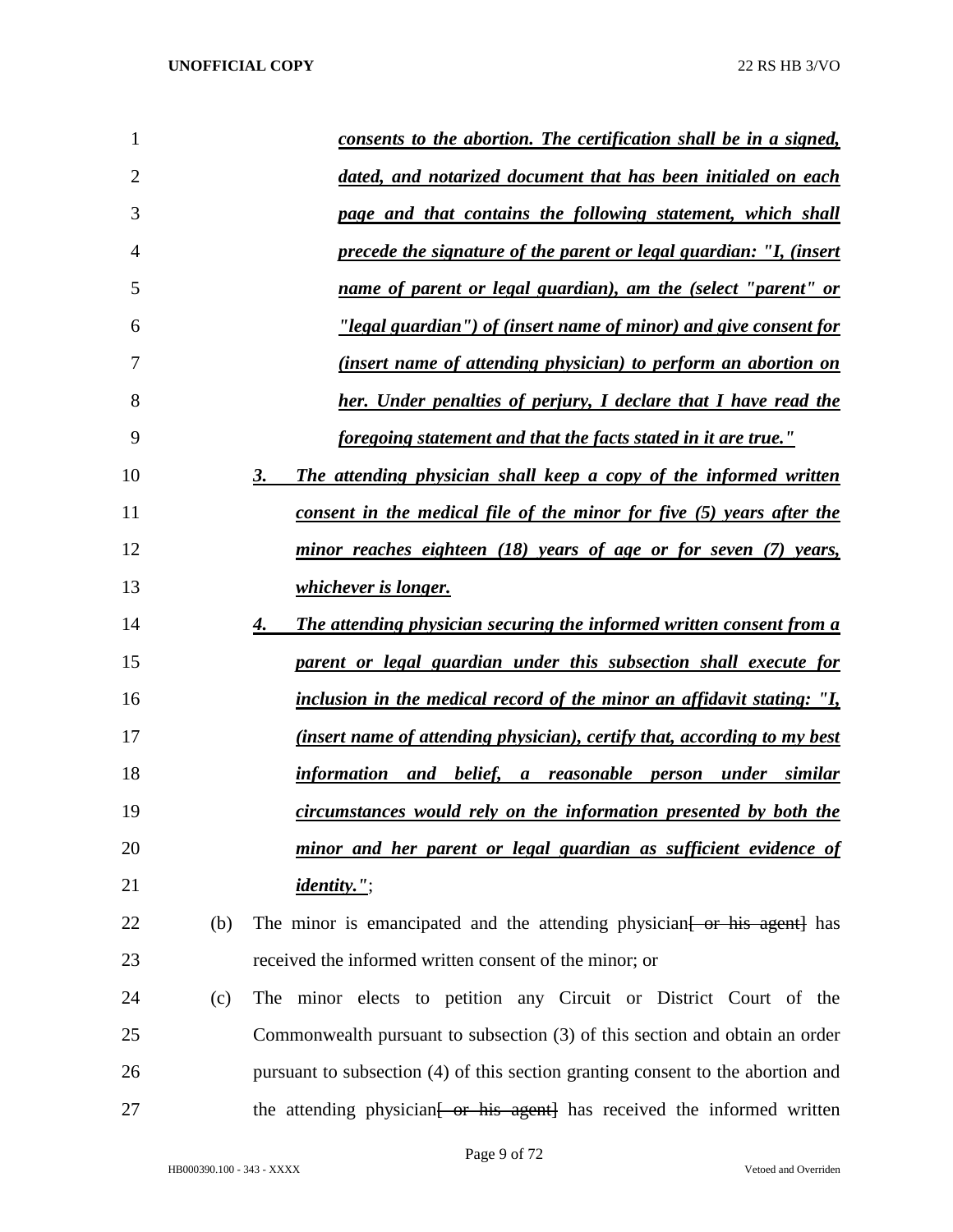| $\mathbf{1}$   |     |     | consent of the minor.                                                                  |
|----------------|-----|-----|----------------------------------------------------------------------------------------|
| $\overline{2}$ | (3) |     | Every minor shall have the right to petition any Circuit or District Court of the      |
| 3              |     |     | Commonwealth for an order granting the right to self-consent to an abortion            |
| $\overline{4}$ |     |     | pursuant to the following procedures:                                                  |
| 5              |     | (a) | The minor or her next friend may prepare and file a petition setting forth the         |
| 6              |     |     | request of the minor for an order of consent to an abortion;                           |
| 7              |     | (b) | The court shall <i>ensure</i> [insure] that the minor prepares or her next friend is   |
| 8              |     |     | given assistance in preparing and filing the petition and shall <i>ensure</i> [insure] |
| 9              |     |     | that the minor's identity is kept anonymous;                                           |
| 10             |     | (c) | The minor may participate in proceedings in the court on her own behalf or             |
| 11             |     |     | through her next friend and the court shall appoint a guardian ad litem for her.       |
| 12             |     |     | The court shall advise her that she has a right to court-appointed counsel and         |
| 13             |     |     | shall provide her with such counsel upon her request;                                  |
| 14             |     | (d) | All proceedings under this section shall be anonymous and shall be given               |
| 15             |     |     | preference over other matters to <b>ensure</b> {insure} that the court may reach a     |
| 16             |     |     | decision promptly, but in no case shall the court fail to rule within seventy-         |
| 17             |     |     | two $(72)$ hours of the time of application, provided that the seventy-two $(72)$      |
| 18             |     |     | hour limitation may be extended at the request of the minor; and                       |
| 19             |     | (e) | The court shall hold a hearing on the merits of the petition before reaching a         |
| 20             |     |     | decision. The court shall hear evidence at the hearing relating to:                    |
| 21             |     |     | The minor's:<br>I.                                                                     |
| 22             |     |     | <u>Age;</u><br><u>a.</u>                                                               |
| 23             |     |     | $\overline{f}$ The Emotional development and stability; $\overline{f}$ ,<br><u>b.</u>  |
| 24             |     |     | Maturity $;\left[ ,\right]$<br>$c_{\cdot}$                                             |
| 25             |     |     | Intellect, and understanding of the minor};<br>$\boldsymbol{d.}$                       |
| 26             |     |     | Credibility and demeanor as a witness;<br>e.                                           |
| 27             |     |     | Ability to accept responsibility;<br>f.                                                |

Page 10 of 72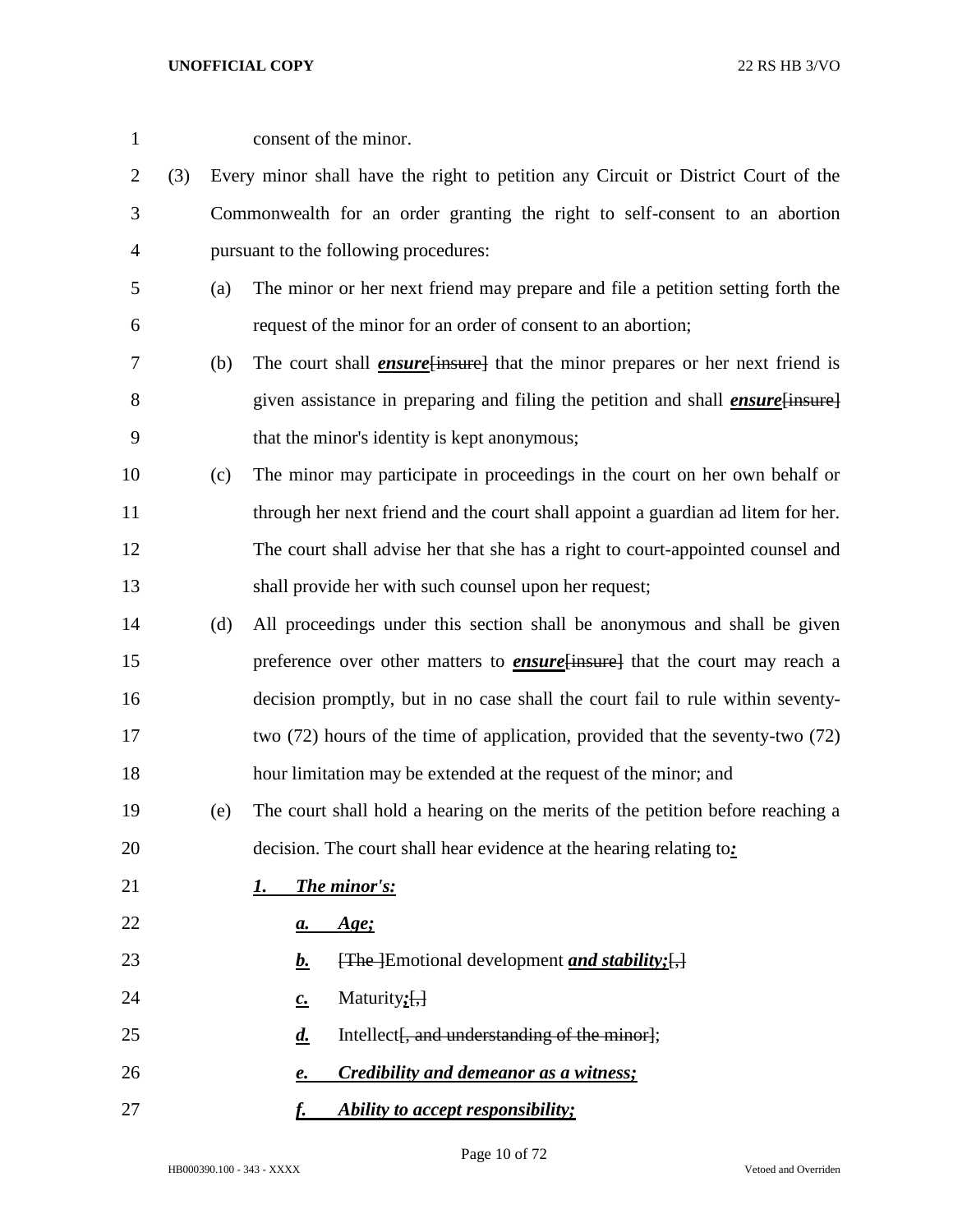| 1  |     |     | Ability to assess both the current and future life-impacting [the<br>g.                             |
|----|-----|-----|-----------------------------------------------------------------------------------------------------|
| 2  |     |     | nature, possible] consequences $of$ , and alternatives to, the abortion;                            |
| 3  |     |     | <u>and</u>                                                                                          |
| 4  |     |     | Ability to understand and explain the medical risks of the<br>$\boldsymbol{h}$ .                    |
| 5  |     |     | <i>abortion and to apply that understanding to her decision;</i> and                                |
| 6  |     |     | Whether there may be any undue influence by another on the minor's<br>2.                            |
| 7  |     |     | <i>decision to have an abortion</i> [any other evidence that the court may find                     |
| 8  |     |     | useful in determining whether the minor should be granted majority                                  |
| 9  |     |     | rights for the purpose of consenting to the abortion or whether the                                 |
| 10 |     |     | abortion is in the best interest of the minor].                                                     |
| 11 | (4) |     | (a) If the court finds by:                                                                          |
| 12 |     |     | Clear and convincing evidence that the minor is sufficiently mature to<br>1.                        |
| 13 |     |     | decide whether to have an abortion;                                                                 |
| 14 |     |     | Clear and convincing evidence that the requirements of this section<br><u>2.</u>                    |
| 15 |     |     | are not in the best interest of the minor; or                                                       |
| 16 |     |     | A preponderance of the evidence that the minor is the victim of child<br>3.                         |
| 17 |     |     | <u>abuse or sexual abuse inflicted by one (1) or both of her parents or her</u>                     |
| 18 |     |     | <u>legal guardian;</u>                                                                              |
| 19 |     |     | the court shall enter a written order, making specific factual findings and legal                   |
| 20 |     |     | conclusions supporting its decision to grant the petition for an abortion. [as                      |
| 21 |     |     | $follows:$ $\rightarrow$                                                                            |
| 22 |     | (b) | If the court does not make any of the findings specified in paragraph (a) of                        |
| 23 |     |     | <i>this subsection, the court shall deny the petition</i> $\frac{f(a)}{g(a)}$ Granting the petition |
| 24 |     |     | for an abortion if the court finds that the minor is mature and well informed                       |
| 25 |     |     | enough to make the abortion decision on her own;                                                    |
| 26 |     |     | (b) Granting consent to the abortion if the court finds that the performance of the                 |
| 27 |     |     | abortion would be in the minor's best interest; or                                                  |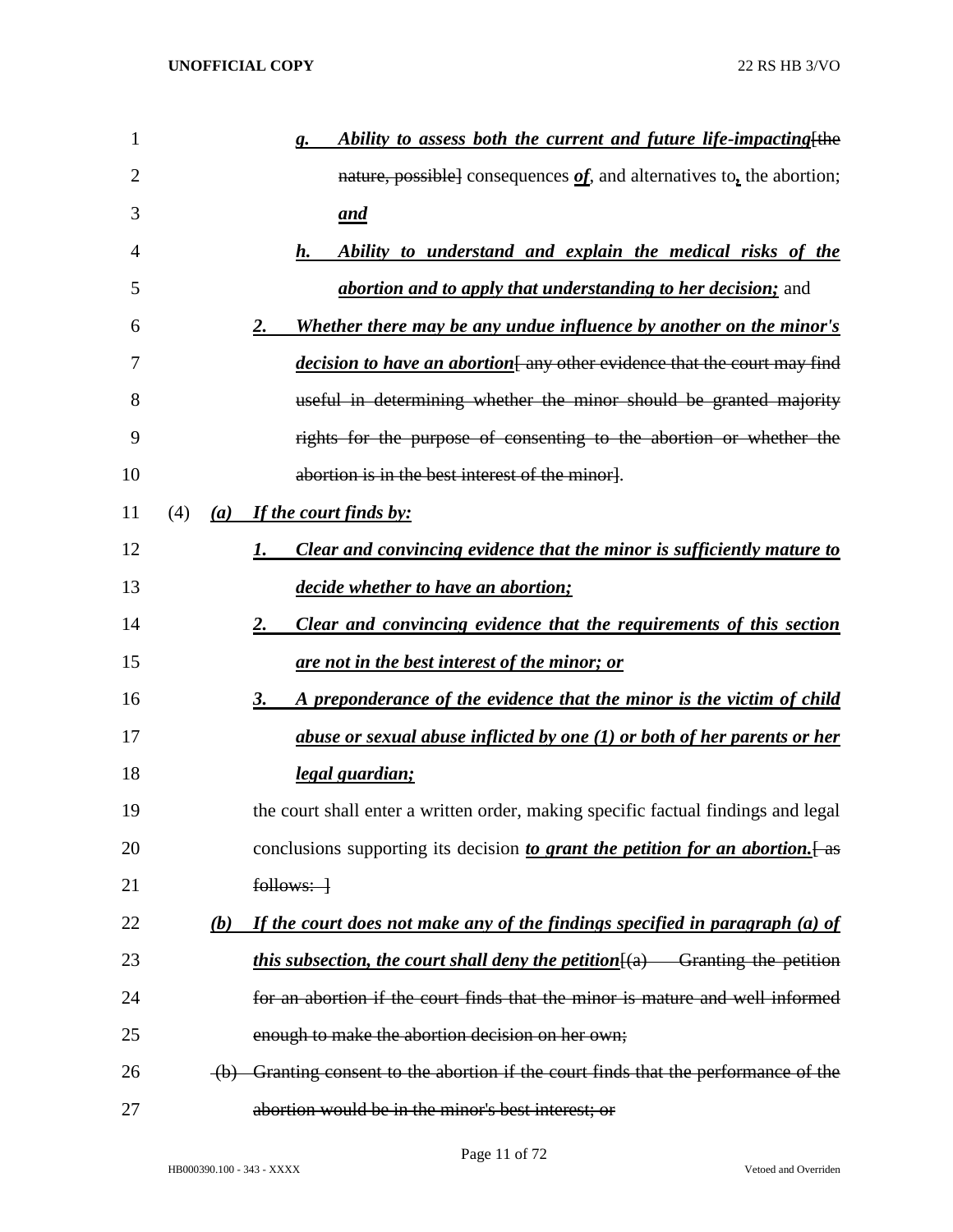| 1              |        | (c) Deny the petition, if the court finds that the minor is immature and that                        |
|----------------|--------|------------------------------------------------------------------------------------------------------|
| $\overline{2}$ |        | performance of the abortion would not be in the minor's best interest.                               |
| 3              |        | As used in this subsection, "best interest of the minor" shall not include<br>(c)                    |
| $\overline{4}$ |        | financial best interest, financial considerations, or the potential financial                        |
| 5              |        | impact on the minor or the minor's family if the minor does not have an                              |
| 6              |        | <i>abortion.</i>                                                                                     |
| 7              | (5)    | Any minor shall have the right of anonymous and expedited appeal to the Court of                     |
| 8              |        | Appeals, and that court shall give precedence over other pending matters.                            |
| 9              | (6)    | All hearings under this section, including appeals, shall remain confidential and                    |
| 10             |        | closed to the public. The hearings shall be held in chambers or in a similarly                       |
| 11             |        | private and informal setting within the courthouse.                                                  |
| 12             | (7)    | No fees shall be required of any minor who declares she has no sufficient funds to                   |
| 13             |        | pursue the procedures provided by this section.                                                      |
| 14             | (8)(7) | The Supreme Court is respectfully requested to promulgate any rules and<br>(a)                       |
| 15             |        | regulations it feels are necessary to ensure that proceedings under this section                     |
| 16             |        | are handled in an expeditious and anonymous manner.                                                  |
| 17             |        | <b>The Supreme Court, through the Administrative Office of the Courts, shall</b><br>(b)              |
| 18             |        | report by February 1 of each year to the Legislative Research Commission                             |
| 19             |        | and the cabinet on the number of petitions filed under subsection (3) of this                        |
| 20             |        | section for the preceding year, and the timing and manner of disposal of the                         |
| 21             |        | petition by each court. For each approved petition granting an abortion                              |
| 22             |        | filed under subsection (3) of this section, the specific court finding in                            |
| 23             |        | subsection (4) of this section shall be included in the report.                                      |
| 24             | (9)    | The requirements of subsections $(2)$ , $(3)$ , and $(4)$ of this section shall not<br>$(a)$ $(8)$ } |
| 25             |        | apply when, in the best medical judgment of the physician based on the facts                         |
| 26             |        | of the case before him or her, a medical emergency exists that so complicates                        |
| 27             |        | the pregnancy as to require an immediate abortion.                                                   |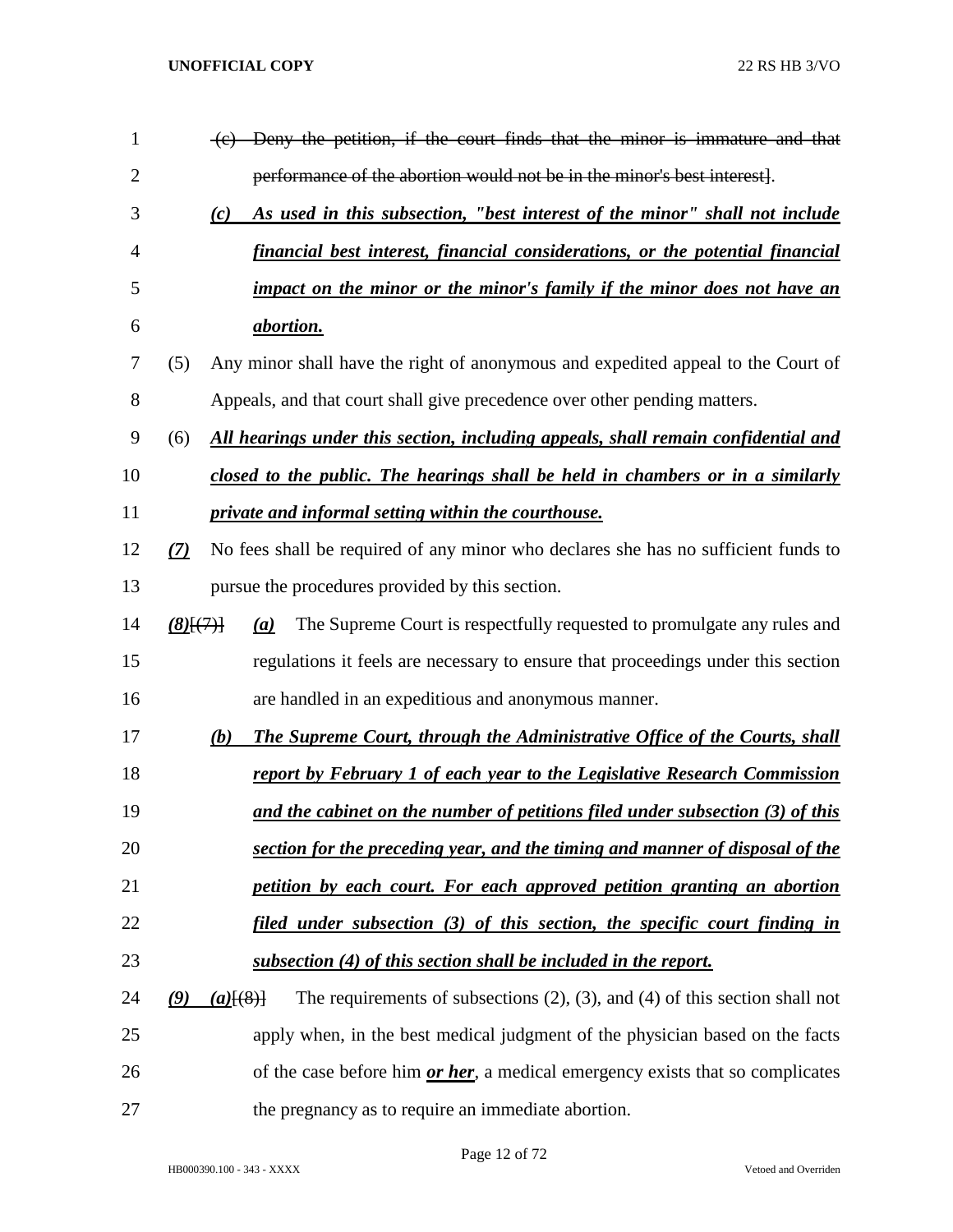| $\mathbf{1}$   | (b)                | If a medical emergency exists, the physician shall make reasonable                                        |
|----------------|--------------------|-----------------------------------------------------------------------------------------------------------|
| $\overline{2}$ |                    | attempts, whenever possible, and without endangering the minor, to contact                                |
| 3              |                    | the parent or legal guardian of the minor, and may proceed, but must                                      |
| $\overline{4}$ |                    | document reasons for the medical necessity in the minor's medical records.                                |
| 5              | (c)                | The physician shall inform the parent or legal guardian, in person or by                                  |
| 6              |                    | telephone, within twenty-four (24) hours of the abortion, including details                               |
| 7              |                    | of the medical emergency that necessitated the abortion without the parent's                              |
| 8              |                    | legal guardian's consent. The physician shall also provide this<br><b>or</b>                              |
| 9              |                    | information in writing to the parent or legal guardian at his or her last                                 |
| 10             |                    | known address by first-class mail or by certified mail, return receipt                                    |
| 11             |                    | requested, with delivery restricted to the parent or legal guardian $[A]$                                 |
| 12             |                    | physician who does not comply with subsection $(2)$ , $(3)$ , or $(4)$ of this section                    |
| 13             |                    | due to the utilization of this exception shall certify in writing the medical                             |
| 14             |                    | indications upon which his judgment was based.                                                            |
| 15             | $(10)$ $(9)$ $(9)$ | A report indicating the basis for any medical judgment that warrants failure to                           |
| 16             |                    | obtain consent pursuant to this section shall be filed with the Cabinet for Health and                    |
| 17             |                    | Family Services on a form supplied by the cabinet. This report shall be confidential.                     |
| 18             |                    | $(11)$ $\{$ + $(10)$ $\}$ Failure to obtain consent pursuant to the requirements of this section is prima |
| 19             |                    | facie evidence of failure to obtain informed consent and of interference with family                      |
| 20             |                    | relations in appropriate civil actions. The law of this state shall not be construed to                   |
| 21             |                    | preclude the award of exemplary damages in any appropriate civil action relevant to                       |
| 22             |                    | violations of this section. Nothing in this section shall be construed to limit the                       |
| 23             |                    | common-law rights of parents.                                                                             |
| 24             |                    | (12) A minor upon whom an abortion is performed is not guilty of violating this                           |
| 25             | section.           |                                                                                                           |

26 Section 2. KRS 311.595 is amended to read as follows:

If the power has not been transferred by statute to some other board, commission, or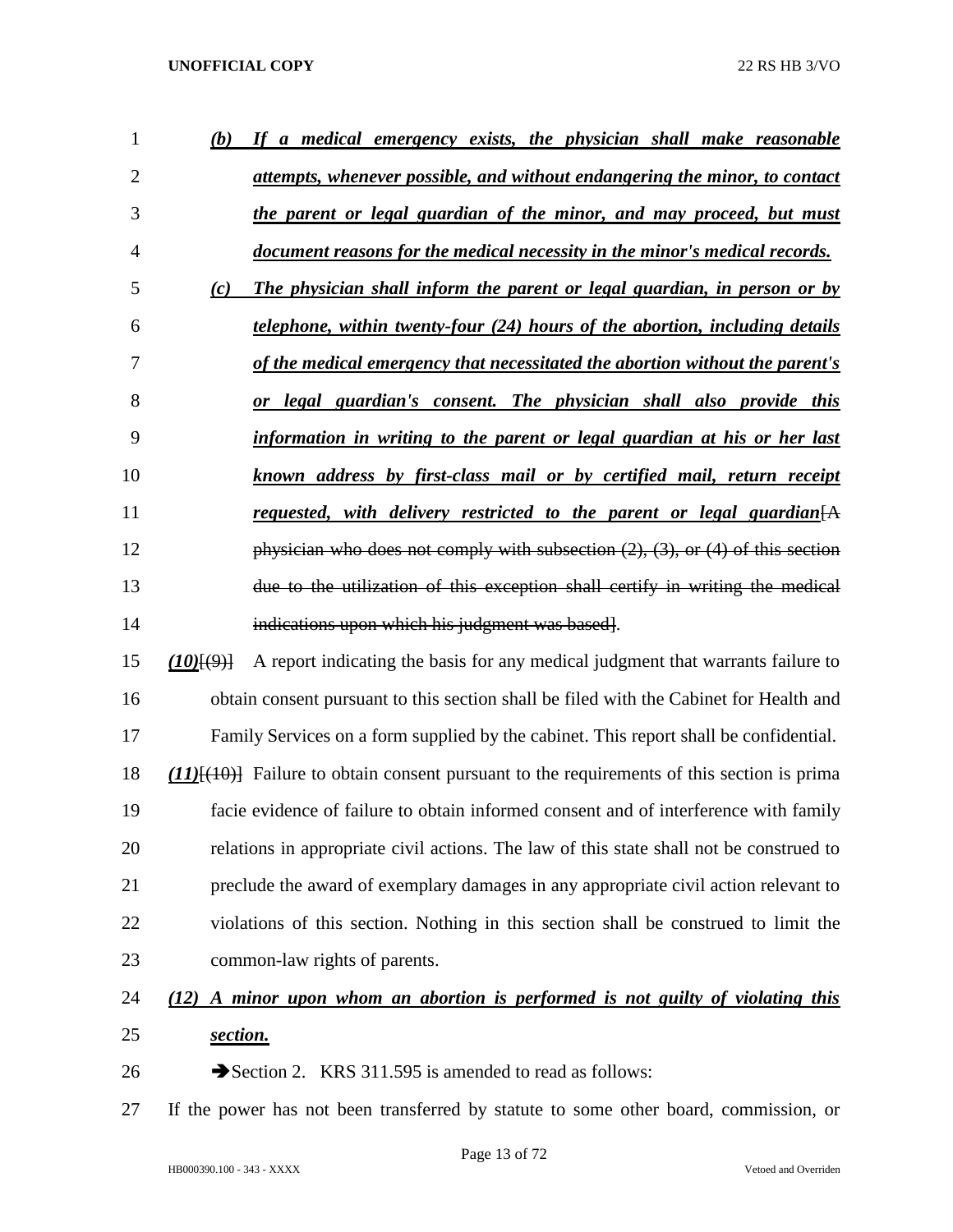agency of this state, the board may deny an application or reregistration for a license; place a licensee on probation for a period not to exceed five (5) years; suspend a license for a period not to exceed five (5) years; limit or restrict a license for an indefinite period; or revoke any license heretofore or hereafter issued by the board, upon proof that the licensee has: (1) Knowingly made or presented, or caused to be made or presented, any false, fraudulent, or forged statement, writing, certificate, diploma, or other thing, in connection with an application for a license or permit; (2) Practiced, or aided or abetted in the practice of fraud, forgery, deception, collusion, or conspiracy in connection with an examination for a license; (3) Committed, procured, or aided in the procurement of an unlawful abortion, including a partial-birth abortion or an abortion in violation of KRS 311.731; (4) Entered a guilty or nolo contendere plea, or been convicted, by any court within or without the Commonwealth of Kentucky of a crime as defined in KRS 335B.010, if 15 in accordance with KRS Chapter 335B; (5) Been convicted of a misdemeanor offense under KRS Chapter 510 involving a 17 patient, or a felony offense under KRS Chapter 510, 530.064(1)(a), or 531.310, or 18 been found by the board to have had sexual contact as defined in KRS 510.010(7) with a patient while the patient was under the care of the physician; (6) Become addicted to a controlled substance; (7) Become a chronic or persistent alcoholic; (8) Been unable or is unable to practice medicine according to acceptable and prevailing standards of care by reason of mental or physical illness or other condition including but not limited to physical deterioration that adversely affects cognitive, motor, or perceptive skills, or by reason of an extended absence from the active practice of medicine;

(9) Engaged in dishonorable, unethical, or unprofessional conduct of a character likely

Page 14 of 72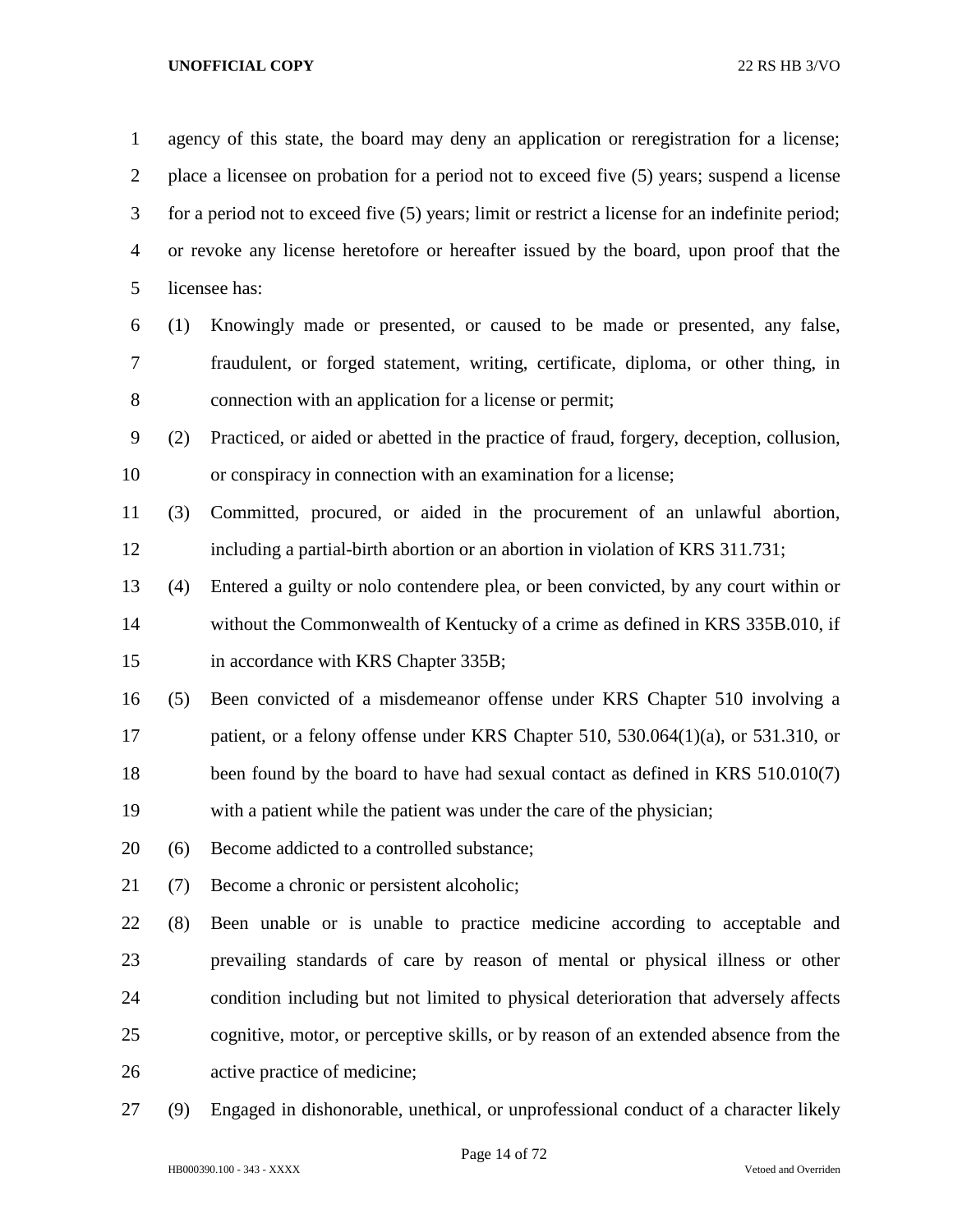to deceive, defraud, or harm the public or any member thereof; (10) Knowingly made, or caused to be made, or aided or abetted in the making of, a false statement in any document executed in connection with the practice of his profession; (11) Employed, as a practitioner of medicine or osteopathy in the practice of his profession in this state, any person not duly licensed or otherwise aided, assisted, or abetted the unlawful practice of medicine or osteopathy or any other healing art; (12) Violated or attempted to violate, directly or indirectly, or assisted in or abetted the violation of, or conspired to violate any provision or term of any medical practice act, including but not limited to the code of conduct promulgated by the board under KRS 311.601 or any other valid regulation of the board; (13) Violated any agreed order, letter of agreement, final order, or emergency order issued by the board; (14) Engaged in or attempted to engage in the practice of medicine or osteopathy under a false or assumed name, or impersonated another practitioner of a like, similar, or different name; (15) Obtained a fee or other thing of value on the fraudulent representation that a manifestly incurable condition could be cured; (16) Willfully violated a confidential communication; (17) Had his license to practice medicine or osteopathy in any other state, territory, or foreign nation revoked, suspended, restricted, or limited or has been subjected to other disciplinary action by the licensing authority thereof. This subsection shall not require relitigation of the disciplinary action; (18) Failed or refused, without legal justification, to practice medicine in a rural area of this state in violation of a valid medical scholarship loan contract with the trustees of the rural Kentucky medical scholarship fund; (19) Given or received, directly or indirectly, from any person, firm, or corporation, any

Page 15 of 72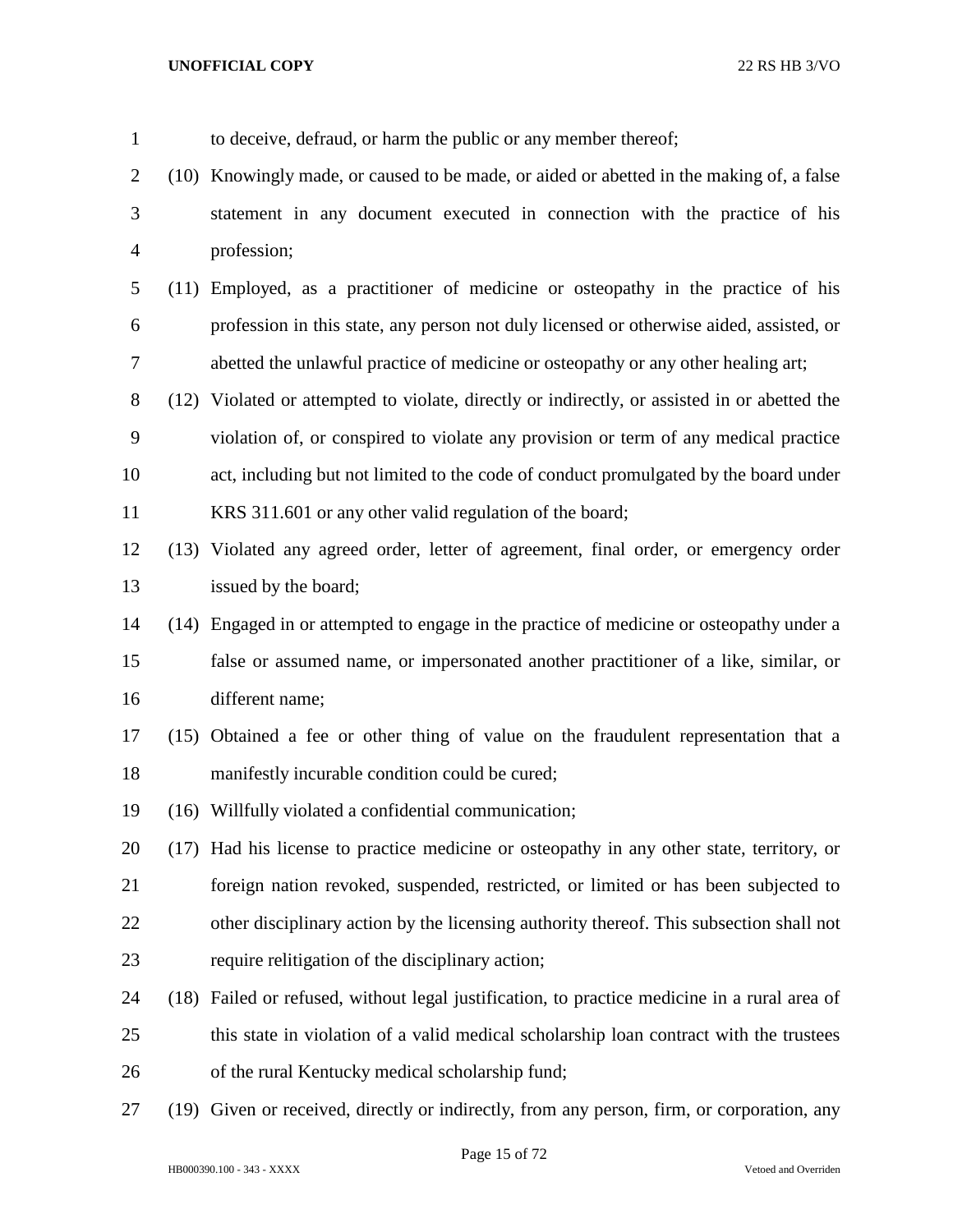fee, commission, rebate, or other form of compensation for sending, referring, or otherwise inducing a person to communicate with a person licensed under KRS 311.530 to 311.620 in his professional capacity or for any professional services not actually and personally rendered; provided, however, that nothing contained in this subsection shall prohibit persons holding valid and current licenses under KRS 311.530 to 311.620 from practicing medicine in partnership or association or in a professional service corporation authorized by KRS Chapter 274, as now or hereinafter amended, or from pooling, sharing, dividing, or apportioning the fees and moneys received by them or by the partnership, corporation, or association in accordance with the partnership agreement or the policies of the board of directors of the corporation or association. Nothing contained in this subsection shall abrogate the right of two (2) or more persons holding valid and current licenses under KRS 311.530 to 311.620 to receive adequate compensation for concurrently rendering professional care to a single patient and divide a fee, if the patient has full knowledge of this division and if the division is made in proportion to the services performed and responsibility assumed by each;

 (20) Been removed, suspended, expelled, or disciplined by any professional medical association or society when the action was based upon what the association or society found to be unprofessional conduct, professional incompetence, malpractice, or a violation of any provision of KRS Chapter 311. This subsection shall not require relitigation of the disciplinary action;

 (21) Been disciplined by a licensed hospital or medical staff of the hospital, including removal, suspension, limitation of hospital privileges, failing to renew privileges for cause, resignation of privileges under pressure or investigation, or other disciplinary action if the action was based upon what the hospital or medical staff found to be unprofessional conduct, professional incompetence, malpractice, or a violation of any provisions of KRS Chapter 311. This subsection shall not require relitigation of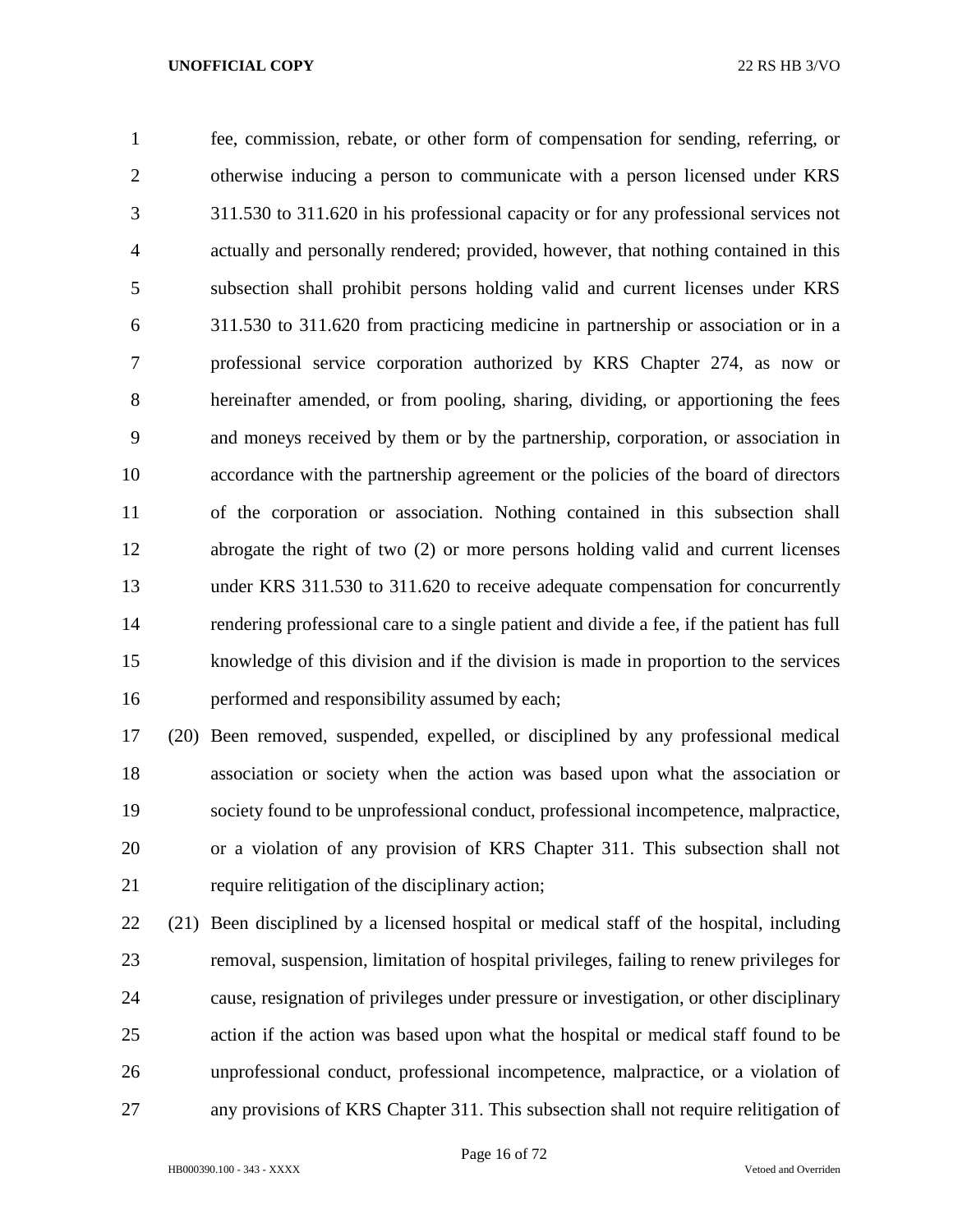| $\mathbf{1}$   |      | the disciplinary action;                                                                       |
|----------------|------|------------------------------------------------------------------------------------------------|
|                |      |                                                                                                |
| $\overline{2}$ |      | (22) Failed to comply with the requirements of KRS 213.101, 311.782, or 311.783 or             |
| 3              |      | failed to submit to the Vital Statistics Branch in accordance with a court order a             |
| $\overline{4}$ |      | complete report as described in KRS 213.101;                                                   |
| 5              |      | (23) Failed to comply with any of the requirements regarding making or maintaining             |
| 6              |      | medical records or documents described in KRS 311.7704 or 311.7707;                            |
| 7              |      | (24) Failed to comply with the requirements of KRS 311.7705 or 311.7706;                       |
| $8\,$          |      | (25) Been convicted of female genital mutilation under KRS 508.125, which shall result         |
| 9              |      | in mandatory revocation of a license; [-or]                                                    |
| 10             |      | $(26)$ As provided in KRS 311.824 $(2)$ , been convicted of a violation of KRS 311.823 $(2)$ ; |
| 11             |      | $\mathbf{\underline{or}}$                                                                      |
| 12             | (27) | Failed to comply with the requirements of Section 1 of this Act.                               |
| 13             |      | Section 3. KRS 311.990 is amended to read as follows:                                          |
| 14             | (1)  | Any person who violates KRS 311.250 shall be guilty of a violation.                            |
| 15             | (2)  | Any college or professor thereof violating the provisions of KRS 311.300 to                    |
| 16             |      | 311.350 shall be civilly liable on his bond for a sum not less than one hundred                |
| 17             |      | dollars $(\$100)$ nor more than one thousand dollars $(\$1,000)$ for each violation,           |
| 18             |      | which may be recovered by an action in the name of the Commonwealth.                           |
| 19             | (3)  | Any person who presents to the county clerk for the purpose of registration any                |
| 20             |      | license which has been fraudulently obtained, or obtains any license under KRS                 |
| 21             |      | 311.380 to 311.510 by false or fraudulent statement or representation, or practices            |
| 22             |      | podiatry under a false or assumed name or falsely impersonates another practitioner            |
| 23             |      | or former practitioner of a like or different name, or aids and abets any person in the        |
| 24             |      | practice of podiatry within the state without conforming to the requirements of KRS            |
| 25             |      | 311.380 to 311.510, or otherwise violates or neglects to comply with any of the                |
| 26             |      | provisions of KRS 311.380 to 311.510, shall be guilty of a Class A misdemeanor.                |
| 27             |      | Each case of practicing podiatry in violation of the provisions of KRS 311.380 to              |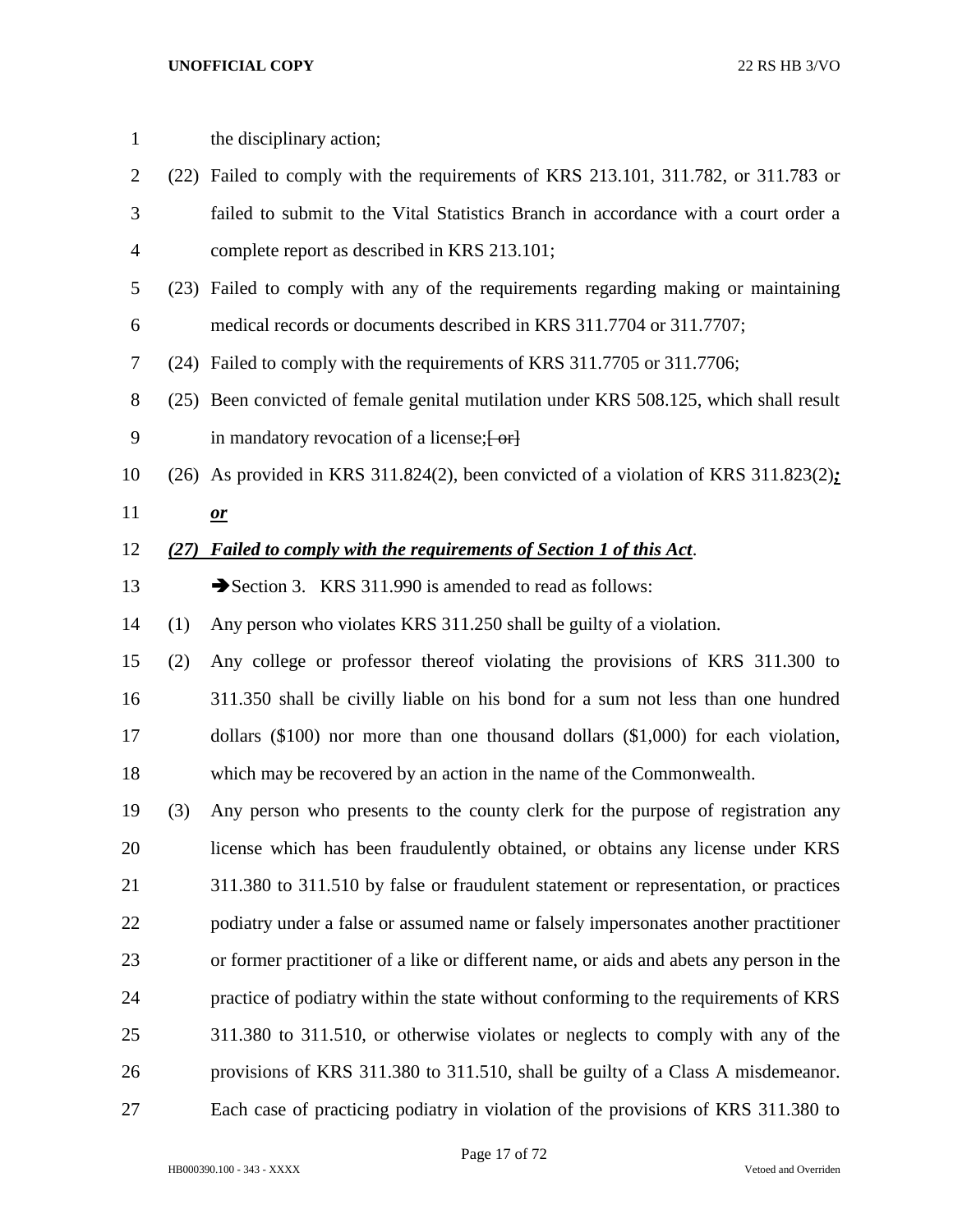| $\mathbf{1}$   |            |    | 311.510 shall be considered a separate offense.                                         |
|----------------|------------|----|-----------------------------------------------------------------------------------------|
| $\overline{2}$ | (4)        |    | Each violation of KRS 311.560 shall constitute a Class D felony.                        |
| 3              | (5)        |    | Each violation of KRS 311.590 shall constitute a Class D felony. Conviction under       |
| $\overline{4}$ |            |    | this subsection of a holder of a license or permit shall result automatically in        |
| 5              |            |    | permanent revocation of such license or permit.                                         |
| 6              | (6)        |    | Conviction of willfully resisting, preventing, impeding, obstructing, threatening, or   |
| 7              |            |    | interfering with the board or any of its members, or of any officer, agent, inspector,  |
| 8              |            |    | or investigator of the board or the Cabinet for Health and Family Services, in the      |
| 9              |            |    | administration of any of the provisions of KRS 311.550 to 311.620 shall be a Class      |
| 10             |            |    | A misdemeanor.                                                                          |
| 11             | (7)        |    | Each violation of KRS 311.375(1) shall, for the first offense, be a Class B             |
| 12             |            |    | misdemeanor, and, for each subsequent offense shall be a Class A misdemeanor.           |
| 13             | (8)        |    | Each violation of KRS 311.375(2) shall, for the first offense, be a violation, and, for |
| 14             |            |    | each subsequent offense, be a Class B misdemeanor.                                      |
| 15             | (9)        |    | Each day of violation of either subsection of KRS 311.375 shall constitute a            |
| 16             |            |    | separate offense.                                                                       |
| 17             | $(10)$ (a) |    | Any person who intentionally or knowingly performs an abortion contrary to              |
| 18             |            |    | the requirements of KRS 311.723(1) shall be guilty of a Class D felony; and             |
| 19             |            |    | (b) Any person who intentionally, knowingly, or recklessly violates the                 |
| 20             |            |    | requirements of KRS 311.723(2) shall be guilty of a Class A misdemeanor.                |
| 21             | $(11)$ (a) | 1. | Any physician who performs a partial-birth abortion in violation of KRS                 |
| 22             |            |    | 311.765 shall be guilty of a Class D felony. However, a physician shall                 |
| 23             |            |    | not be guilty of the criminal offense if the partial-birth abortion was                 |
| 24             |            |    | necessary to save the life of the mother whose life was endangered by a                 |
| 25             |            |    | physical disorder, illness, or injury.                                                  |
| 26             |            | 2. | A physician may seek a hearing before the State Board of Medical                        |
| 27             |            |    | Licensure on whether the physician's conduct was necessary to save the                  |

Page 18 of 72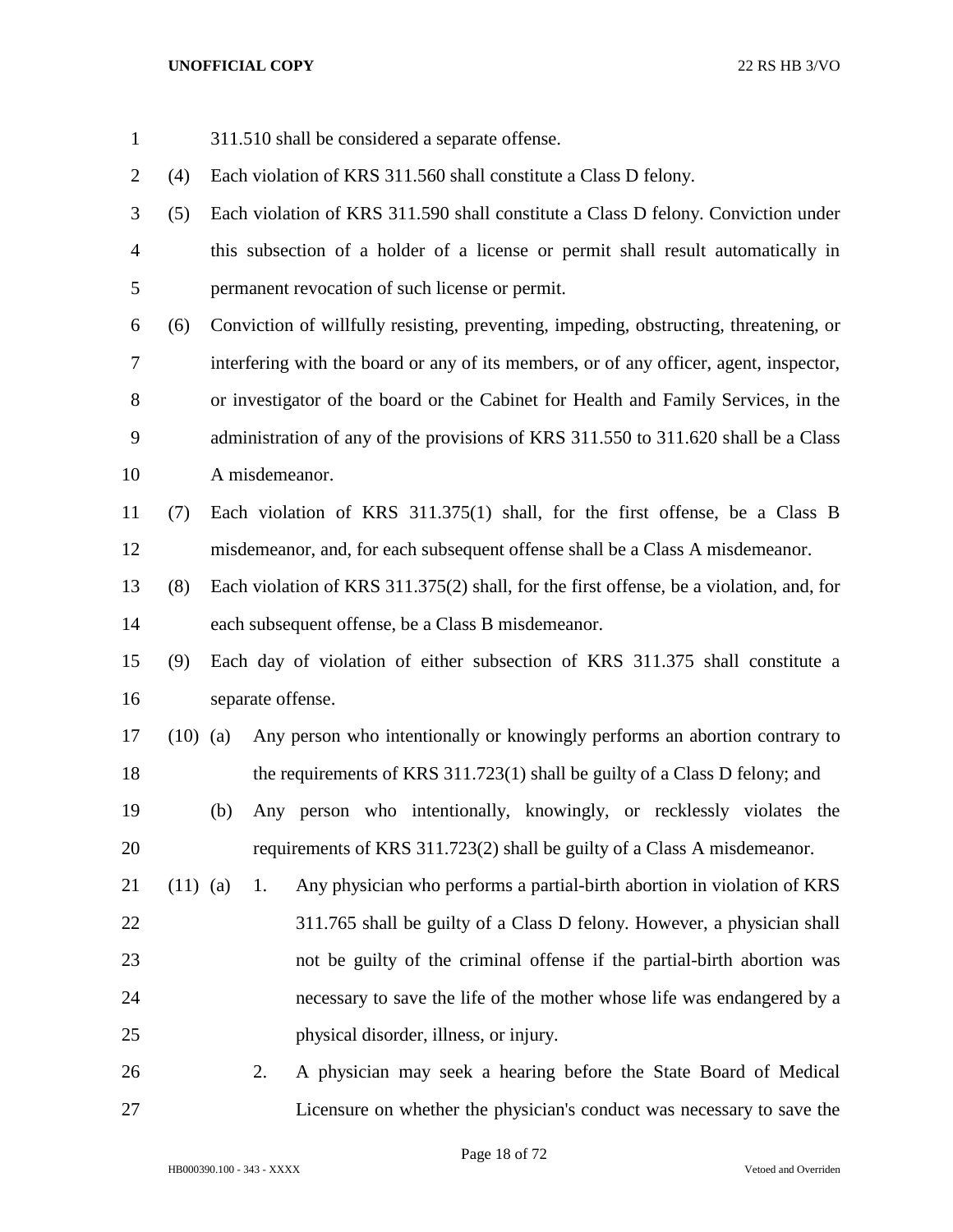| $\mathbf{1}$   |              | life of the mother whose life was endangered by a physical disorder,              |
|----------------|--------------|-----------------------------------------------------------------------------------|
| $\overline{2}$ |              | illness, or injury. The board's findings, decided by majority vote of a           |
| 3              |              | quorum, shall be admissible at the trial of the physician. The board shall        |
| 4              |              | promulgate administrative regulations to carry out the provisions of this         |
| 5              |              | subparagraph.                                                                     |
| 6              |              | Upon a motion of the physician, the court shall delay the beginning of<br>3.      |
| 7              |              | the trial for not more than thirty (30) days to permit the hearing, referred      |
| 8              |              | to in subparagraph 2. of this paragraph, to occur.                                |
| 9              | (b)          | Any person other than a physician who performs a partial-birth abortion shall     |
| 10             |              | not be prosecuted under this subsection but shall be prosecuted under             |
| 11             |              | provisions of law which prohibit any person other than a physician from           |
| 12             |              | performing any abortion.                                                          |
| 13             | (c)          | No penalty shall be assessed against the woman upon whom the partial-birth        |
| 14             |              | abortion is performed or attempted to be performed.                               |
| 15             | $(12)$ (a)   | <b>Except as provided in subsection (12) of Section 1 of this Act, any person</b> |
| 16             |              | who intentionally, knowingly, or recklessly performs an abortion upon a           |
| 17             |              | minor without obtaining the required consent pursuant to Section 1 of this        |
| 18             |              | Act shall be guilty of a Class D felony.                                          |
| 19             | (b)          | <i>Except as provided in paragraph (a) of this subsection</i> , any person who    |
| 20             |              | intentionally performs an abortion with knowledge that, or with reckless          |
| 21             |              | disregard as to whether, the person upon whom the abortion is to be               |
| 22             |              | performed is an unemancipated minor, and whol intentionally or knowingly          |
| 23             |              | fails to conform to any requirement of KRS 311.732 is guilty of a Class A         |
| 24             |              | misdemeanor.                                                                      |
| 25             | $(c)$ $(13)$ | Any person who negligently releases information or documents which                |
| 26             |              | are confidential under KRS 311.732 is guilty of a Class B misdemeanor.            |
|                |              |                                                                                   |

*(13)*[(14)] Any person who performs an abortion upon a married woman either with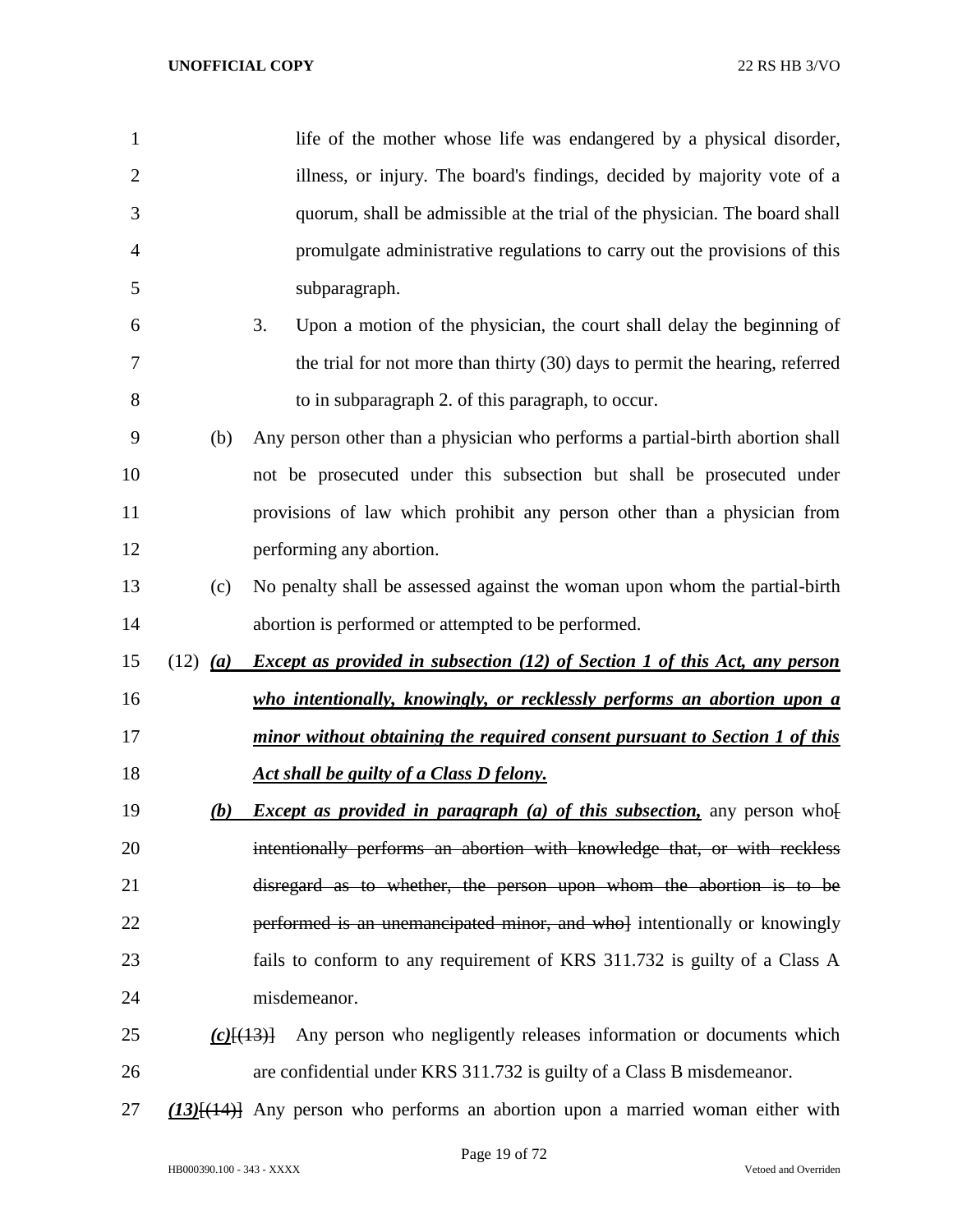| $\mathbf{1}$   | knowledge or in reckless disregard of whether KRS 311.735 applies to her and who                 |
|----------------|--------------------------------------------------------------------------------------------------|
| $\overline{2}$ | intentionally, knowingly, or recklessly fails to conform to the requirements of KRS              |
| 3              | 311.735 shall be guilty of a Class D felony.                                                     |
| $\overline{4}$ | $(14)$ { $(15)$ } Any person convicted of violating KRS 311.750 shall be guilty of a Class B     |
| 5              | felony.                                                                                          |
| 6              | $(15)$ [ $(16)$ ] Any person who violates KRS 311.760(2) shall be guilty of a Class D felony.    |
| $\tau$         | $(16)$ $(17)$ } Any person who violates KRS 311.770 shall be guilty of a Class D felony.         |
| $8\,$          | $(17)$ [ $(18)$ ] Except as provided in KRS 311.787(3), any person who intentionally violates    |
| 9              | KRS 311.787 shall be guilty of a Class D felony.                                                 |
| 10             | $(18)$ $(19)$ A person convicted of violating KRS 311.780 shall be guilty of a Class C           |
| 11             | felony.                                                                                          |
| 12             | $(19)(20)$ Except as provided in KRS 311.782(6), any person who intentionally violates           |
| 13             | KRS 311.782 shall be guilty of a Class D felony.                                                 |
| 14             | $(20)$ $\{(21)$ Any person who violates KRS 311.783(1) shall be guilty of a Class B              |
| 15             | misdemeanor.                                                                                     |
| 16             | $(21)$ [ $(22)$ ] Any person who violates KRS 311.7705(1) is guilty of a Class D felony.         |
| 17             | $(22)$ { $(23)$ } Any person who violates KRS 311.7706(1) is guilty of a Class D felony.         |
| 18             | $(23)$ [ $(24)$ ] Except as provided in KRS 311.731(7), any person who violates KRS              |
| 19             | 311.731(2) shall be guilty of a Class D felony.                                                  |
| 20             | $(24)$ { $(25)$ } Any physician, physician assistant, advanced practice registered nurse, nurse, |
| 21             | or other healthcare provider who intentionally violates KRS 311.823(2) shall be                  |
| 22             | guilty of a Class D felony. As used in this subsection, "healthcare provider" has the            |
| 23             | same meaning as in KRS 311.821.                                                                  |
| 24             | $(25)$ $(26)$ } Any person who violates KRS 311.810 shall be guilty of a Class A                 |
| 25             | misdemeanor.                                                                                     |
| 26             | $(26)$ $(27)$ } Any professional medical association or society, licensed physician, or          |
| 27             | hospital or hospital medical staff who shall have violated the provisions of KRS                 |
|                |                                                                                                  |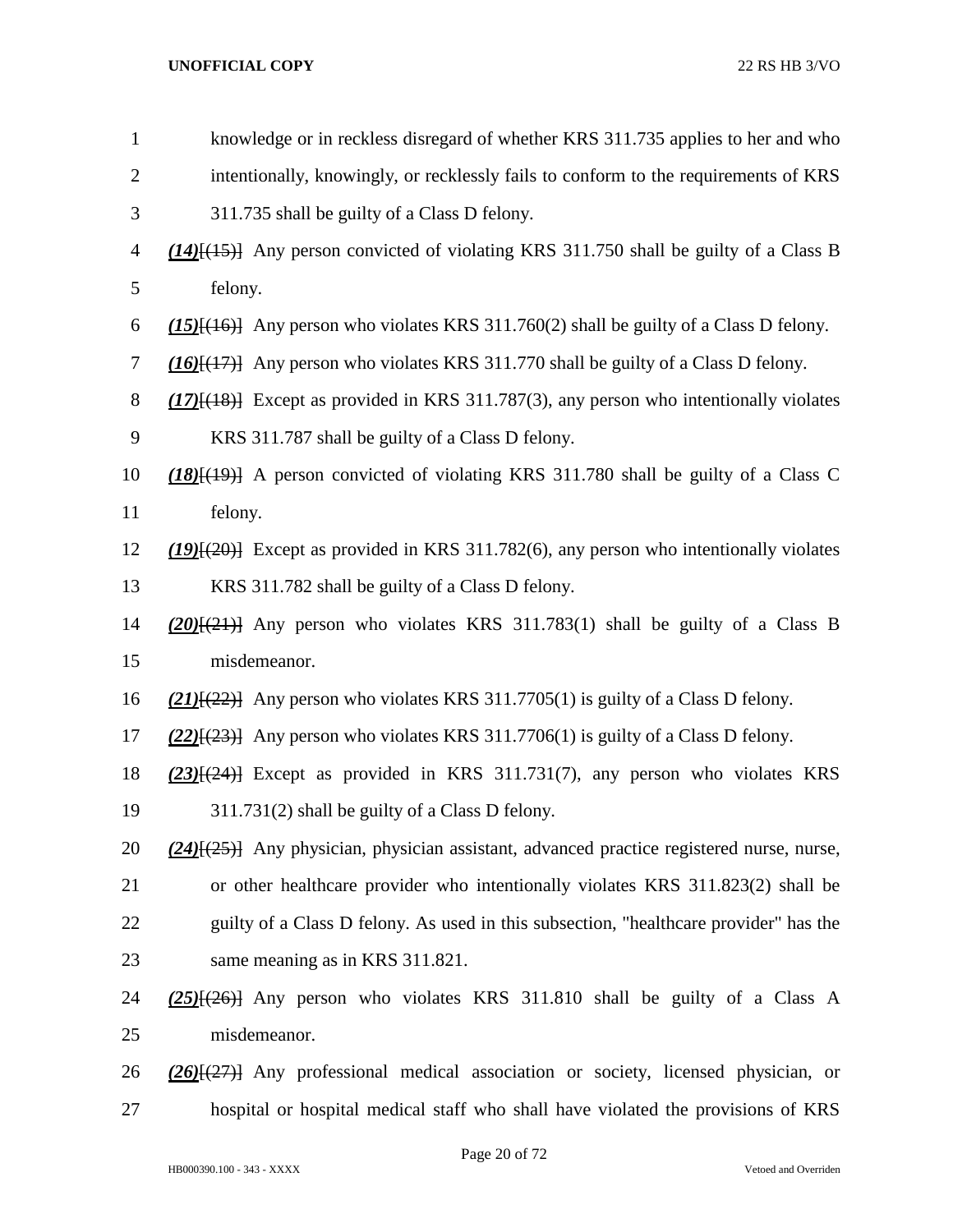| 311.606 shall be guilty of a Class B misdemeanor.                                                |
|--------------------------------------------------------------------------------------------------|
| $(27)$ [ $(28)$ ] Any administrator, officer, or employee of a publicly owned hospital or        |
| publicly owned health care facility who performs or permits the performance of                   |
| abortions in violation of KRS 311.800(1) shall be guilty of a Class A misdemeanor.               |
| $(28)(29)$ } Any person who violates KRS 311.905(3) shall be guilty of a violation.              |
| $(29)(30)$ Any person who violates the provisions of KRS 311.820 shall be guilty of a            |
| Class A misdemeanor.                                                                             |
| Any person who fails to test organs, skin, or other human tissue which is<br>$(30)(31)$ (a)      |
| to be transplanted, or violates the confidentiality provisions required by KRS                   |
| 311.281, shall be guilty of a Class A misdemeanor.                                               |
| Any person who has human immunodeficiency virus infection, who knows he<br>(b)                   |
| is infected with human immunodeficiency virus, and who has been informed                         |
| that he may communicate the infection by donating organs, skin, or other                         |
| human tissue who donates organs, skin, or other human tissue shall be guilty                     |
| of a Class D felony.                                                                             |
| $(31)$ { $(32)$ } Any person who sells or makes a charge for any transplantable organ shall be   |
| guilty of a Class D felony.                                                                      |
| $(32)$ { $(33)$ } Any person who offers remuneration for any transplantable organ for use in     |
| transplantation into himself shall be fined not less than five thousand dollars                  |
| $(\$5,000)$ nor more than fifty thousand dollars $(\$50,000)$ .                                  |
| $(33)$ [ $(34)$ ] Any person brokering the sale or transfer of any transplantable organ shall be |
| guilty of a Class C felony.                                                                      |
| $(34)$ $(35)$ Any person charging a fee associated with the transplantation of a                 |
| transplantable organ in excess of the direct and indirect costs of procuring,                    |
| distributing, or transplanting the transplantable organ shall be fined not less than             |
| fifty thousand dollars (\$50,000) nor more than five hundred thousand dollars                    |
| $(\$500,000).$                                                                                   |
|                                                                                                  |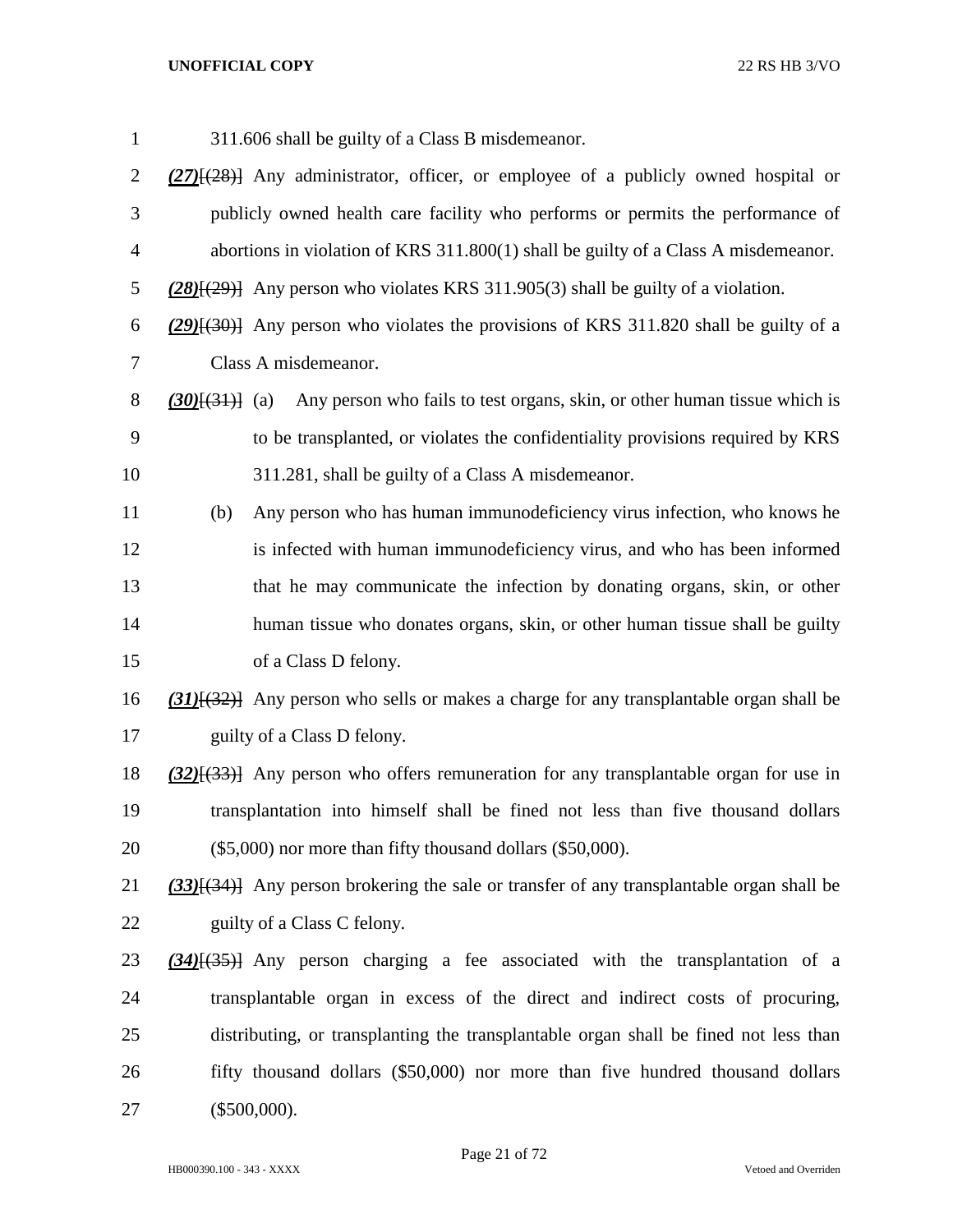| $\mathbf{1}$   | $(35)$ { $(36)$ } Any hospital performing transplantable organ transplants which knowingly                                    |
|----------------|-------------------------------------------------------------------------------------------------------------------------------|
| $\mathbf{2}$   | fails to report the possible sale, purchase, or brokering of a transplantable organ                                           |
| 3              | shall be fined not less than ten thousand dollars (\$10,000) or more than fifty                                               |
| $\overline{4}$ | thousand dollars (\$50,000).                                                                                                  |
| 5              | Any physician or qualified technician who violates KRS 311.727 shall<br>$(36)(37)$ (a)                                        |
| 6              | be fined not more than one hundred thousand dollars (\$100,000) for a first                                                   |
| 7              | offense and not more than two hundred fifty thousand dollars (\$250,000) for                                                  |
| 8              | each subsequent offense.                                                                                                      |
| 9              | In addition to the fine, the court shall report the violation of any physician, in<br>(b)                                     |
| 10             | writing, to the Kentucky Board of Medical Licensure for such action and                                                       |
| 11             | discipline as the board deems appropriate.                                                                                    |
| 12             | $(37)$ $(38)$ } Any person who violates KRS 311.691 shall be guilty of a Class B                                              |
| 13             | misdemeanor for the first offense, and a Class A misdemeanor for a second or                                                  |
| 14             | subsequent offense. In addition to any other penalty imposed for that violation, the                                          |
| 15             | board may, through the Attorney General, petition a Circuit Court to enjoin the                                               |
| 16             | person who is violating KRS 311.691 from practicing genetic counseling in                                                     |
| 17             | violation of the requirements of KRS 311.690 to 311.700.                                                                      |
| 18             | (38)[(39)] Any person convicted of violating KRS 311.728 shall be guilty of a Class D                                         |
| 19             | felony.                                                                                                                       |
| 20             | A person who intentionally, knowingly, or recklessly violates Sections 5 to<br>$(39)$ $(a)$                                   |
| 21             | 11 of this Act is guilty of a Class D felony.                                                                                 |
| 22             | No criminal penalty may be assessed against a pregnant patient upon whom<br>(b)                                               |
| 23             | a drug-induced abortion is attempted, induced, or performed.                                                                  |
| 24             | Section 4. KRS 213.101 is amended to read as follows:                                                                         |
| 25             | defined in KRS 213.011<br>(1)<br>abortion<br>which occurs<br>$\left\{ \left( \alpha \right) \right\}$ Each<br>the<br>as<br>in |
| 26             | Commonwealth, regardless of the length of gestation, shall be reported to the                                                 |
| 27             | Vital Statistics Branch by the person in charge of the institution within <i>three</i>                                        |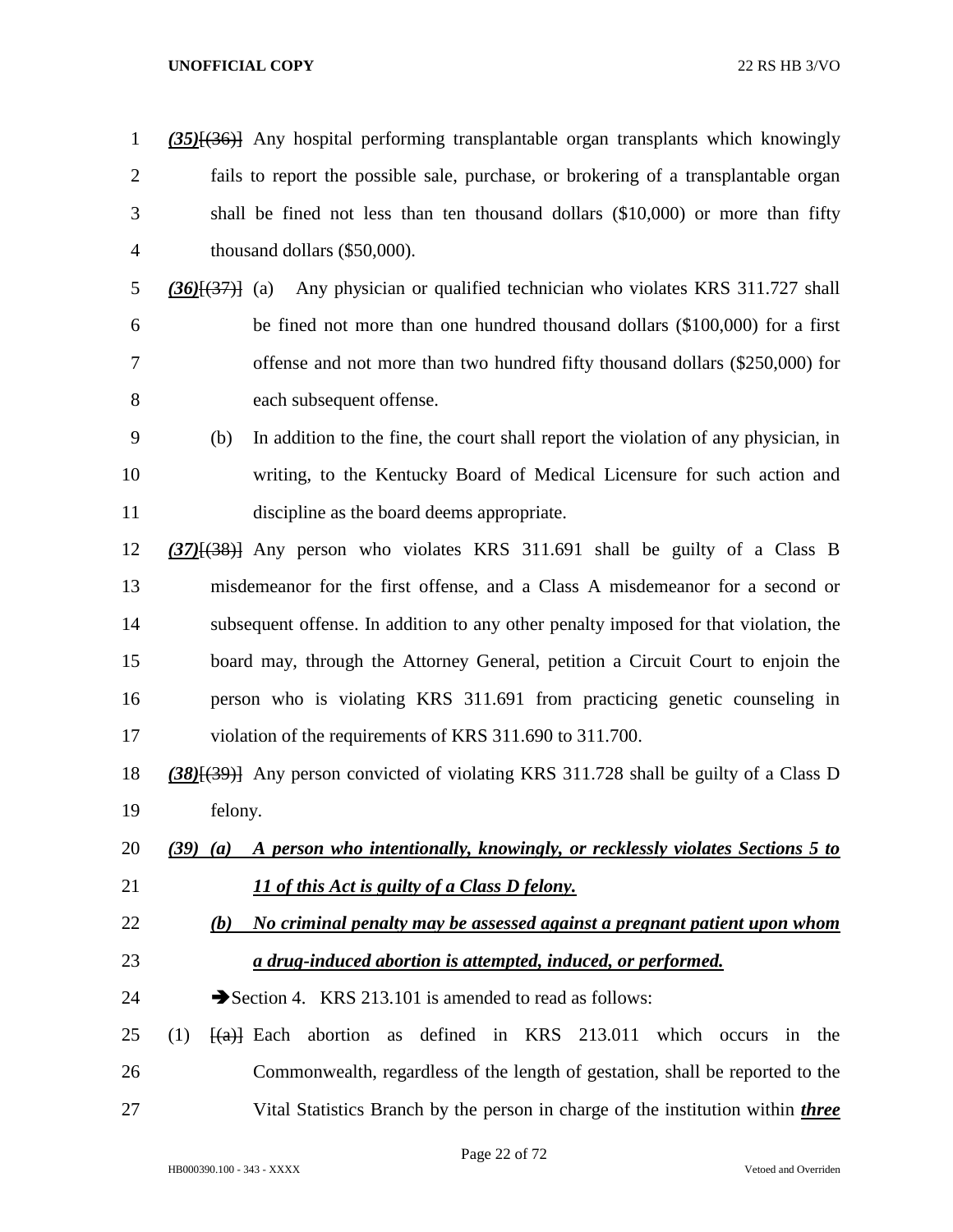| $\mathbf{1}$   | $(3)$ [fifteen $(15)$ ] days after the end of the month in which the abortion                               |
|----------------|-------------------------------------------------------------------------------------------------------------|
| $\overline{2}$ | occurred. If the abortion was performed outside an institution, the attending                               |
| 3              | physician shall prepare and file the report within <i>three</i> $(3)$ fifteen $(15)$ days                   |
| 4              | after the end of the month in which the abortion occurred.                                                  |
| 5              | The report shall include all the information the physician is required to certify<br>$(2)$ $\{(\text{b})\}$ |
| 6              | in writing or determine under KRS 311.731, 311.7704, 311.7705, 311.7706,                                    |
| 7              | 311.7707, 311.774, 311.782, <del>[and ]</del> 311.783, <b>Sections 1, 8, and 9 of this Act, and at</b>      |
| 8              | <u>a minimum:</u>                                                                                           |
| 9              | The full name and address of the physician who performed the abortion or<br>(a)                             |
| 10             | provided the abortion-inducing drug as defined in Section 5 of this Act;                                    |
| 11             | The address at which the abortion was performed or the address at which<br>(b)                              |
| 12             | the abortion-inducing drug was provided by a qualified physician, or the                                    |
| 13             | method of obtaining the abortion-inducing drug if not provided by a                                         |
| 14             | qualified physician, including mail order, internet order, or by a telehealth                               |
| 15             | provider in which case identifying information for the pharmacy, Web site                                   |
| 16             | address, or the telemedicine provider shall be included;                                                    |
| 17             | <b>The names, serial numbers, National Drug Codes, lot numbers, and</b><br>(c)                              |
| 18             | expiration dates of the specific abortion-inducing drugs that were provided                                 |
| 19             | to the pregnant patient and the dates each were provided;                                                   |
| 20             | The full name and address of the referring physician, agency, or service, if<br>(d)                         |
| 21             | any;                                                                                                        |
| 22             | The pregnant patient's city or town, county, state, country of residence, and<br>(e)                        |
| 23             | zip code;                                                                                                   |
| 24             | (f)<br><b>The pregnant patient's age, race, and ethnicity;</b>                                              |
| 25             | The age or approximate age of the father, if known;<br>$\left( \mathbf{g}\right)$                           |
| 26             | The total number and dates of each previous pregnancy, live birth, and<br>(h)                               |
| 27             | <i><u>abortion of the pregnant patient;</u></i>                                                             |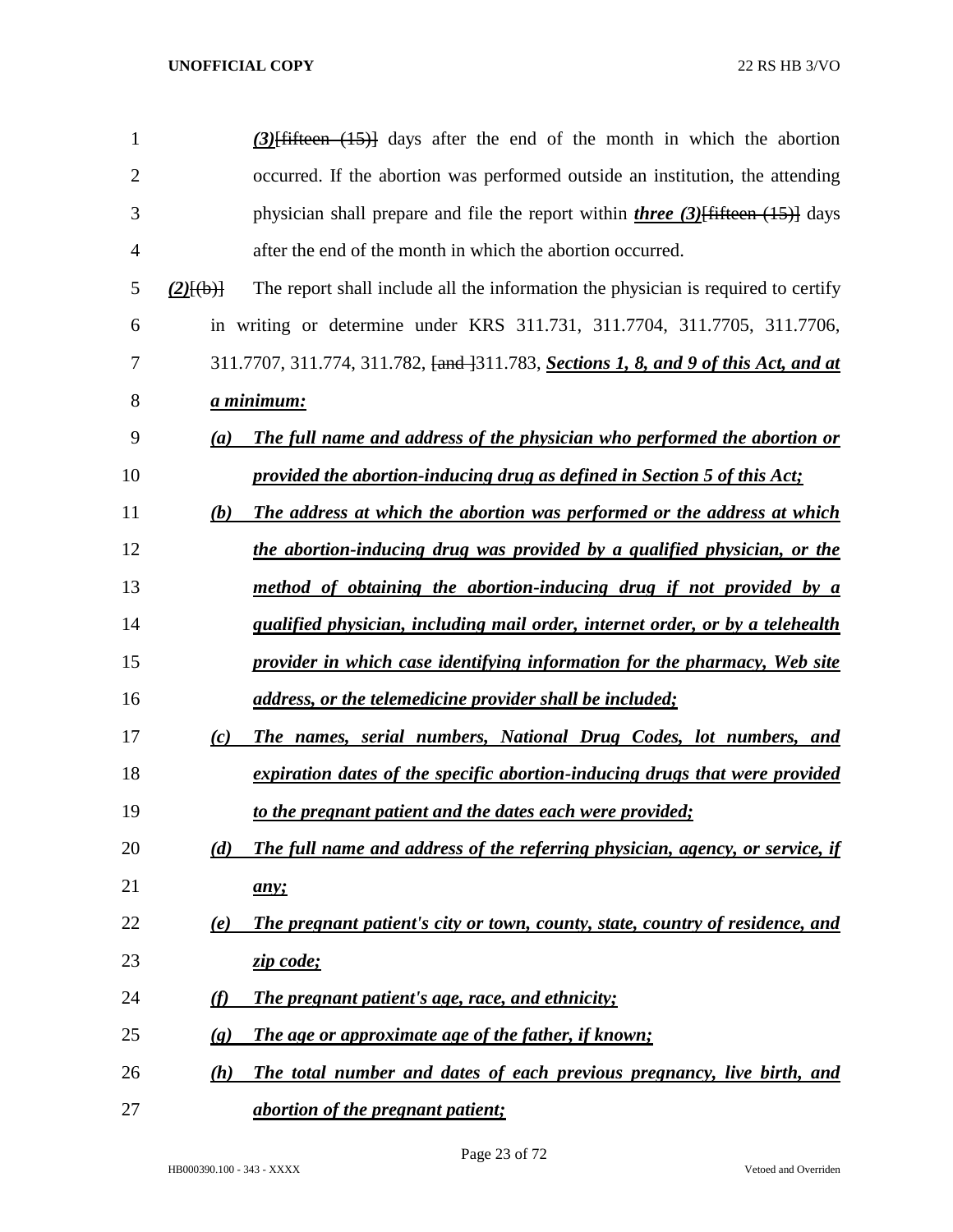| 1              | (i)                       | The probable gestational and post-fertilization ages of the unborn child, the |
|----------------|---------------------------|-------------------------------------------------------------------------------|
| $\overline{2}$ |                           | methods used to confirm the gestational and post-fertilization ages, and the  |
| 3              |                           | date determined;                                                              |
| 4              | (i)                       | A list of any pre-existing medical conditions of the pregnant patient that    |
| 5              |                           | may complicate her pregnancy, if any, including hemorrhage, infection,        |
| 6              |                           | uterine perforation, cervical laceration, retained products, or any other     |
| 7              |                           | <i>condition;</i>                                                             |
| 8              | (k)                       | Whether the fetus was delivered alive and the length of time the fetus        |
| 9              |                           | survived;                                                                     |
| 10             | $\mathcal{U}$             | Whether the fetus was viable and, if viable, the medical reason for           |
| 11             |                           | termination;                                                                  |
| 12             | (m)                       | Whether a pathological examination of the fetus was performed;                |
| 13             | (n)                       | Whether the pregnant patient returned for a follow-up examination, the        |
| 14             |                           | date and results of any such follow-up examination, and what reasonable       |
| 15             |                           | efforts were made by the qualified physician to encourage the patient to      |
| 16             |                           | reschedule a follow-up examination if the appointment was missed;             |
| 17             | $\boldsymbol{\omega}$     | Whether the woman suffered any complications or adverse events<br>as          |
| 18             |                           | defined in Section 5 of this Act and what specific complications or adverse   |
| 19             |                           | events occurred, and any follow-up treatment provided as required by          |
| 20             |                           | Section 26 of this Act;                                                       |
| 21             | (p)                       | Whether the pregnant patient was Rh negative and, if so, was provided with    |
| 22             |                           | an Rh negative information fact sheet and treated with the prevailing         |
| 23             |                           | medical standard of care to prevent harmful fetal or child outcomes or Rh     |
| 24             |                           | <i>incompatibility in future pregnancies;</i>                                 |
| 25             | $\left(\mathbf{q}\right)$ | The amount billed to cover the treatment for specific complications or        |
| 26             |                           | adverse events, including whether the treatment was billed to Medicaid,       |
| 27             |                           | private insurance, private pay, or other method. This should include ICD-10   |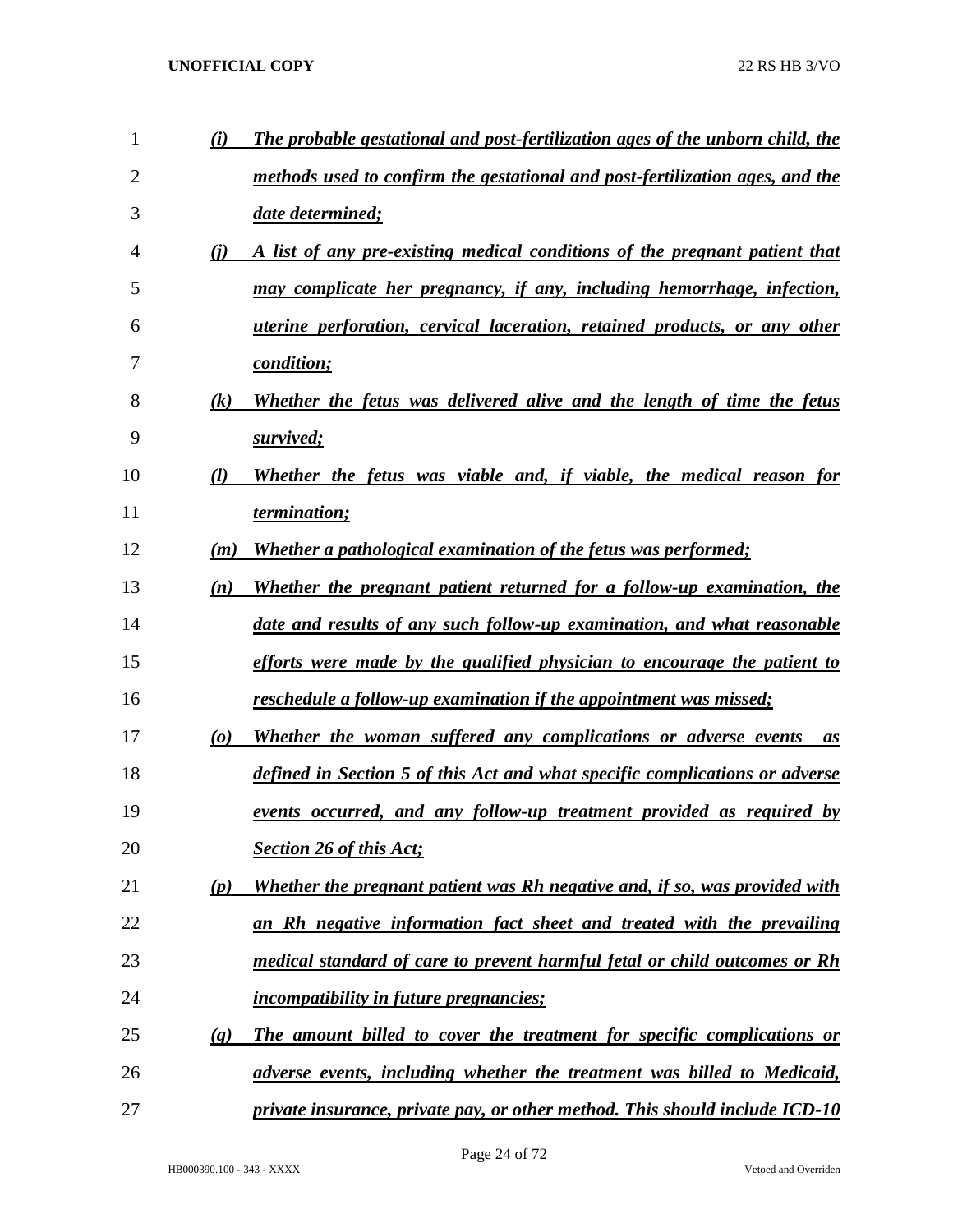| 1  |                      | codes reported and charges for any physician, hospital, emergency room,                          |
|----|----------------------|--------------------------------------------------------------------------------------------------|
| 2  |                      | prescription or other drugs, laboratory tests, and any other costs for                           |
| 3  |                      | treatment rendered;                                                                              |
| 4  | (r)                  | The reason for the abortion, if known, including abuse, coercion,                                |
| 5  |                      | harassment, or trafficking; and                                                                  |
| 6  | (s)                  | Whether the pregnant patient was tested for sexually transmitted diseases                        |
| 7  |                      | when providing the informed consent required in KRS 311.725 and Section                          |
| 8  |                      | 8 of this Act twenty-four (24) hours before the abortion procedure or tested                     |
| 9  |                      | at the time of the abortion procedure, and if the pregnant patient tested                        |
| 10 |                      | positive, was treated or referred for treatment and follow-up care [but shall                    |
| 11 |                      | not include information which will identify the physician, woman, or man                         |
| 12 |                      | involved.                                                                                        |
| 13 | (3)                  | The report shall not contain:                                                                    |
| 14 | (a)                  | The name of the pregnant patient;                                                                |
| 15 | (b)                  | <b>Common identifiers such as a Social Security number and motor vehicle</b>                     |
| 16 |                      | <i>operator's license number; and</i>                                                            |
| 17 | (c)                  | Any other information or identifiers that would make it possible to ascertain                    |
| 18 |                      | <i>the patient's identity.</i>                                                                   |
| 19 | $(4)$ $\{(\infty)\}$ | If a person other than the physician described in this subsection makes or                       |
| 20 |                      | maintains a record required by <b>Section 1 of this Act</b> , KRS 311.7704, 311.7705,            |
| 21 |                      | 311.7706, or 311.7707 on the physician's behalf or at the physician's direction, that            |
| 22 |                      | person shall comply with the reporting requirement described in this subsection as if            |
| 23 |                      | the person were the physician.                                                                   |
| 24 | $(5)$ [ $(2)$ ]      | Each prescription issued for <i>an abortion-inducing drug as defined in Section</i>              |
| 25 |                      | 5 of this Act <sup>[RU-486</sup> , cytotec, pitocin, mifeprex, misoprostol, or any other drug or |
| 26 |                      | eombination of drugs] for which the primary indication is the induction of abortion              |
| 27 |                      | as defined in KRS 213.011 shall be reported to the Vital Statistics Branch within                |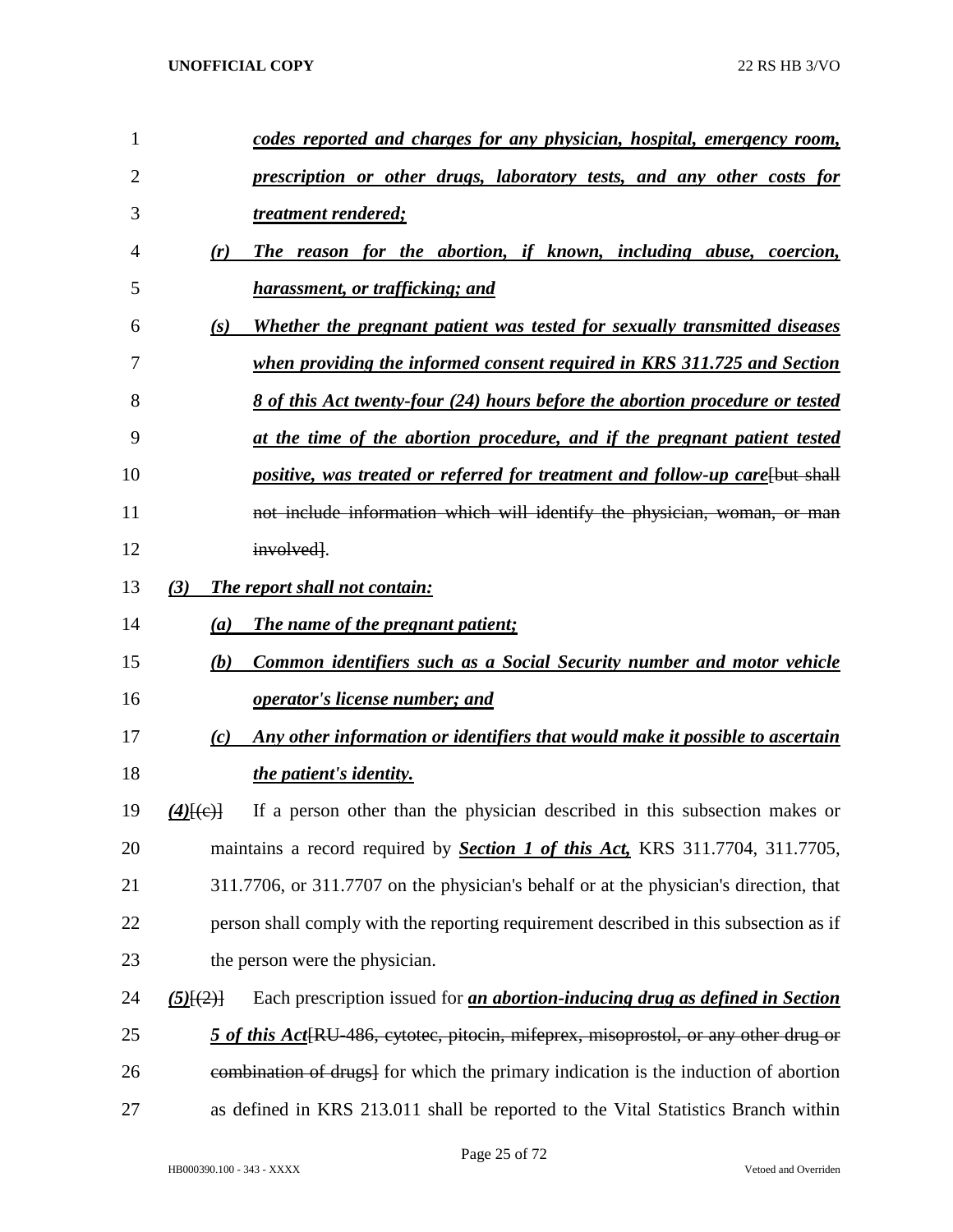*three (3)*<sup>[fifteen (15)]</sup> days after the end of the month in which the prescription was issued as required by KRS 311.774, but the report shall not include information which will identify the woman involved or anyone who may be picking up the prescription on behalf of the woman.

 *(6)*[(3)] The name of the person completing the report and the reporting institution shall not be subject to disclosure under KRS 61.870 to 61.884.

 *(7)*[(4)] By September 30 of each year, the Vital Statistics Branch shall issue a public report that provides statistics on all data collected, including the type of abortion procedure used, for the previous calendar year compiled from all of the reports covering that calendar year submitted to the cabinet in accordance with this section 11 for each of the items listed in [subsections (1) and (2) of ]this section. Each annual report shall also provide statistics for all previous calendar years in which this section was in effect, adjusted to reflect any additional information from late or corrected reports. The Vital Statistics Branch shall ensure that none of the information included in the report could reasonably lead to the identification of any pregnant woman upon whom an abortion was performed or attempted. Each annual report shall be made available on the cabinet's Web site.

 *(8)*[(5)] (a) Any person or institution who fails to submit a report by the end of thirty 19 (30) days following the due date set in  $f$ subsections (1) and (2) of 1<sup>this</sup> section shall be subject to a late fee of five hundred dollars (\$500) for each additional thirty (30) day period or portion of a thirty (30) day period the report is overdue.

 (b) Any person or institution who fails to submit a report, or who has submitted only an incomplete report, more than one (1) year following the due date set in **Example 1 Example 1 Example 1 Example 1 Example 1 Example 1 Example 1 Example 1 Example 1 Example 1 Example 1 Example 1 Example 1 Example 1 Example 1 Example 1 Example 1 Example 1 Ex**  Vital Statistics Branch be directed by a court of competent jurisdiction to submit a complete report within a time period stated by court order or be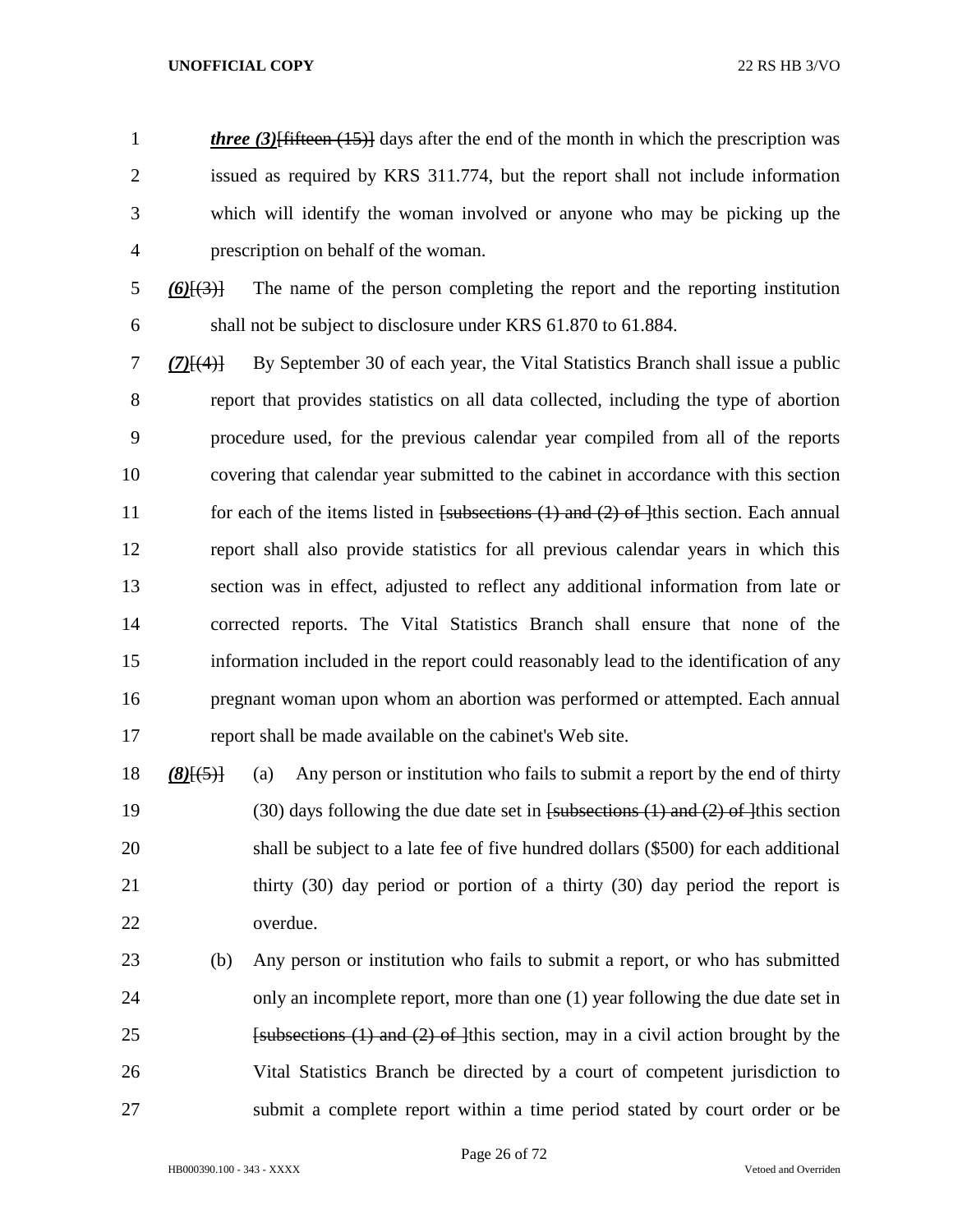| $\mathbf{1}$   |              | subject to contempt of court.                                                    |
|----------------|--------------|----------------------------------------------------------------------------------|
| $\overline{2}$ | (c)          | Failure by any physician to comply with the requirements of this section, other  |
| 3              |              | than filing a late report, or to submit a complete report in accordance with a   |
| 4              |              | court order shall subject the physician to KRS 311.595.                          |
| 5              | $(9)$ $(6)$  | Intentional falsification of any report required under this section is a Class A |
| 6              |              | misdemeanor.                                                                     |
| 7              | (10)(7)      | The Vital Statistics Branch shall promulgate administrative regulations in       |
| 8              |              | accordance with KRS Chapter 13A to assist in compliance with this section.       |
| 9              | $(11)$ $(a)$ | The Office of the Inspector General, Cabinet for Health and Family               |
| 10             |              | Services, shall annually audit the required reporting of abortion-related        |
| 11             |              | information to the Vital Statistics Branch in this section and Section 29 of     |
| 12             |              | this Act, and in so doing, shall function as a health oversight agency of the    |
| 13             |              | <b>Commonwealth for this specific purpose.</b>                                   |
| 14             | (b)          | The Office of the Inspector General shall ensure that none of the                |
| 15             |              | information included in the audit report could reasonably lead to the            |
| 16             |              | identification of any pregnant woman upon whom an abortion was                   |
| 17             |              | performed or attempted.                                                          |
| 18             | (c)          | If any personally identifiable information is viewed or recorded by the          |
| 19             |              | Office of the Inspector General in conducting an audit authorized by this        |
| 20             |              | subsection, the information held by the Inspector General shall not be           |
| 21             |              | subject to the Kentucky Open Records Act, shall be confidential, and shall       |
| 22             |              | only be released upon court order.                                               |
| 23             | (d)          | The Inspector General shall submit a written report to the General               |
| 24             |              | <b>Assembly and the Attorney General by October 1 of each year. The reports</b>  |
| 25             |              | shall include findings from:                                                     |
| 26             |              | The audit required in this subsection, including any identified<br>1.            |
| 27             |              | reporting deficiencies; and                                                      |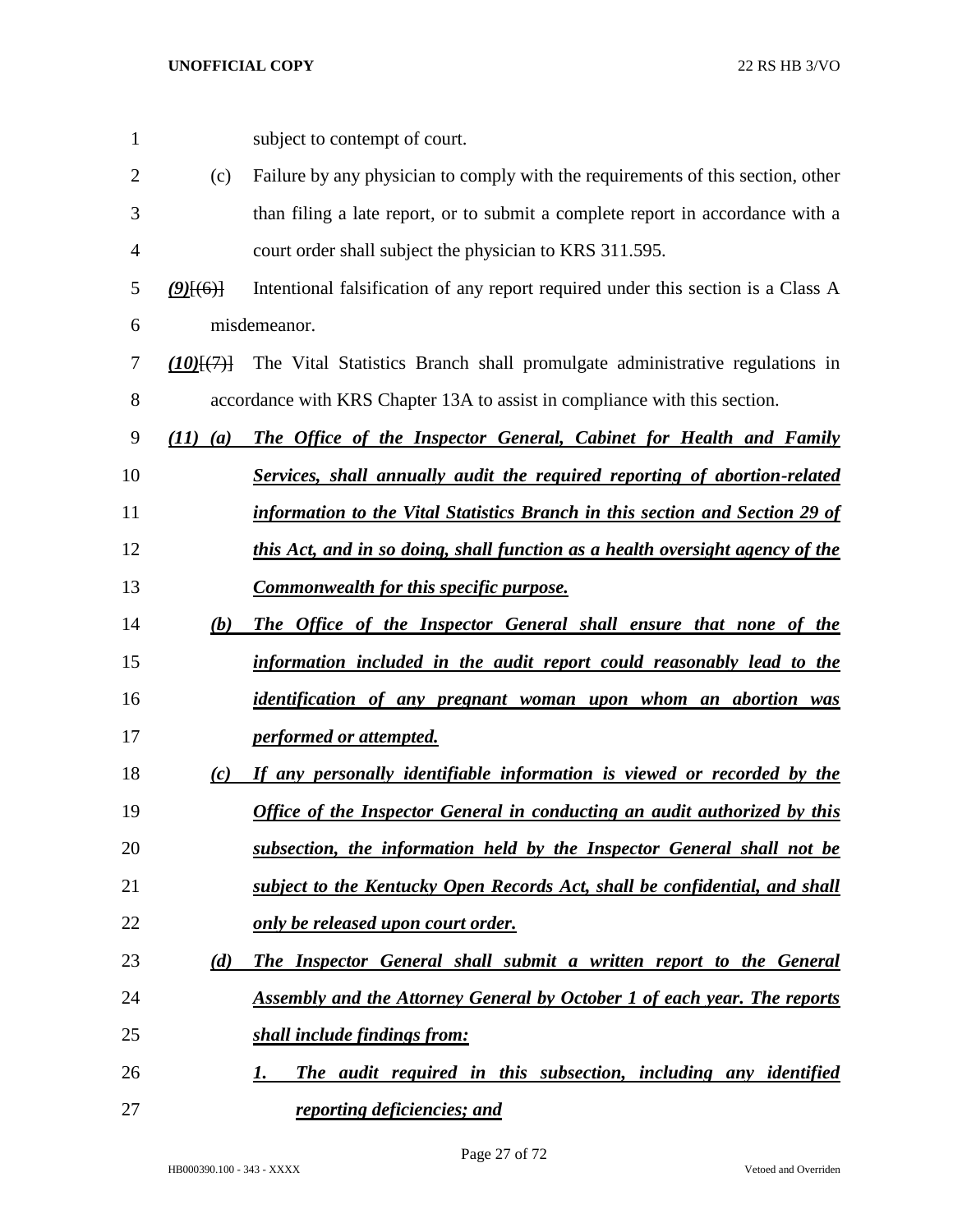| 1              |     | All abortion facility inspections, including any violations of KRS<br>2.              |
|----------------|-----|---------------------------------------------------------------------------------------|
| $\overline{2}$ |     | 216B.0431 and 216B.0435.                                                              |
| 3              |     | A NEW SECTION OF KRS 311.710 TO 311.820 IS CREATED<br>$\rightarrow$ SECTION 5.        |
| $\overline{4}$ |     | TO READ AS FOLLOWS:                                                                   |
| 5              |     | As used in Sections 5 to 11 of this Act unless the context otherwise requires:        |
| 6              | (I) | "Abortion" has the same meaning as in KRS 311.720;                                    |
| 7              | (2) | "Abortion-inducing drug" means a medicine, drug, or any other substance or            |
| 8              |     | combination of substances prescribed or dispensed with the intent of terminating      |
| 9              |     | the clinically diagnosable pregnancy of a woman, with knowledge that the              |
| 10             |     | termination will, with reasonable likelihood, cause the death of the unborn child.    |
| 11             |     | This includes the off-label use of drugs known to have abortion-inducing              |
| 12             |     | properties, which are prescribed specifically with the intent of causing an           |
| 13             |     | mifepristone (mifeprex), misoprostol (cytotec), and<br><i>abortion,</i><br>such<br>as |
| 14             |     | methotrexate, or any generic or therapeutic equivalents thereof. The use of such      |
| 15             |     | drugs to induce abortion is also known as "medical," "medication," "RU-486,"          |
| 16             |     | <u>"mifeprex regimen," or "drug-induced" abortion. This definition does not apply</u> |
| 17             |     | to drugs that may be known to cause an abortion but which are prescribed for          |
| 18             |     | other medical indications (e.g., chemotherapeutic agents, diagnostic drugs, etc.);    |
| 19             | (3) | "Adverse event" means, as defined the Food and Drug Administration (FDA) in           |
| 20             |     | 21 CFR 312.32, any untoward medical occurrence associated with the use of a           |
| 21             |     | drug in humans, whether or not considered drug related. "Adverse event" does          |
| 22             |     | not include an adverse event or suspected adverse reaction that, had it occurred      |
| 23             |     | in a more severe form, might have caused death;                                       |
| 24             | (4) | "Associated physician" means a physician who has entered into an associated           |
| 25             |     | physician agreement established in Section 17 of this Act;                            |
| 26             | (5) | "Cabinet" means the Cabinet for Health and Family Services;                           |
| 27             | (6) | "Complication" or "abortion complication" means only the following physical           |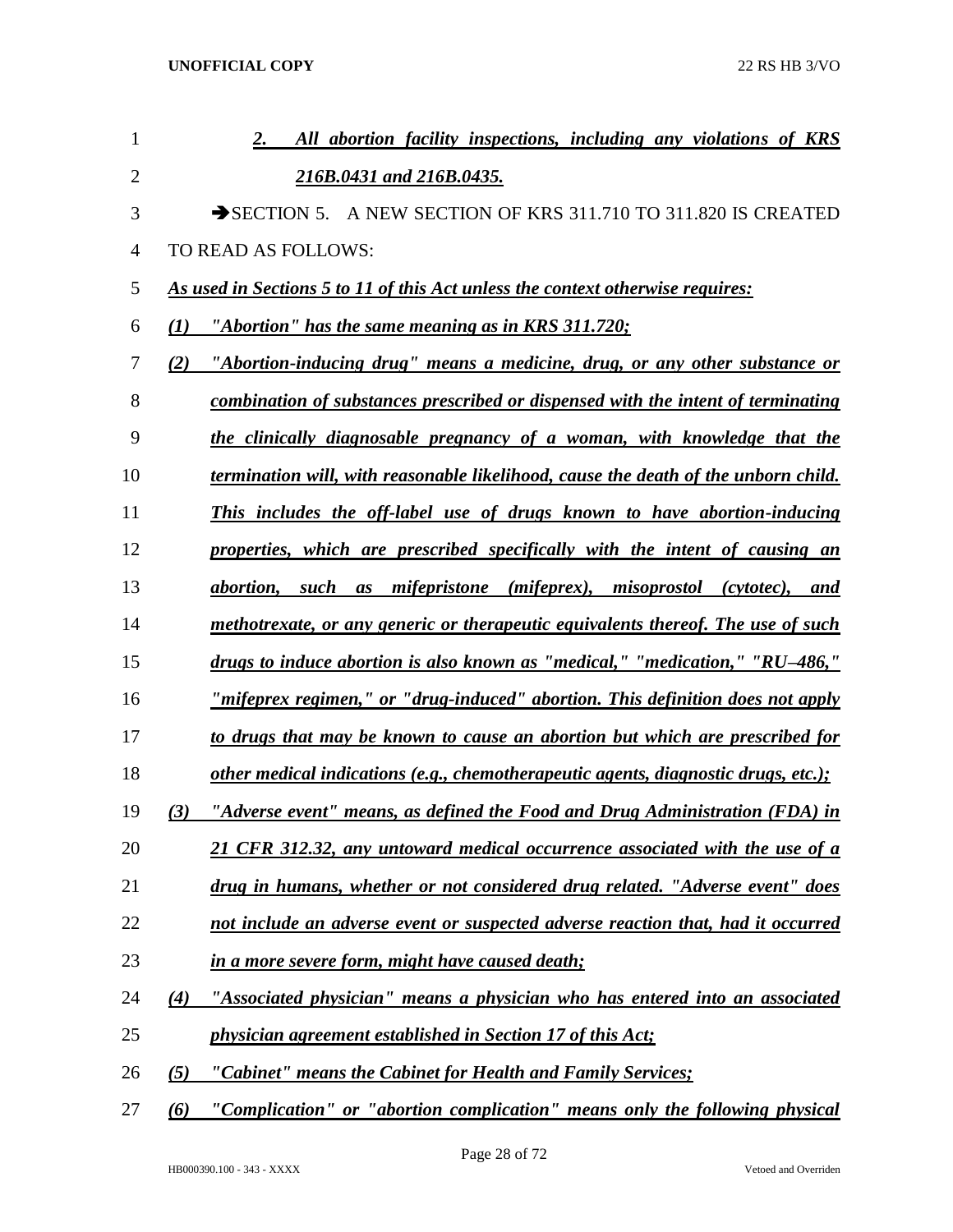| 1              |      | or psychological conditions which, in the reasonable medical judgment of a              |
|----------------|------|-----------------------------------------------------------------------------------------|
| $\overline{2}$ |      | <u>licensed healthcare professional, arise as a primary or secondary result of an</u>   |
| 3              |      | induced abortion: uterine perforation, cervical laceration, infection, vaginal          |
| 4              |      | bleeding that qualifies as a Grade 2 or higher adverse event according to the           |
| 5              |      | <b>Common Terminology Criteria for Adverse Events, pulmonary embolism, deep</b>         |
| 6              |      | vein thrombosis, failure to actually terminate the pregnancy, incomplete abortion       |
| 7              |      | (retained tissue), pelvic inflammatory disease, missed ectopic pregnancy, cardiac       |
| 8              |      | <u>arrest, respiratory arrest, renal failure, shock, amniotic fluid embolism, coma,</u> |
| 9              |      | death, free fluid in the abdomen, allergic reactions to anesthesia and abortion-        |
| 10             |      | inducing drugs, psychological complications as diagnosed that are listed in the         |
| 11             |      | current Diagnostic and Statistical Manual of Mental Disorders, and any other            |
| 12             |      | "adverse event" as defined by the FDA criteria provided in the MedWatch                 |
| 13             |      | <b>Reporting System;</b>                                                                |
| 14             | (7)  | "Gestational age" has the same meaning as in KRS 311.7701;                              |
| 15             | (8)  | "Hospital" has the same meaning as in KRS 311.720;                                      |
| 16             | (9)  | "Manufacturer" or "distributor" means an individual or entity that creates,             |
| 17             |      | <u>produces, supplies, transports, or sells drugs, including any substances:</u>        |
| 18             |      | Recognized by an official pharmacopoeia or formulary;<br>(a)                            |
| 19             |      | Intended for use in the diagnosis, cure, mitigation, treatment, or prevention<br>(b)    |
| 20             |      | of disease;                                                                             |
| 21             |      | Other than food, intended to affect the structure or any function of the<br>(c)         |
| 22             |      | <b>body</b> ; and                                                                       |
| 23             |      | Intended for use as a component of a medicine but not a device or a<br>(d)              |
| 24             |      | component, part, or accessory of a device;                                              |
| 25             |      | (10) "Nonsurgical abortion provider" means a qualified physician who is registered      |
| 26             |      | with the Cabinet for Health and Family Services;                                        |
| 27             | (11) | "Physician" has the same meaning as in KRS 311.720;                                     |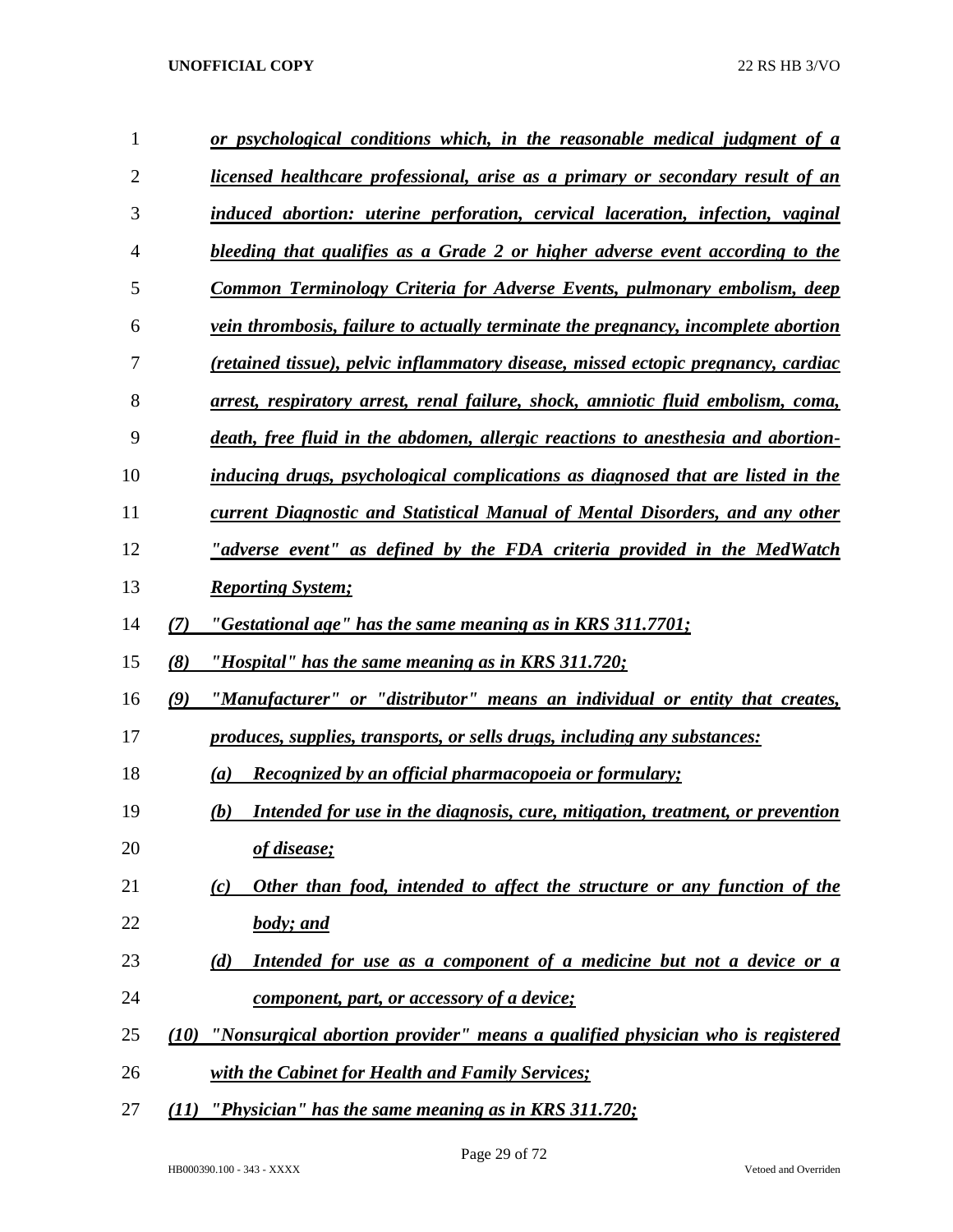| 1  | "Pregnancy" or "pregnant" has the same meaning as intrauterine pregnancy as<br>(12)                |
|----|----------------------------------------------------------------------------------------------------|
| 2  | <u>defined in KRS 311.7701;</u>                                                                    |
| 3  | (13)<br>"Provide" or "provision" means any act of giving, selling, dispensing,                     |
| 4  | administering, transferring possession, delivering, transporting to, or otherwise                  |
| 5  | providing or prescribing an abortion-inducing drug;                                                |
| 6  | " <i>Qualified physician</i> " means a physician who is credentialed and competent to:<br>(14)     |
| 7  | <u><b>Identify and document a viable intrauterine pregnancy;</b></u><br>(a)                        |
| 8  | Assess the gestational age of pregnancy and to inform the patient of<br>(b)                        |
| 9  | <i>gestational age-specific risks;</i>                                                             |
| 10 | <i><b>Diagnose ectopic pregnancy;</b></i><br>(c)                                                   |
| 11 | (d)<br>Determine blood type and administer the prevailing medical standard of                      |
| 12 | care to prevent harmful fetal or child outcomes or Rh incompatibility in                           |
| 13 | <u>future pregnancies if a pregnant patient is Rh negative;</u>                                    |
| 14 | Assess for signs of domestic abuse, reproductive control, human trafficking,<br>(e)                |
| 15 | and other signals of coerced abortion;                                                             |
| 16 | (f)<br>Provide surgical intervention or has entered into a contract with another                   |
| 17 | <i>qualified physician to provide surgical intervention; and</i>                                   |
| 18 | Supervise and bear legal responsibility for any agent, employee, or<br>$\left( \mathbf{g} \right)$ |
| 19 | contractor who is participating in any part of the procedure, including but                        |
| 20 | not limited to pre-procedure evaluation and care; and                                              |
| 21 | $(15)$ "Unborn child" has the same meaning as in KRS 311.781.                                      |
| 22 | SECTION 6. A NEW SECTION OF KRS 311.710 TO 311.820 IS CREATED                                      |
| 23 | TO READ AS FOLLOWS:                                                                                |
| 24 | Abortion-inducing drugs shall only be provided to a pregnant person by a<br>$\mathcal{L}(I)$       |
| 25 | qualified physician who is registered with the Cabinet for Health and Family                       |
| 26 | Services as a nonsurgical abortion provider by following the procedures                            |
| 27 | established in Sections 7, 8, and 9 of this Act.                                                   |

Page 30 of 72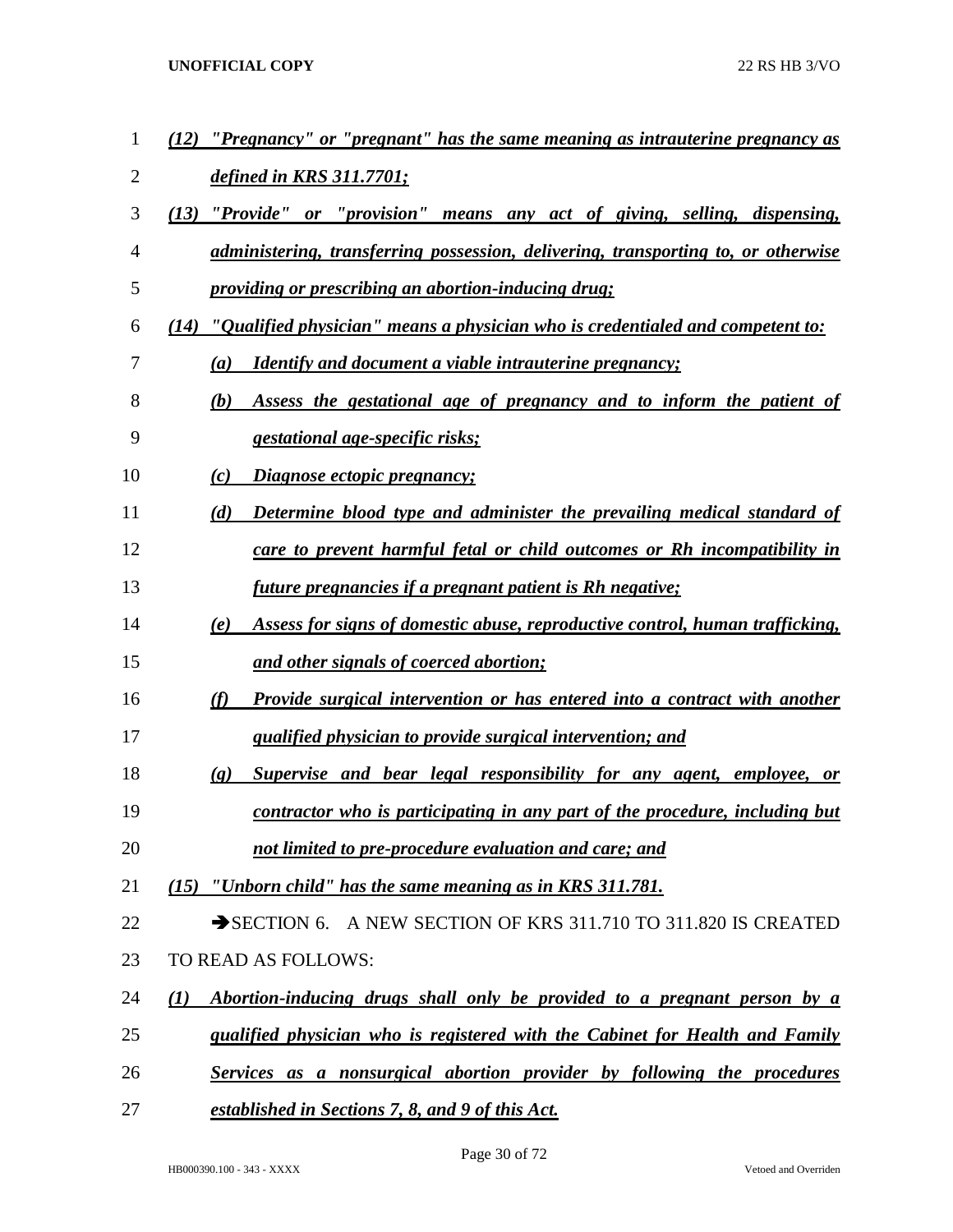| 1              | It shall be unlawful for any manufacturer, distributor, physician, qualified<br>(2)                 |
|----------------|-----------------------------------------------------------------------------------------------------|
| $\overline{2}$ | physician, pharmacy, or any other person to intentionally, knowingly, or                            |
| 3              | recklessly dispense, prescribe, or distribute any abortion-inducing drug as defined                 |
| 4              | in Section 5 of this Act to a pregnant person via courier, delivery, or mail service.               |
| 5              | A NEW SECTION OF KRS 311.710 TO 311.820 IS CREATED<br>$\rightarrow$ SECTION 7.                      |
| 6              | TO READ AS FOLLOWS:                                                                                 |
| 7              | A qualified physician providing an abortion-inducing drug as defined in Section<br>$\mathcal{L}(I)$ |
| 8              | 5 of this Act shall:                                                                                |
| 9              | Be credentialed and competent to handle complication management,<br>$\left(a\right)$                |
| 10             | <i>including emergency transfer; or</i>                                                             |
| 11             | Have a signed contract with an associated physician who is credentialed to<br>(b)                   |
| 12             | handle complications and produce that signed contract, including the name                           |
| 13             | and phone number of the associated physician, upon the request of the                               |
| 14             | cabinet and each pregnant patient.                                                                  |
| 15             | A qualified physician providing an abortion-inducing drug as defined in Section<br>(2)              |
| 16             | 5 of this Act shall examine the patient in person and, prior to providing an                        |
| 17             | <i>abortion-inducing drug, shall:</i>                                                               |
| 18             | Independently verify that a pregnancy exists;<br>$\left(a\right)$                                   |
| 19             | Determine the patient's blood type and, if the patient is Rh negative, provide<br>(b)               |
| 20             | the patient with an Rh negative information fact sheet and offer to provide                         |
| 21             | treatment with the prevailing medical standard of care to prevent harmful                           |
| 22             | fetal or child outcomes or Rh incompatibility in future pregnancies at the                          |
| 23             | time of the abortion;                                                                               |
| 24             | Inform the patient that the remains of the unborn child may be visible in<br>(c)                    |
| 25             | the process of completing the abortion; and                                                         |
| 26             | Document, in the patient's medical chart, the gestational age and<br>(d)                            |
| 27             | intrauterine location of the pregnancy, and whether the patient received                            |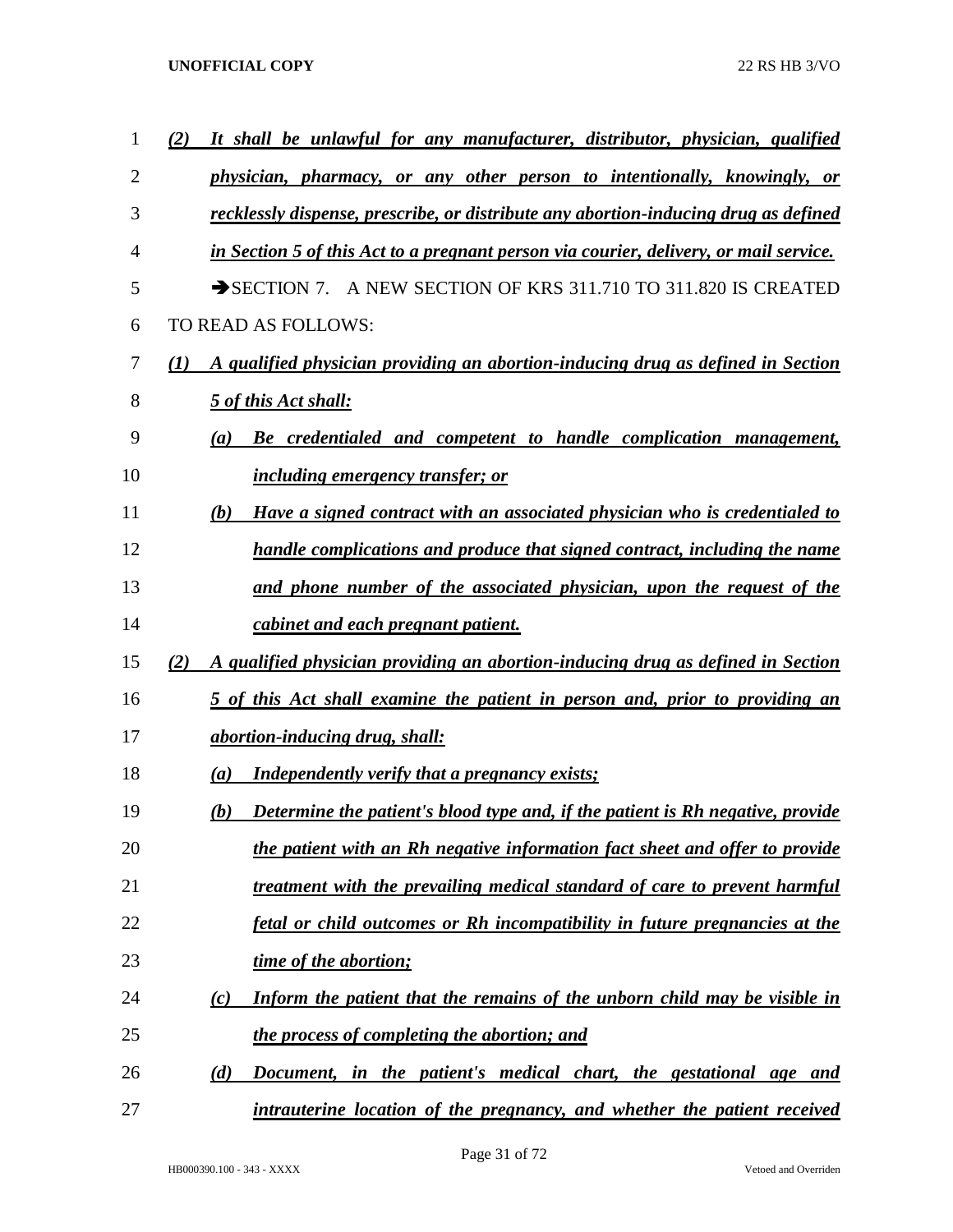| 1              | <u>treatment for Rh negativity, as diagnosed, by the most accurate standard of</u>                      |
|----------------|---------------------------------------------------------------------------------------------------------|
| $\overline{2}$ | medical care.                                                                                           |
| 3              | The qualified physician or an agent of the qualified physician providing any<br>(3)<br>$\left(a\right)$ |
| 4              | abortion-inducing drug as defined in Section 5 of this Act shall schedule a                             |
| 5              | follow-up visit for the patient for approximately seven (7) to fourteen (14)                            |
| 6              | days after administration of the abortion-inducing drug to confirm that the                             |
| 7              | pregnancy is completely terminated and to assess any degree of bleeding.                                |
| 8              | The qualified physician shall make all reasonable efforts to ensure that the<br>(b)                     |
| 9              | patient returns for the scheduled appointment.                                                          |
| 10             | A brief description of the efforts made to comply with this subsection,<br>(c)                          |
| 11             | including the date, time, and identification by name of the person making                               |
| 12             | such efforts, shall be included in the patient's medical record.                                        |
| 13             | A NEW SECTION OF KRS 311.710 TO 311.820 IS CREATED<br>$\rightarrow$ SECTION 8.                          |
| 14             | TO READ AS FOLLOWS:                                                                                     |
| 15             | An abortion-inducing drug as defined in Section 5 of this Act shall not be<br>$\mathcal{L}(I)$          |
| 16             | provided to a pregnant patient without the informed consent of the patient.                             |
| 17             | Informed consent shall be obtained at least twenty-four (24) hours before the                           |
| 18             | abortion-inducing drug is provided to a pregnant patient, except if, in the                             |
| 19             | <u>reasonable medical judgment of the qualified physician, compliance with this</u>                     |
| 20             | subsection would pose a risk of:                                                                        |
| 21             | The death of the pregnant patient; or<br>(a)                                                            |
| 22             | The substantial and irreversible physical impairment of a major bodily<br><u>(b)</u>                    |
| 23             | function, not including psychological or emotional conditions, of the                                   |
| 24             | pregnant patient.                                                                                       |
| 25             | A qualified physician shall use a form created by the Cabinet for Health and<br>(2)                     |
| 26             | <b>Family Services to obtain the consent required prior to providing an abortion-</b>                   |
| 27             | inducing drug as defined in Section 5 of this Act and submit the completed form                         |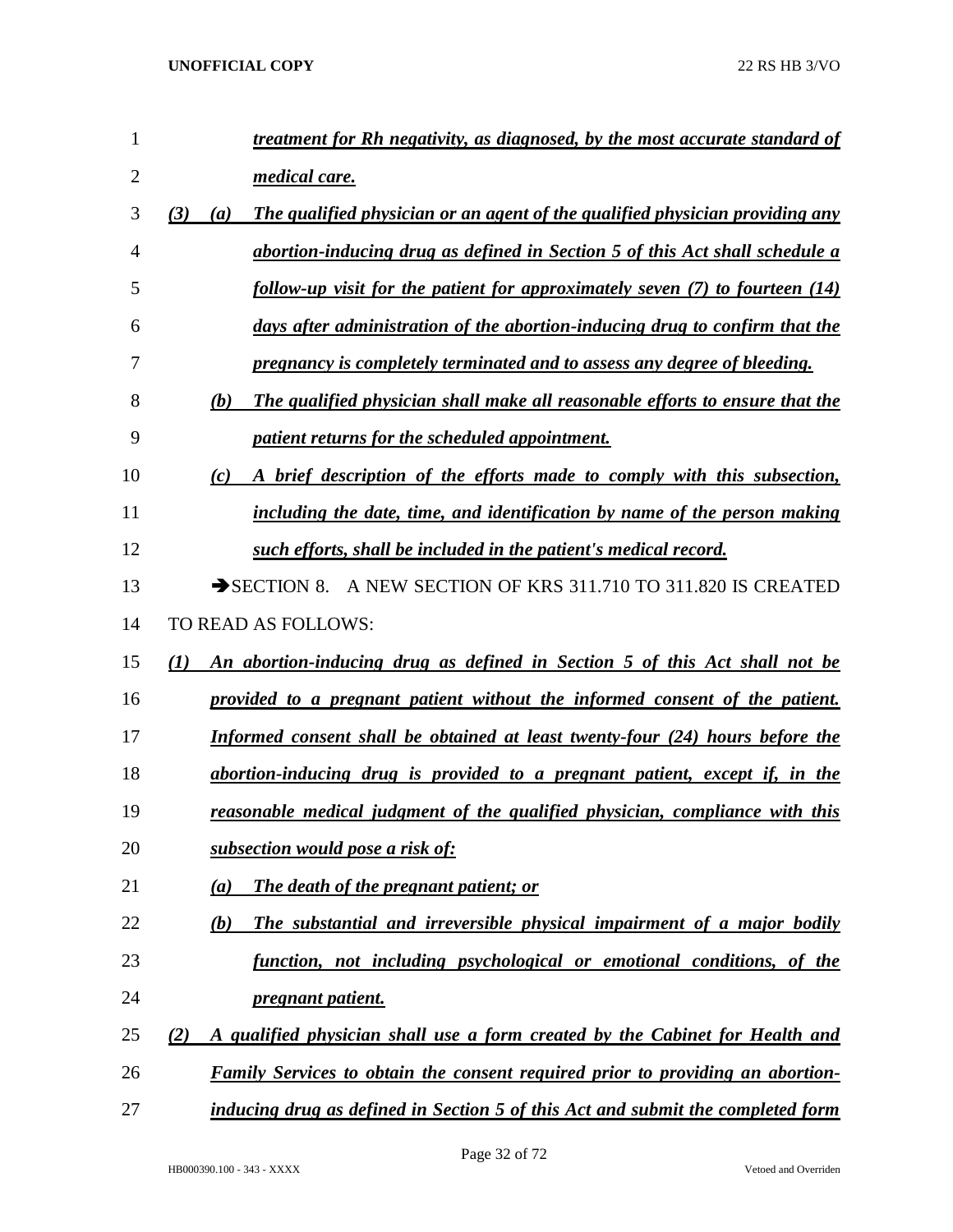| $\mathbf{1}$ |     |                             | to the cabinet.                                                                   |
|--------------|-----|-----------------------------|-----------------------------------------------------------------------------------|
| $\mathbf{2}$ | (3) |                             | A consent form is not valid and consent is not sufficient, unless:                |
| 3            |     | (a)                         | The patient initials each entry, list, description, or declaration required to be |
| 4            |     |                             | on the consent form;                                                              |
| 5            |     | <b>(b)</b>                  | The patient signs the consent statement; and                                      |
| 6            |     | (c)                         | The qualified physician signs the qualified physician declaration.                |
| 7            | (4) |                             | <b>The consent form shall include but is not limited to the following:</b>        |
| 8            |     | (a)                         | The probable gestational age of the unborn child as determined by both            |
| 9            |     |                             | patient history and by ultrasound results used to confirm gestational age;        |
| 10           |     | (b)                         | A detailed description of the steps to complete the drug-induced abortion;        |
| 11           |     | (c)                         | A detailed list of the risks related to the specific abortion-inducing drug as    |
| 12           |     |                             | defined in Section 5 of this Act or drugs to be used, including potential         |
| 13           |     |                             | complications and adverse events as defined in Section 5 of this Act;             |
| 14           |     | (d)                         | If the pregnant patient was Rh negative, the pregnant patient was provided        |
| 15           |     |                             | with an Rh negative information fact sheet and offered treatment with the         |
| 16           |     |                             | prevailing medical standard of care to prevent harmful fetal or child             |
| 17           |     |                             | <u><b>outcomes or Rh incompatibility in future pregnancies;</b></u>               |
| 18           |     | (e)                         | That the risks of complications from a medication abortion, including             |
| 19           |     |                             | <i>incomplete abortion, increase with advancing gestational age;</i>              |
| 20           |     | (f)                         | That it may be possible to reverse the effects of the abortion-inducing drug      |
| 21           |     |                             | <i>if desired but that this should be done as soon as possible;</i>               |
| 22           |     | $\left( \mathbf{g} \right)$ | That the patient may see the remains of the unborn child in the process of        |
| 23           |     |                             | completing the abortion;                                                          |
| 24           |     | (h)                         | That initial studies suggest that children born after reversing the effects of    |
| 25           |     |                             | the abortion-inducing drug mifeprex/mifepristone have no greater risk of          |
| 26           |     |                             | birth defects than the general population;                                        |
| 27           |     | (i)                         | That initial studies suggest that there is no increased risk of maternal          |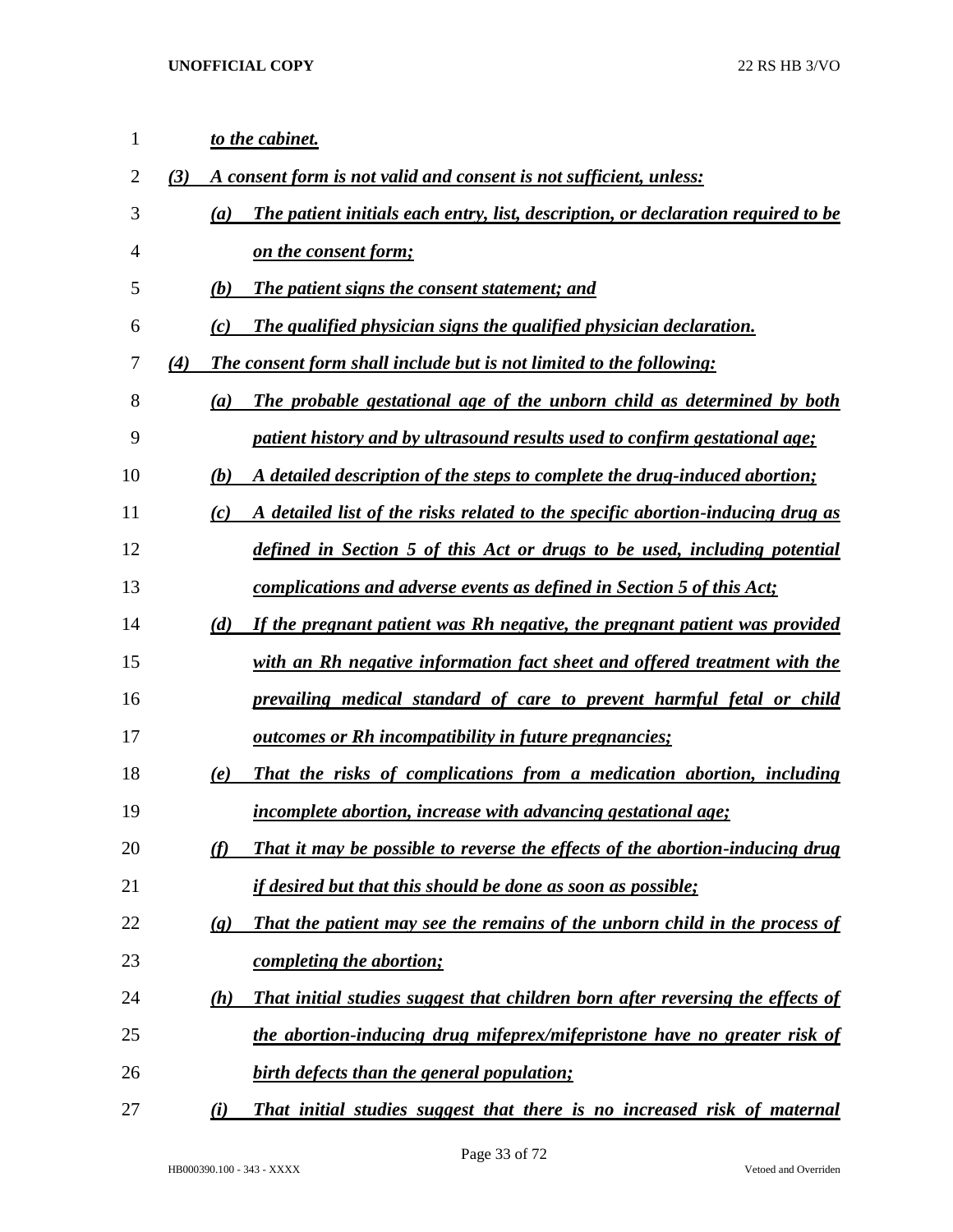| 1              |     | mortality after reversing the effects of the abortion-inducing drug                  |
|----------------|-----|--------------------------------------------------------------------------------------|
| $\overline{2}$ |     | mifeprex/mifepristone;                                                               |
| 3              | (i) | That information on and assistance with reversing the effects of abortion-           |
| 4              |     | inducing drugs are available in the state-prepared materials and on the              |
| 5              |     | cabinet's Web site;                                                                  |
| 6              | (k) | An "acknowledgment of risks and consent statement" which the pregnant                |
| 7              |     | patient shall sign. The pregnant patient shall initial by each statement and         |
| 8              |     | the statement shall include but is not limited to the following declarations:        |
| 9              |     | That the pregnant patient understands that the abortion-inducing<br>1.               |
| 10             |     | drug regimen or procedure is intended to end the pregnancy and will                  |
| 11             |     | result in the death of the unborn child;                                             |
| 12             |     | 2.<br>That the pregnant patient is not being forced to have an abortion, has         |
| 13             |     | the choice not to have the abortion, and may withdraw consent to the                 |
| 14             |     | abortion-inducing drug regimen even after it has been provided;                      |
| 15             |     | 3.<br>That the pregnant patient understands that the abortion-inducing               |
| 16             |     | drug to be provided has specific risks and may result in specific                    |
| 17             |     | <i>complications;</i>                                                                |
| 18             |     | That the pregnant patient has been given the opportunity to ask<br>4.                |
| 19             |     | questions about the pregnancy, the development of the unborn child,                  |
| 20             |     | alternatives to abortion, the abortion-inducing drug or drugs to be                  |
| 21             |     | used, and the risks and complications possible when abortion-                        |
| 22             |     | <i><u><b>inducing drugs are provided;</b></u></i>                                    |
| 23             |     | <u>5.</u><br>That the pregnant patient was specifically told that information on the |
| 24             |     | potential ability of qualified medical professionals to reverse the                  |
| 25             |     | effects of a drug-induced abortion is available and where to obtain                  |
| 26             |     | information for assistance in locating a medical professional that can               |
| 27             |     | aid in the reversal of a drug-induced abortion;                                      |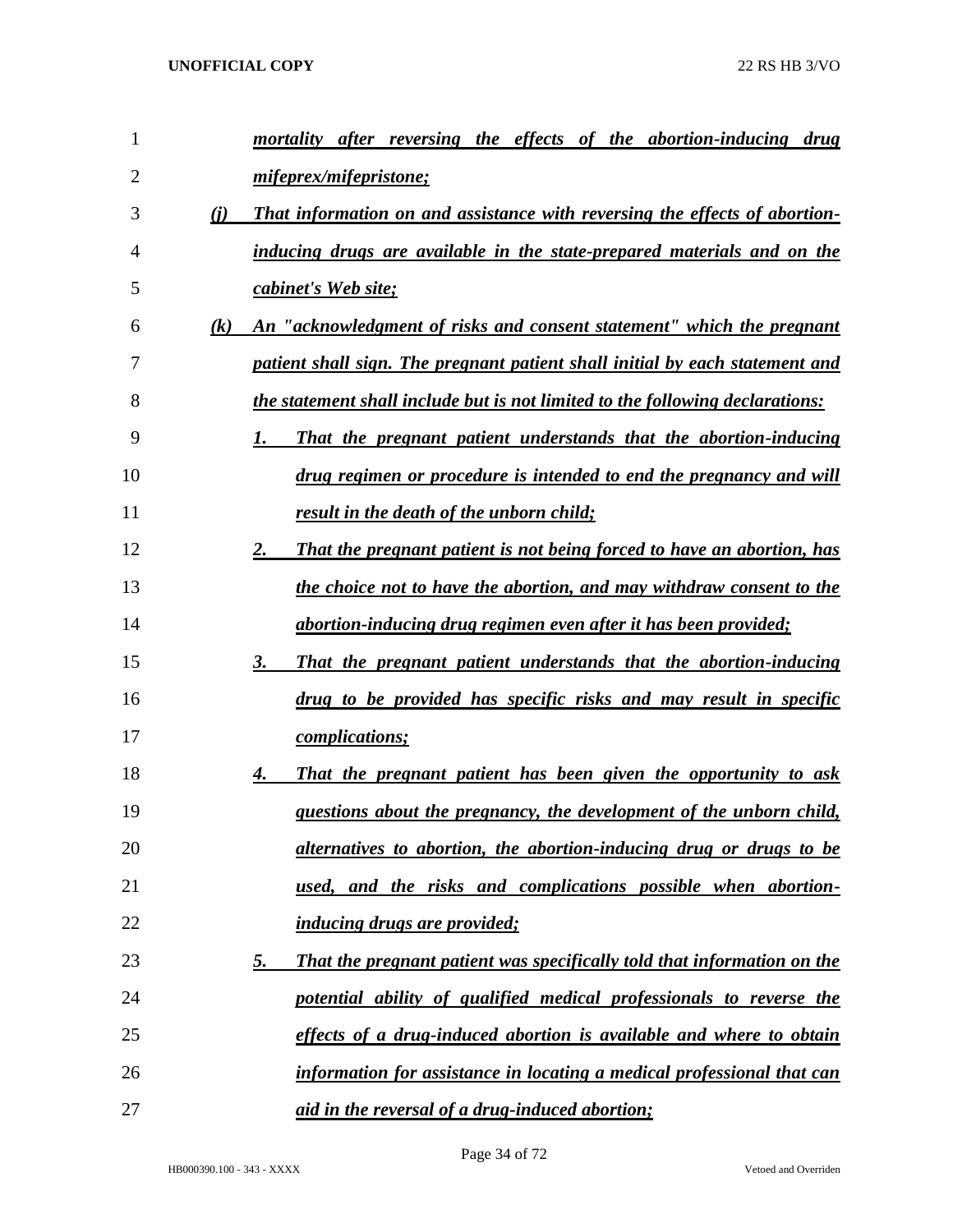| 1              | That the pregnant patient has been provided access to printed<br>6.                  |
|----------------|--------------------------------------------------------------------------------------|
| $\overline{2}$ | <i>materials on informed consent for abortion;</i>                                   |
| 3              | 7.<br>That the pregnant patient has been given the name and phone number             |
| 4              | of the associated physician who has agreed to provide medical care                   |
| 5              | and treatment in the event of complications associated with the                      |
| 6              | <i><u>abortion-inducing drug regimen or procedure;</u></i>                           |
| 7              | 8.<br><b>That the qualified physician will schedule an in-person follow-up visit</b> |
| 8              | for the patient for approximately seven (7) to fourteen (14) days after              |
| 9              | providing the abortion-inducing drug or drugs to confirm that the                    |
| 10             | pregnancy is completely terminated and to assess any degree of                       |
| 11             | <b>bleeding and other complications;</b>                                             |
| 12             | 9.<br>That the pregnant patient has received or been given sufficient                |
| 13             | information to give informed consent to the abortion-inducing drug                   |
| 14             | regimen or procedure; and                                                            |
| 15             | 10.<br>That the patient has a private right of action to sue the qualified           |
| 16             | physician under the laws of Kentucky if the patient feels coerced or                 |
| 17             | misled prior to obtaining an abortion;                                               |
| 18             | A qualified physician's declaration that states that the qualified physician<br>(l)  |
| 19             | has explained the abortion-inducing drug or drugs to be provided, has                |
| 20             | provided all of the information required in paragraph $(k)$ of this subsection,      |
| 21             | and has answered all of the woman's questions, shall be signed by the                |
| 22             | <i><u><b>qualified physician; and</b></u></i>                                        |
| 23             | If prescribing for the purpose of inducing an abortion, a qualified physician<br>(m) |
| 24             | shall include the following on the prescription for an abortion-inducing             |
| 25             | drug: "For The Purpose of Abortion Inducement".                                      |
| 26             | SECTION 9. A NEW SECTION OF KRS 311.710 TO 311.820 IS CREATED                        |
| 27             | TO READ AS FOLLOWS:                                                                  |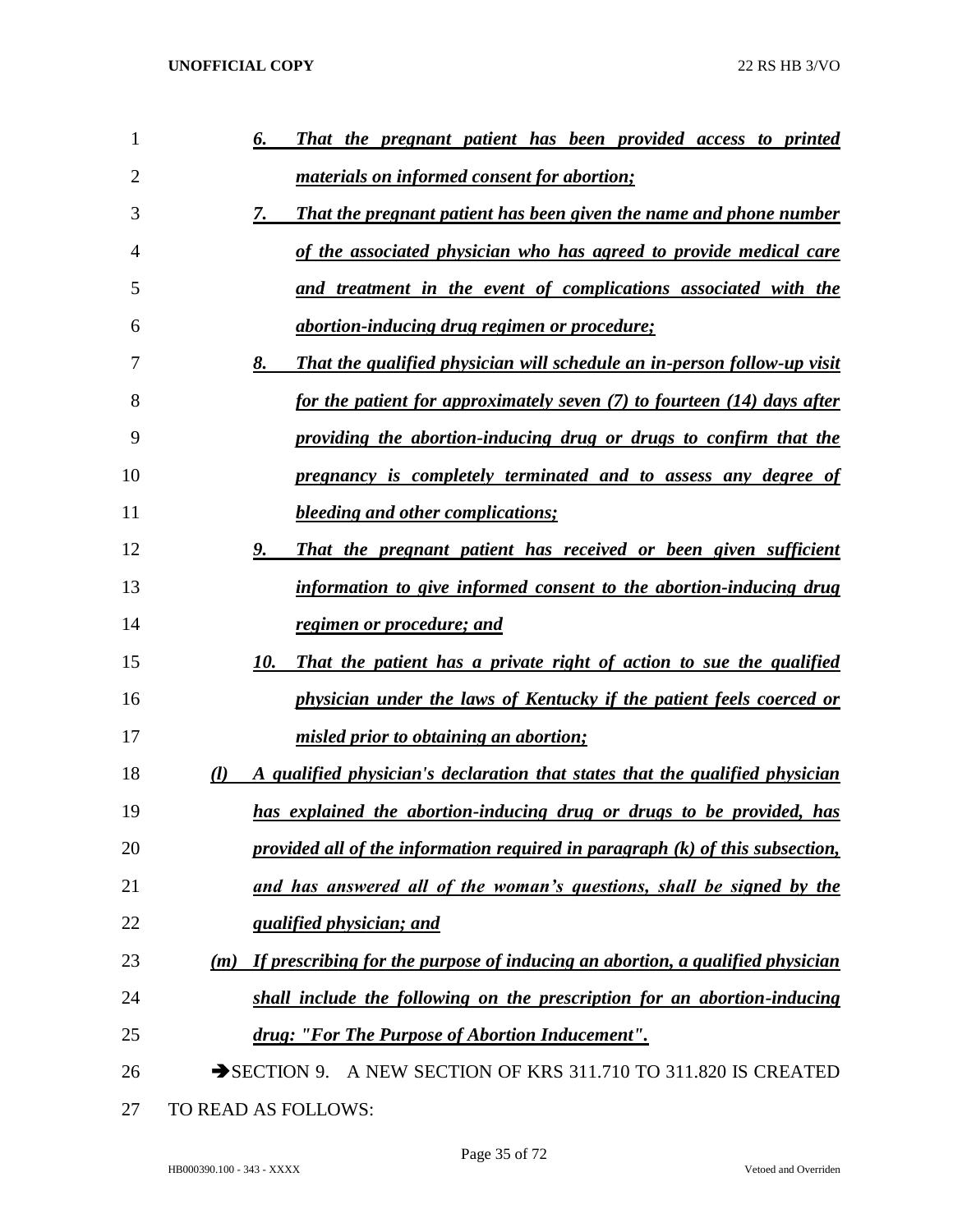| 1              | <b>Each abortion-inducing drug as defined in Section 5 of this Act provided to a</b>      |
|----------------|-------------------------------------------------------------------------------------------|
| $\overline{2}$ | pregnant patient by a qualified physician shall be reported to the cabinet as             |
| 3              | <i>required by Section 26 of this Act.</i>                                                |
| $\overline{4}$ | (2)<br>If a qualified physician provides an abortion-inducing drug as defined in Section  |
| 5              | 5 of this Act to a pregnant woman for the purpose of inducing an abortion, and if         |
| 6              | the qualified physician knows that the woman who uses the abortion-inducing               |
| 7              | drug for the purpose of inducing an abortion experiences, during or within                |
| 8              | fifteen (15) days after the use of the abortion-inducing drug, an adverse event as        |
| 9              | defined in Section 5 of this Act, the qualified physician shall provide a written         |
| 10             | report of the adverse event within three (3) days of the event to the federal Food        |
| 11             | and Drug Administration via the MedWatch reporting system, the cabinet, and               |
| 12             | the board.                                                                                |
| 13             | (3)<br>Any physician, qualified physician, associated physician, or other healthcare      |
| 14             | provider who diagnoses or knowingly treats a patient, either contemporaneously            |
| 15             | to or at any time after a drug-induced abortion, for a complication or adverse            |
| 16             | event as defined in Section 5 of this Act related to the drug-induced abortion shall      |
| 17             | make a report of the complication or adverse event to the cabinet on a report form        |
| 18             | provided by the cabinet. The report shall be completed and signed by the                  |
| 19             | physician, qualified physician, or other healthcare provider who diagnosed or             |
| 20             | treated the complication or adverse event, and transmitted to the cabinet within          |
| 21             | three (3) days after the diagnosis or treatment was provided. Each report shall           |
| 22             | include at minimum the information required by Section 4 of this Act.                     |
| 23             | SECTION 10. A NEW SECTION OF KRS 311.710 TO 311.820 IS CREATED                            |
| 24             | TO READ AS FOLLOWS:                                                                       |
| 25             | Nothing in Sections 5 to 11 of this Act shall be construed as creating or<br>(1)          |
| 26             | <i>recognizing a right to abortion.</i>                                                   |
| 27             | It is not the intention of Sections 5 to 11 of this Act to make lawful an abortion<br>(2) |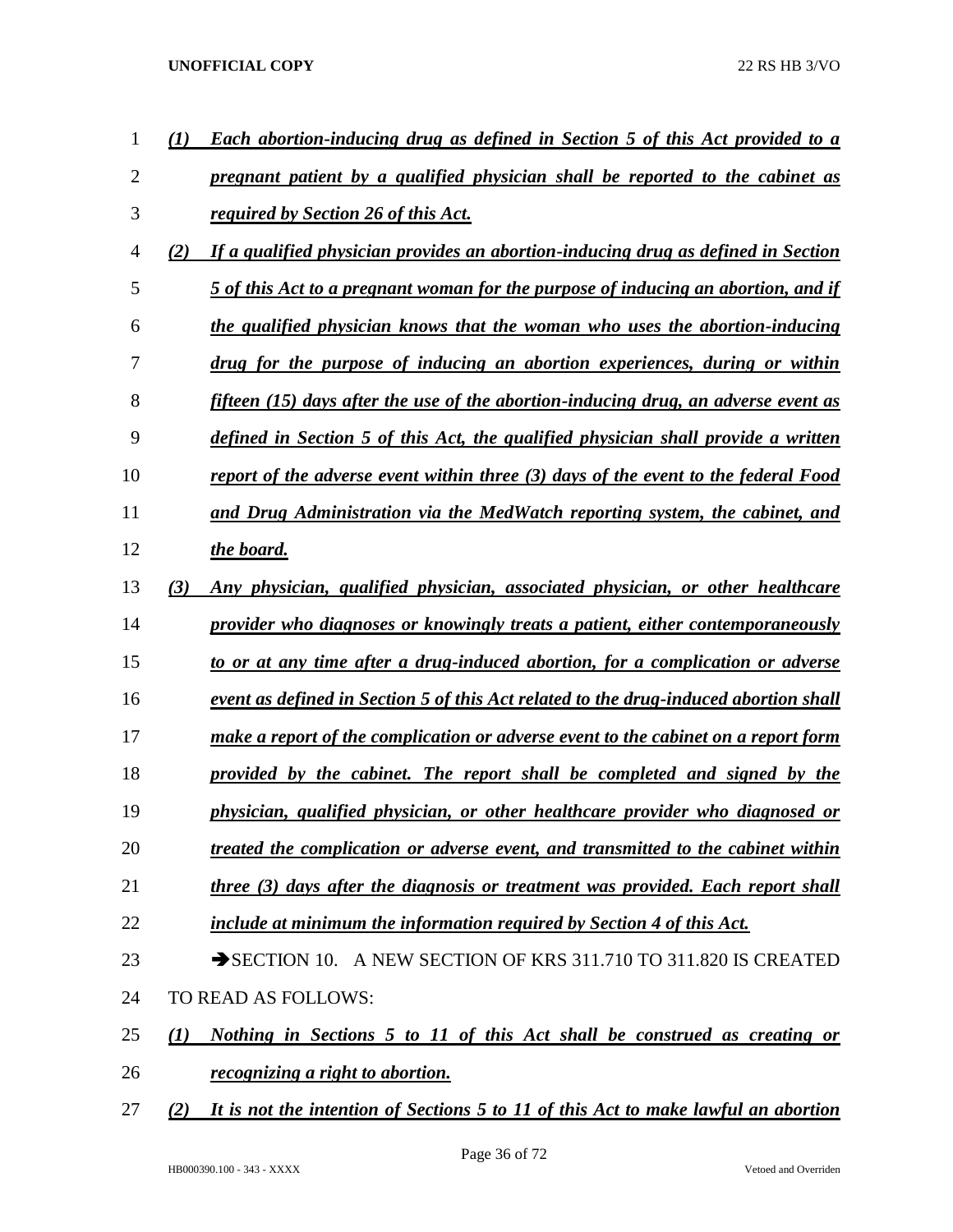| 1  |     | that is otherwise unlawful.                                                             |
|----|-----|-----------------------------------------------------------------------------------------|
| 2  | (3) | Sections 5 to 11 of this Act or any state or federal laws to the contrary, abortion-    |
| 3  |     | inducing drugs as defined in Section 5 of this Act shall not be provided in any         |
| 4  |     | school facility or on state grounds, including but not limited to elementary and        |
| 5  |     | secondary schools and institutions of higher education in Kentucky.                     |
| 6  |     | $\rightarrow$ SECTION 11. A NEW SECTION OF KRS 311.710 TO 311.820 IS CREATED            |
| 7  |     | TO READ AS FOLLOWS:                                                                     |
| 8  | (I) | In addition to the remedies available under the laws in this state, failure to          |
| 9  |     | comply with Sections 5 to 11 of this Act shall:                                         |
| 10 |     | <b>Provide a basis for a civil malpractice action for actual and punitive</b><br>(a)    |
| 11 |     | <i>damages;</i>                                                                         |
| 12 |     | <b>Provide a basis for a professional disciplinary action under KRS 411.167;</b><br>(b) |
| 13 |     | and                                                                                     |
| 14 |     | <b>Provide a basis for recovery for a pregnant patient's survivors for the</b><br>(c)   |
| 15 |     | <u>wrongful death of the patient under KRS 411.130.</u>                                 |
| 16 | (2) | When requested, the court shall allow a patient to proceed using only the               |
| 17 |     | patient's initials or a pseudonym and may close any proceedings in the case and         |
| 18 |     | enter other protective orders to preserve the privacy of the patient upon whom the      |
| 19 |     | drug-induced abortion was attempted, induced, or performed.                             |
| 20 | (3) | If judgment is rendered in favor of the plaintiff, the court shall also render          |
| 21 |     | judgment for reasonable attorney's fees in favor of the plaintiff against the           |
| 22 |     | defendant.                                                                              |
| 23 | (4) | If judgment is rendered in favor of the defendant and the court finds that the          |
| 24 |     | plaintiff's suit was frivolous and brought in bad faith, the court may render           |
| 25 |     | judgment for reasonable attorney's fees in favor of the defendant against the           |
| 26 |     | <i>plaintiff.</i>                                                                       |
| 27 |     | A NEW SECTION OF KRS CHAPTER 213 IS CREATED TO<br>$\rightarrow$ SECTION 12.             |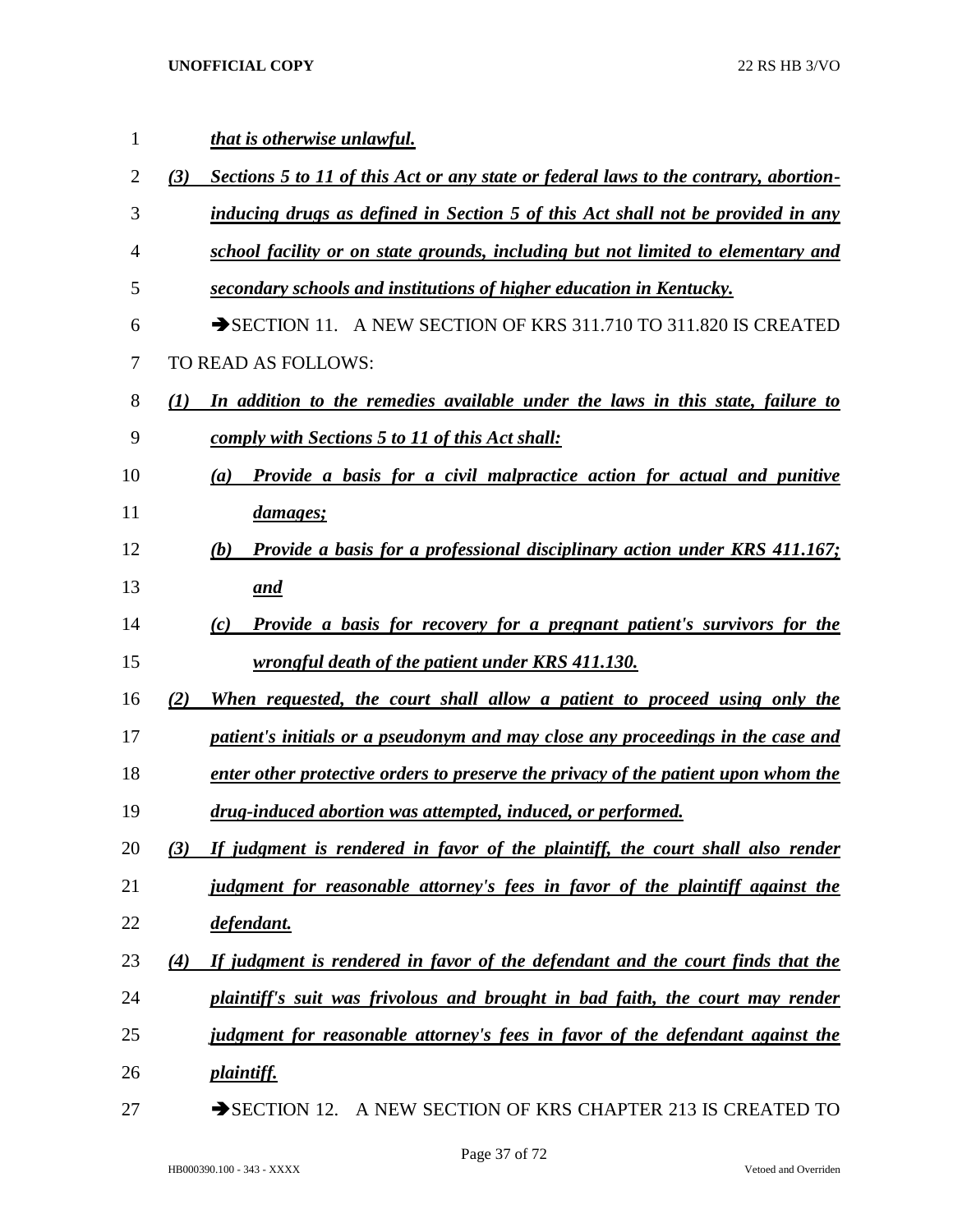| <b>READ AS FOLLOWS:</b> |  |
|-------------------------|--|
|-------------------------|--|

| $\overline{2}$ | $\bf(1)$     | The cabinet shall publish printed material and maintain on its Web site the             |
|----------------|--------------|-----------------------------------------------------------------------------------------|
| 3              |              | following statement: "Information on the potential ability of qualified medical         |
| $\overline{4}$ |              | professionals to reverse the effects of an abortion obtained through the use of         |
| 5              |              | abortion-inducing drugs as defined in Section 5 of this Act is available, and shall     |
| 6              |              | also include information for assistance in locating a medical professional who          |
| 7              |              | can aid in the reversal of a drug-induced abortion.".                                   |
| 8              | (2)          | On an annual basis, the cabinet shall review and update, if necessary, the              |
| 9              |              | statement required in subsection (1) of this section and shall also include             |
| 10             |              | information for assistance in locating a medical professional who can aid in the        |
| 11             |              | reversal of a drug-induced abortion.                                                    |
| 12             |              | SECTION 13. A NEW SECTION OF KRS CHAPTER 213 IS CREATED TO                              |
| 13             |              | <b>READ AS FOLLOWS:</b>                                                                 |
| 14             | $\mathbf{U}$ | The cabinet shall create and distribute the report forms required in Sections 1, 4,     |
| 15             |              | 8, 9, 25, 26, 27, and 29 of this Act within sixty (60) days after the effective date of |
| 16             |              | this Act.                                                                               |
| 17             | (2)          | The cabinet shall prepare and submit a comprehensive annual statistical report to       |
| 18             |              | the General Assembly based upon the data gathered from reports required in              |
| 19             |              | Sections 1, 4, 8, 9, 25, 26, 27, and 29 of this Act. The aggregated data shall also     |
| 20             |              | be made available to the public by the cabinet in an electronic format.                 |
| 21             | (3)          | Reports required in Sections 1, 4, 8, 9, 25, 26, 27, and 29 of this Act shall be        |
| 22             |              | deemed public records and shall be provided by the cabinet to the Kentucky              |
| 23             |              | Board of Medical Licensure, the Kentucky Board of Pharmacy, state law                   |
| 24             |              | enforcement offices, and child protective services upon request for use in the          |
| 25             |              | performance of their official duties.                                                   |
| 26             | (4)          | Absent a valid court order or judicial subpoena, the cabinet, and any other state       |
| 27             |              | department, agency, or office or any employees thereof, shall not compare data          |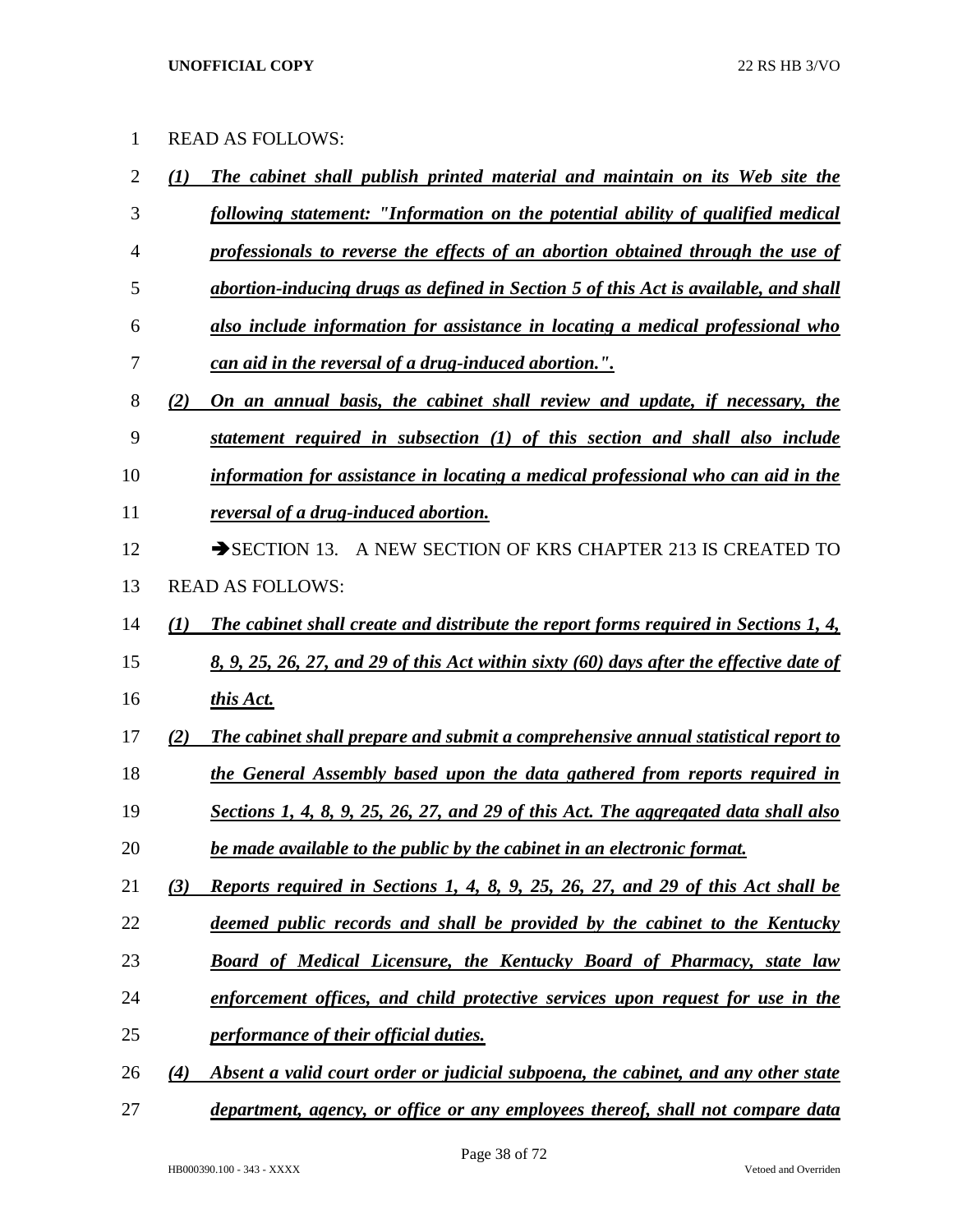| 1              | concerning drug-induced abortion or drug-induced abortion complications or              |
|----------------|-----------------------------------------------------------------------------------------|
| $\overline{2}$ | adverse events as defined in Section 5 of this Act maintained in an electronic or       |
| 3              | other information system file with data in any other electronic or other                |
| 4              | information system, the comparison of which could result in identifying, in any         |
| 5              | manner or under any circumstances, a pregnant patient who is obtaining or               |
| 6              | seeking to obtain a drug-induced abortion.                                              |
| 7              | (5)<br>Statistical information that may reveal the identity of a pregnant person        |
| 8              | obtaining or seeking to obtain a drug-induced abortion shall not be maintained          |
| 9              | by the cabinet or any other state department, agency, or office, or any employee        |
| 10             | or contractor thereof.                                                                  |
| 11             | The cabinet shall communicate the reporting requirements in Sections 1, 4, 8, 9,<br>(6) |
| 12             | 25, 26, 27, and 29 of this Act to all medical professional organizations, licensed      |
| 13             | physicians, hospitals, emergency medical service providers, abortion facilities,        |
| 14             | ambulatory surgical facilities, pharmacies, and other healthcare facilities             |
| 15             | <i><b><u>operating in Kentucky.</u></b></i>                                             |
| 16             | $\rightarrow$ SECTION 14.<br>A NEW SECTION OF KRS CHAPTER 216B IS CREATED               |
| 17             | TO READ AS FOLLOWS:                                                                     |
| 18             | As used in Sections 14 to 19 of this Act, the following terms have the same meaning as  |
| 19             | in Section 5 of this Act:                                                               |
| 20             | "Abortion";<br>(1)                                                                      |
| 21             | "Abortion-inducing drug";<br>(2)                                                        |
| 22             | "Adverse event";<br>(3)                                                                 |
| 23             | "Associated physician";<br>(4)                                                          |
| 24             | "Complication";<br>(5)                                                                  |
| 25             | $\omega$<br><u>"Distributor";</u>                                                       |
| 26             | "Manufacturer";<br>(7)                                                                  |
| 27             | (8)<br>"Nonsurgical abortion provider"; and                                             |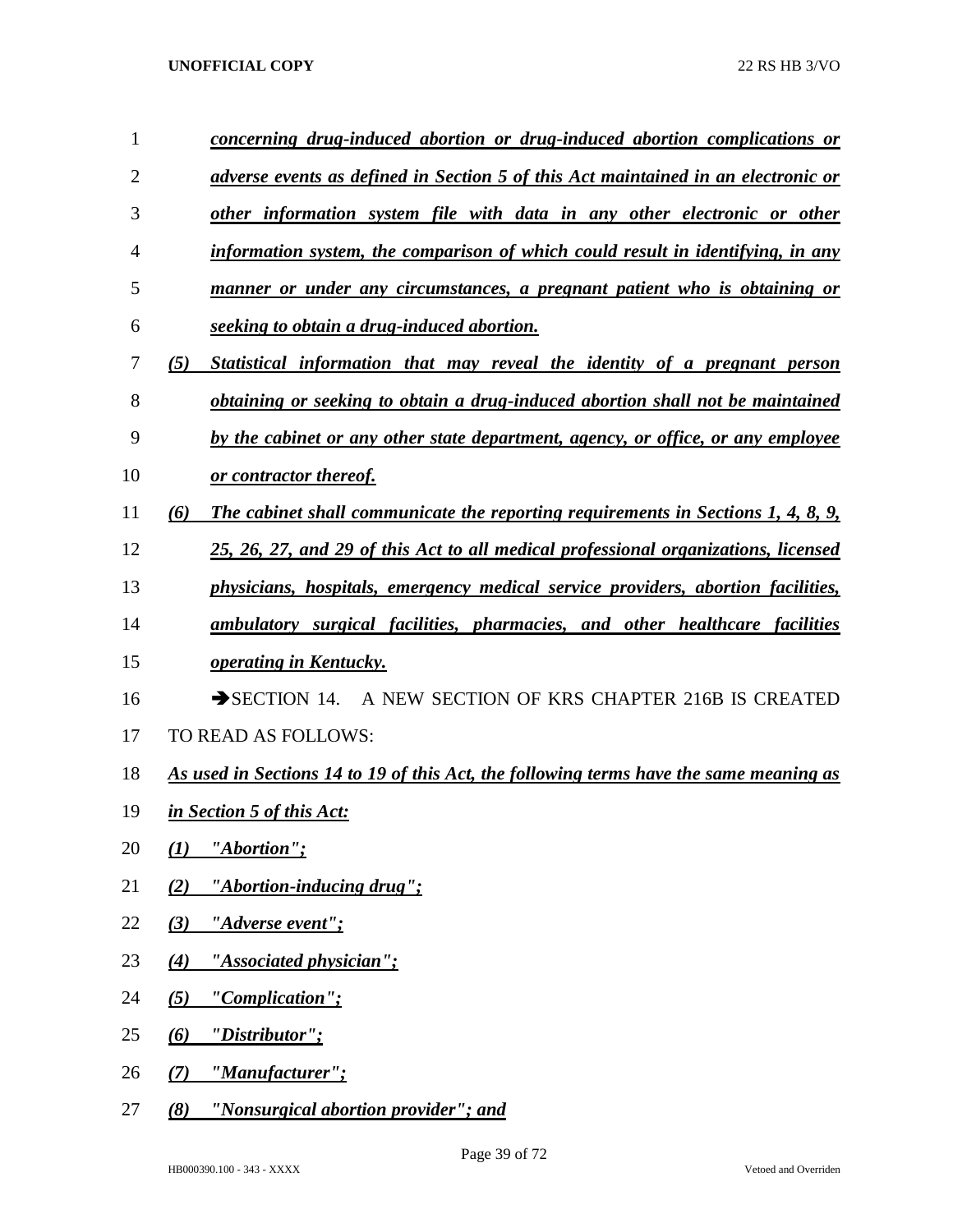| 1              | "Qualified physician."<br>(9)                                                                             |
|----------------|-----------------------------------------------------------------------------------------------------------|
| $\overline{2}$ | $\rightarrow$ SECTION 15.<br>A NEW SECTION OF KRS CHAPTER 216B IS CREATED                                 |
| 3              | TO READ AS FOLLOWS:                                                                                       |
| 4              | The cabinet shall promulgate administrative regulations to create a certification<br>(1)                  |
| 5              | program to oversee and regulate the distribution and dispensing of abortion-                              |
| 6              | inducing drugs. The program shall be known as the Kentucky Abortion-Inducing                              |
| 7              | Certification Program. The program shall establish certification<br>Drug                                  |
| 8              | requirements for manufacturers and distributors to transport, supply, or sell                             |
| 9              | abortion-inducing drugs; pharmacies that dispense abortion-inducing drugs; and                            |
| 10             | abortion facilities licensed under KRS 216B.0431.                                                         |
| 11             | The certification requirements shall include recognition that abortion-inducing<br>(2)                    |
| 12             | drugs may only be provided to patients by qualified physicians who are registered                         |
| 13             | as nonsurgical abortion providers and that abortion-inducing drugs shall not                              |
| 14             | intentionally, knowingly, or recklessly be provided directly to a patient outside of                      |
| 15             | the parameters of Kentucky's Abortion-Inducing Drug Certification Program.                                |
| 16             | A NEW SECTION OF KRS CHAPTER 216B IS CREATED<br>$\rightarrow$ SECTION 16.                                 |
| 17             | TO READ AS FOLLOWS:                                                                                       |
| 18             | The cabinet, shall, at a minimum:<br>(1)                                                                  |
| 19             | <b>Require</b> completion of the certification<br>for <i>pharmacies</i> ,<br>$\left( a\right)$<br>process |
| 20             | manufacturers, distributors, and abortion facilities;                                                     |
| 21             | Notify certified pharmacies, manufacturers, distributors, and abortion<br>(b)                             |
| 22             | facilities which physicians are registered as nonsurgical abortion providers                              |
| 23             | with the cabinet;                                                                                         |
| 24             | Prohibit intentionally, knowingly, or recklessly shipping abortion-inducing<br>$\left( c\right)$          |
| 25             | drugs to physicians who become unregistered;                                                              |
| 26             | Audit newly certified pharmacies, manufacturers, and distributors within<br>(d)                           |
| 27             | ninety (90) calendar days after certification and annually thereafter, to                                 |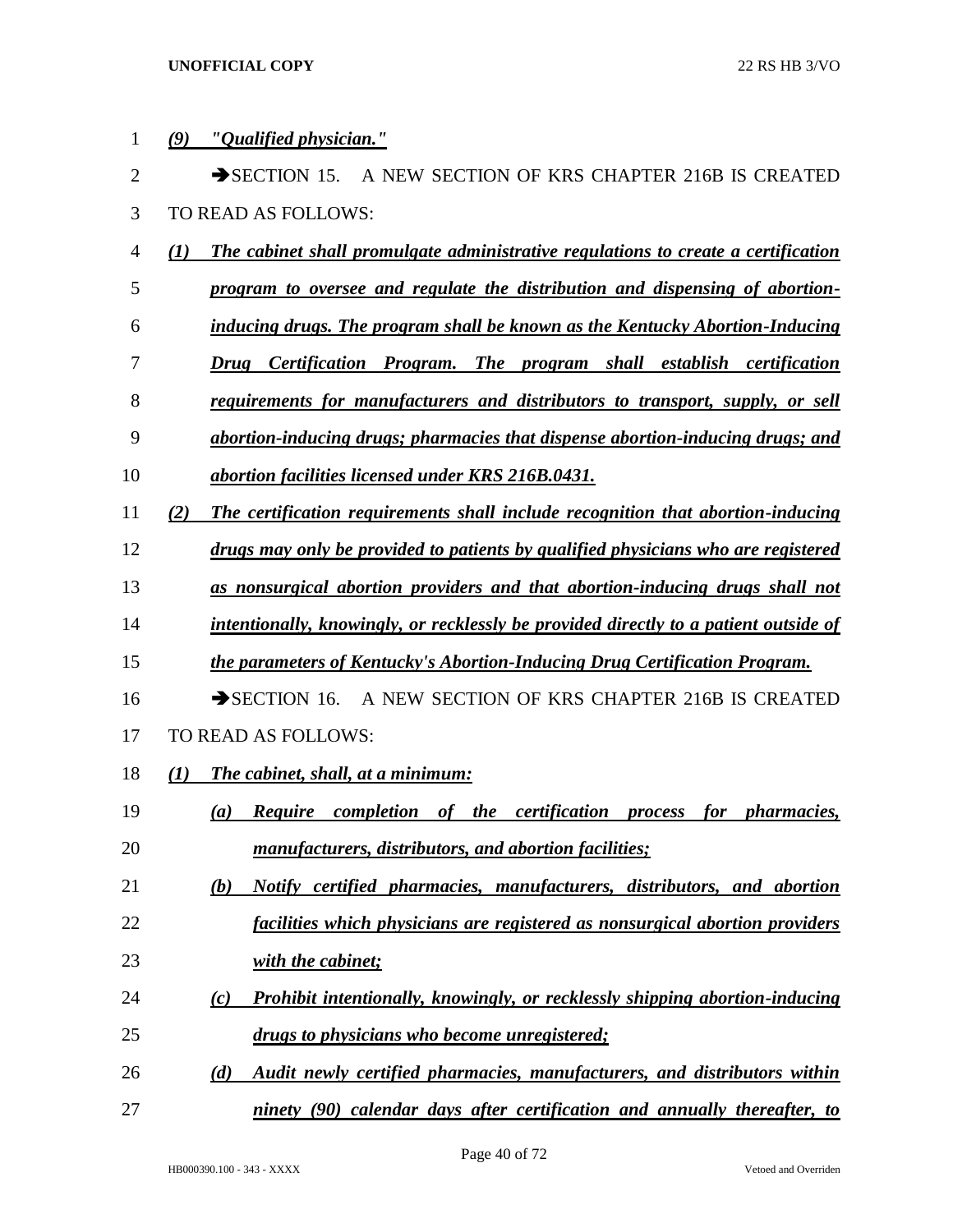| 1              |                             | <u>ensure that all processes and procedures are in place and functioning to</u>    |
|----------------|-----------------------------|------------------------------------------------------------------------------------|
| $\overline{2}$ |                             | support the requirements of the Abortion-Inducing Drug Certification               |
| 3              |                             | Program;                                                                           |
| 4              | (e)                         | Suspend immediately a pharmacist's, manufacturer's, or distributor's               |
| 5              |                             | <i>certification if found to be noncompliant until full compliance is</i>          |
| 6              |                             | demonstrated;                                                                      |
| 7              | (f)                         | <b>Enforce compliance and develop a compliance reporting system; and</b>           |
| 8              | $\left( \mathbf{g} \right)$ | <b>Prohibit pharmacies from intentionally, knowingly, or recklessly dispensing</b> |
| 9              |                             | or distributing abortion-inducing drugs directly to a patient in the               |
| 10             |                             | Commonwealth;                                                                      |
| 11             | (h)                         | Require manufacturers and distributors of abortion-inducing drugs to               |
| 12             |                             | intentionally and knowingly distribute only to certified pharmacies and in-        |
| 13             |                             | person dispensing clinics, medical offices, and hospitals that are in              |
| 14             |                             | compliance with the United States Federal Drug Administration's outlined           |
| 15             |                             | Mifepristone Risk Evaluation and Mitigation Strategy in effect on the              |
| 16             |                             | <i>effective date of this Act.</i>                                                 |
| 17             | (2)                         | To be eligible for certification, pharmacies, manufacturers, and distributors of   |
| 18             |                             | abortion-inducing drugs shall:                                                     |
| 19             | (a)                         | Have either obtained a Kentucky license as a distributor, or a Kentucky            |
| 20             |                             | <i>permit as a pharmacy or manufacturer;</i>                                       |
| 21             | (b)                         | Only distribute to or fulfill prescriptions requested by qualified physicians      |
| 22             |                             | who are registered as nonsurgical abortion providers with the cabinet;             |
| 23             | (c)                         | Abide by all applicable standards of the National Association of Boards of         |
| 24             |                             | <b>Pharmacy (NABP);</b>                                                            |
| 25             | (d)                         | For online sales or orders, hold a current pharmacy or pharma domain and           |
| 26             |                             | abide by all required standards by NABP to maintain the domain;                    |
| 27             | (e)                         | Follow all other applicable state or federal laws related to the dispensation,     |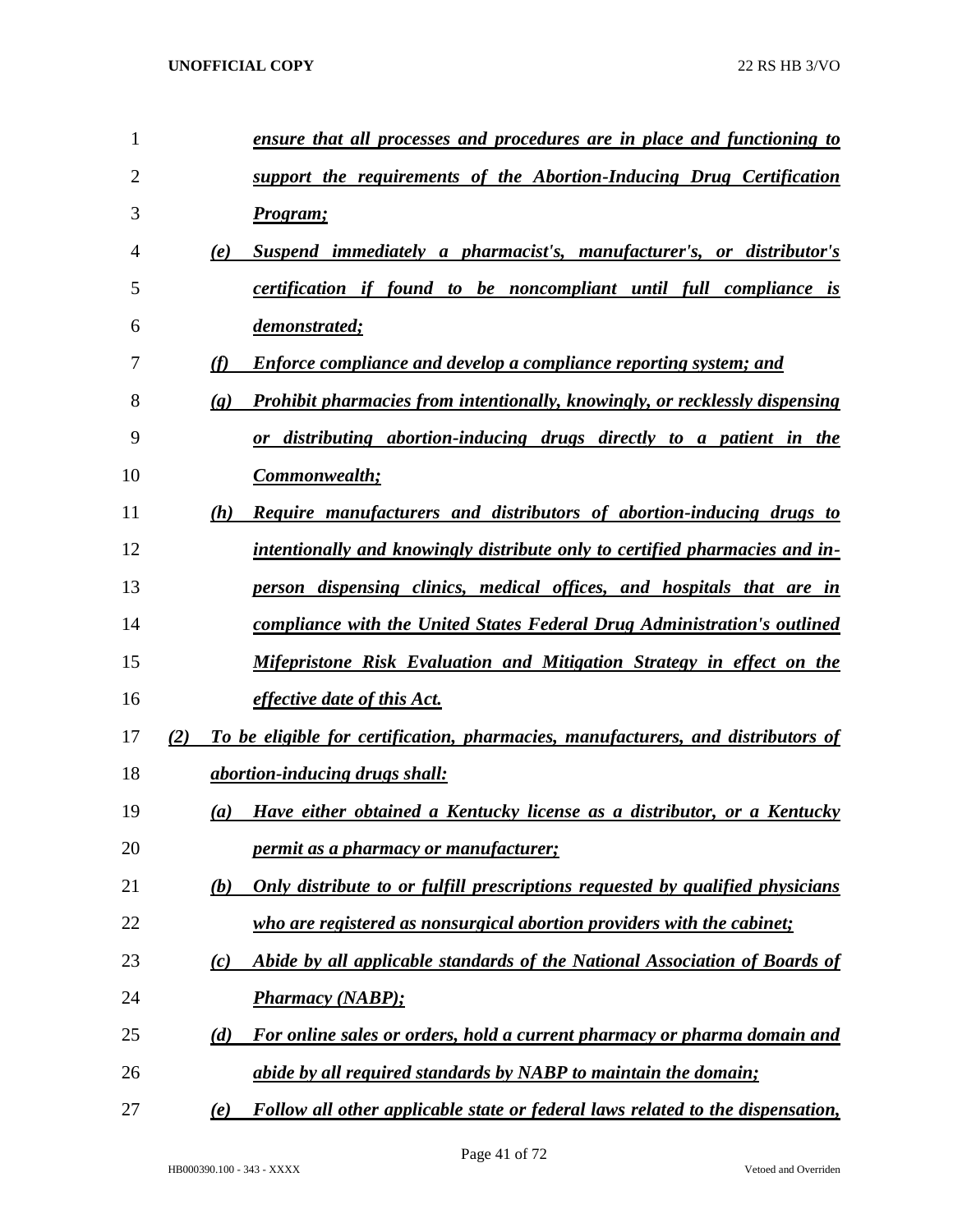| 1              | distribution, or delivery of legend drugs, including abortion-inducing drugs;                  |
|----------------|------------------------------------------------------------------------------------------------|
| $\overline{2}$ | and                                                                                            |
| 3              | (f)<br>Follow all acceptable processes and procedures to maintain a dispensation,              |
| 4              | distribution, or delivery system that is secure, confidential, and follows all                 |
| 5              | processes and procedures, including those for storage, handling, shipping,                     |
| 6              | tracking packages, serial numbers, National Drug Codes, lot numbers,                           |
| 7              | expiration dates, proof of delivery, and controlled returns of abortion-                       |
| 8              | inducing drugs.                                                                                |
| 9              | To be eligible for certification, pharmacies shall:<br>(3)                                     |
| 10             | Be certified by the United States Food and Drug Administration (FDA) to<br>(a)                 |
| 11             | dispense abortion-inducing drugs;                                                              |
| 12             | Submit proof of certification by the abortion-inducing drug manufacturer<br>(b)                |
| 13             | for the distribution of abortion-inducing drugs; and                                           |
| 14             | Only fulfill prescriptions that are accompanied by the required patient<br>(c)                 |
| 15             | consent form.                                                                                  |
| 16             | $\rightarrow$ SECTION 17.<br>A NEW SECTION OF KRS CHAPTER 216B IS CREATED                      |
| 17             | TO READ AS FOLLOWS:                                                                            |
| 18             | To be eligible to register as a nonsurgical abortion provider, the cabinet shall<br>(I)        |
| 19             | require a qualified physician to:                                                              |
| 20             | Be licensed to practice medicine and in good standing in Kentucky;<br>(a)                      |
| 21             | <b>Examine any patient in-person prior to providing abortion-inducing drugs;</b><br><u>(b)</u> |
| 22             | Sign an annual "Dispensing Agreement Form," to be developed and<br>(c)                         |
| 23             | provided by the cabinet, prior to providing abortion-inducing drugs;                           |
| 24             | Inform the patient of gestational age-specific risks of using abortion-<br>(d)                 |
| 25             | <i>inducing drugs;</i>                                                                         |
| 26             | Assess for signs of domestic abuse, reproductive control, human trafficking,<br>(e)            |
| 27             | and other signals of coerced abortion, per current state guidelines;                           |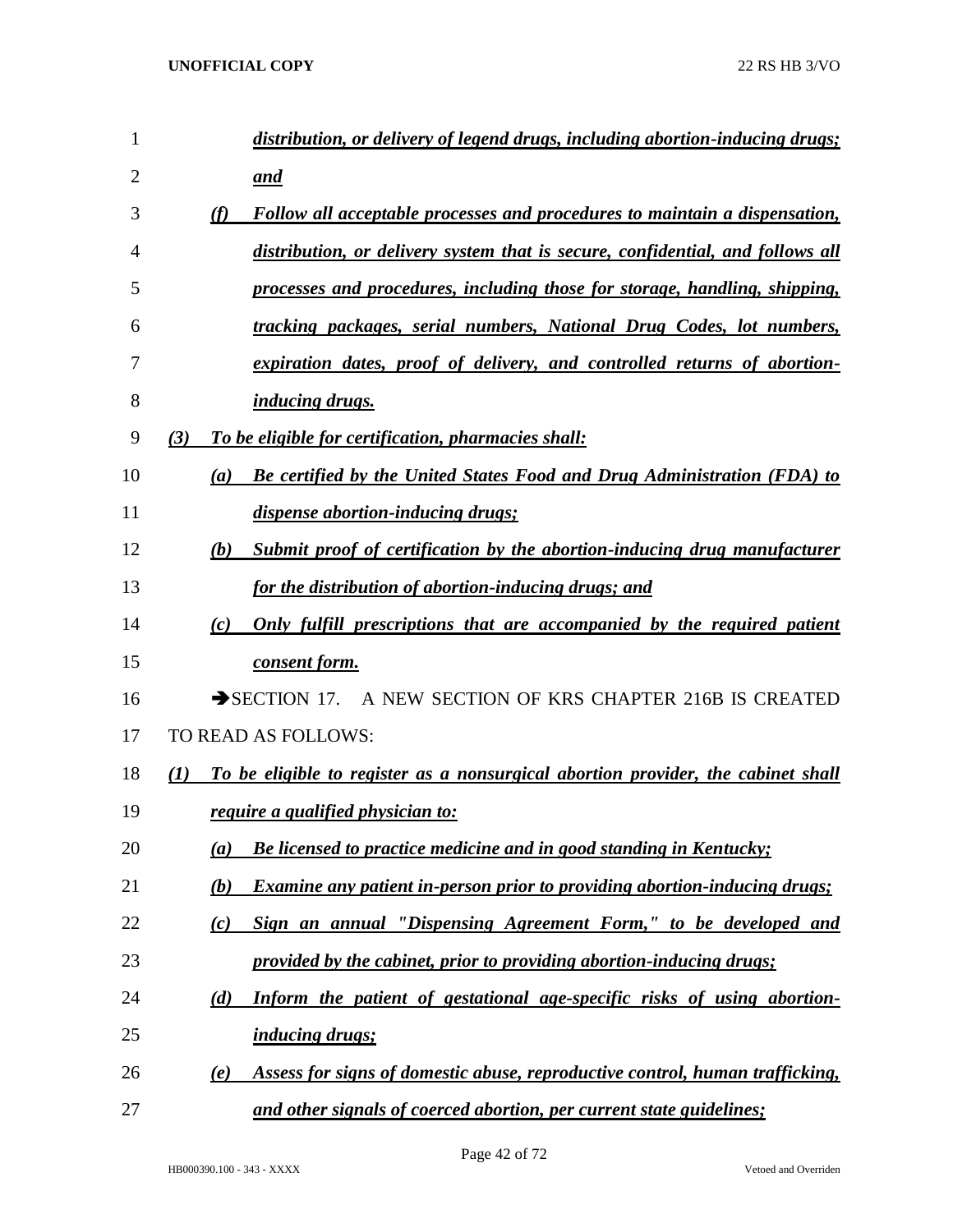| 1  | (f)                         | Inform the patient that studies show babies born following the abortion            |
|----|-----------------------------|------------------------------------------------------------------------------------|
| 2  |                             | reversal process have a rate of birth defects no higher than the general           |
| 3  |                             | <i>population;</i>                                                                 |
| 4  | $\left( \mathbf{g} \right)$ | Inform the patient that studies show that following a reversal process or          |
| 5  |                             | <u>otherwise treating a pregnant patient with progesterone during pregnancy</u>    |
| 6  |                             | does not lead to increased mortality rates;                                        |
| 7  | (h)                         | <b>Refrain from intentionally or knowingly supplying abortion-inducing drugs</b>   |
| 8  |                             | to patients who present with any of the following:                                 |
| 9  |                             | <i><b>Absence of a pregnancy;</b></i>                                              |
| 10 |                             | <b>Being post-seventy (70) days gestation or post-ten (10) weeks of</b><br>2.      |
| 11 |                             | <i>pregnancy; or</i>                                                               |
| 12 |                             | Risk factors associated with abortion-inducing drugs, including but<br>$3_{\cdot}$ |
| 13 |                             | not limited to:                                                                    |
| 14 |                             | A history of ectopic pregnancies;<br>а.                                            |
| 15 |                             | <b>Problems with the adrenal glands near the kidneys;</b><br>b.                    |
| 16 |                             | <b>Being treated with long-term corticosteroid therapy;</b><br>$\boldsymbol{c}$ .  |
| 17 |                             | Allergic reactions to abortion-inducing drugs, mifepristone,<br>$\boldsymbol{d}$ . |
| 18 |                             | misoprostol, or similar drugs;                                                     |
| 19 |                             | Bleeding problems or taking anticoagulant drug products;<br>е.                     |
| 20 |                             | <b>Inherited porphyria;</b>                                                        |
| 21 |                             | An intrauterine device in place; or<br><u>g.</u>                                   |
| 22 |                             | Being Rh negative, requiring treatment with the prevailing<br><u>h.</u>            |
| 23 |                             | medical standard of care to prevent harmful fetal or child                         |
| 24 |                             | <u>outcomes or Rh incompatibility in future pregnancies before</u>                 |
| 25 |                             | <i><u><b>providing abortion-inducing drugs;</b></u></i>                            |
| 26 | $\bf(i)$                    | <b>Provide or refer for emergency surgical intervention in cases of incomplete</b> |
| 27 |                             | abortion, severe bleeding, or other abortion complications or adverse events,      |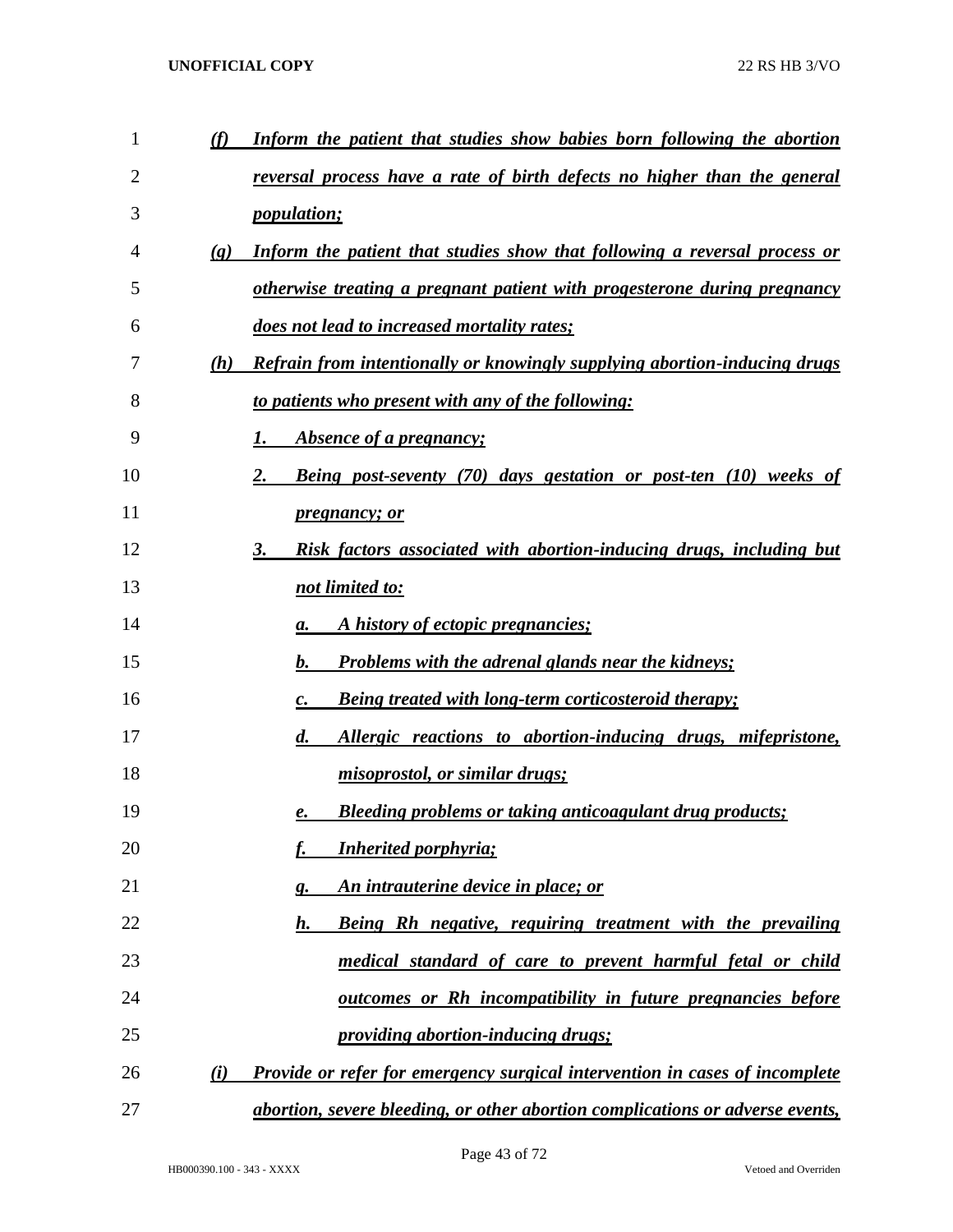| 1              |     |                       | through maintaining hospital admitting privileges or entering into a written       |
|----------------|-----|-----------------------|------------------------------------------------------------------------------------|
| $\overline{2}$ |     |                       | <u>agreement with an associated physician;</u>                                     |
| 3              |     | (i)                   | <b>Ensure patient access to medical facilities equipped to provide blood</b>       |
| 4              |     |                       | <i>transfusions and resuscitation or other necessary treatments, if necessary;</i> |
| 5              |     | $\left( k\right)$     | Sign, and ensure that the patient signs, all legally required informed-            |
| 6              |     |                       | consent material, provide the patient with a copy showing both signatures,         |
| 7              |     |                       | and place the original in the patient's medical record and forward to a            |
| 8              |     |                       | certified pharmacy, if appropriate;                                                |
| 9              |     | (l)                   | Record the serial number, National Drug Code, lot number, and expiration           |
| 10             |     |                       | date from each package of each abortion-inducing drug given to the patient         |
| 11             |     |                       | <i>in the patient's medical record;</i>                                            |
| 12             |     | (m)                   | Submit a written protocol of how efforts will be made to schedule a follow-        |
| 13             |     |                       | up appointment with the patient within fourteen (14) days to ensure a              |
| 14             |     |                       | <i>completed abortion;</i>                                                         |
| 15             |     | (n)                   | Submit a written protocol of how complications or adverse events will be           |
| 16             |     |                       | handled by the registered physician and submit a copy of a signed contract         |
| 17             |     |                       | with an associated physician credentialed to handle certain complications if       |
| 18             |     |                       | necessary;                                                                         |
| 19             |     | $\boldsymbol{\omega}$ | Abide by all applicable state and federal laws regarding medical records           |
| 20             |     |                       | retention, confidentiality, and privacy; and                                       |
| 21             |     | (p)                   | Agree to follow and document compliance with all other legally required            |
| 22             |     |                       | conditions for performing an abortion in Kentucky.                                 |
| 23             | (2) |                       | <b>The cabinet shall require the following of registered physicians:</b>           |
| 24             |     | (a)                   | Maintain hospital admitting privileges at one (1) or more hospitals in the         |
| 25             |     |                       | county or contiguous county where abortion-inducing drugs will be                  |
| 26             |     |                       | provided and inform the patient of the hospital or hospitals where the             |
| 27             |     |                       | <i>physician holds admitting privileges; or</i>                                    |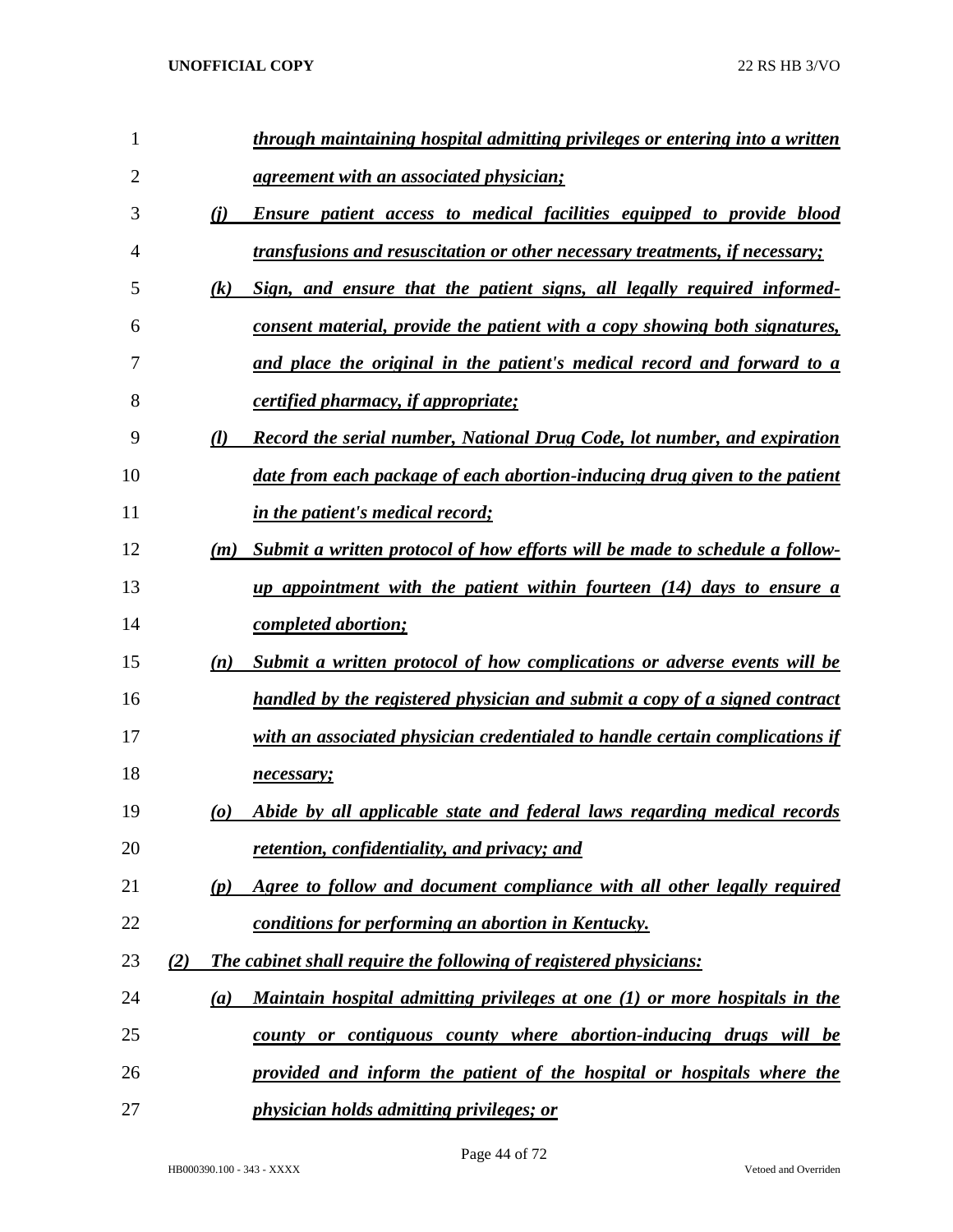| 1  | <u>Enter into a written associated physician agreement as required in Section 7</u><br>(b) |
|----|--------------------------------------------------------------------------------------------|
| 2  | of this Act, with a physician in the county or contiguous county where                     |
| 3  | abortion-inducing drugs will be provided. The written agreement shall meet                 |
| 4  | these conditions:                                                                          |
| 5  | A physician who will be providing an abortion-inducing drug shall                          |
| 6  | notify the patient of the location of the hospital at which the associated                 |
| 7  | <i>physician has admitting privileges;</i>                                                 |
| 8  | <b>The physician shall keep, at the location of his or her practice, a copy</b><br>2.      |
| 9  | of the written agreement;                                                                  |
| 10 | <b>The cabinet shall annually submit a copy of the written agreement to</b><br>3.          |
| 11 | each hospital located in the county or a county that is contiguous to                      |
| 12 | the county where abortion-inducing drugs will be provided;                                 |
| 13 | <b>The agreement shall be renewed annually; and</b><br>4.                                  |
| 14 | The agreement shall include a requirement that the physician provide<br>5.                 |
| 15 | to the patient, and require the patient to sign, all legally required                      |
| 16 | <u>informed-consent material.</u>                                                          |
| 17 | $\rightarrow$ SECTION 18.<br>A NEW SECTION OF KRS CHAPTER 216B IS CREATED                  |
| 18 | TO READ AS FOLLOWS:                                                                        |
| 19 | The cabinet shall develop a plan to enforce the Kentucky Abortion-Inducing<br>(I)          |
| 20 | <b>Drug Certification Program that includes the following conditions:</b>                  |
| 21 | If an individual or entity intentionally, knowingly, or recklessly provides<br>(a)         |
| 22 | abortion-inducing drugs without first seeking certification, the cabinet                   |
| 23 | <u>shall:</u>                                                                              |
| 24 | <b>Immediately report the act to local law enforcement or other</b><br>I.                  |
| 25 | <i>applicable state and local agencies; and</i>                                            |
| 26 | <b>Impose a fine of no less than five million dollars (\$5,000,000) for</b><br><u>2.</u>   |
| 27 | pharmacies, manufacturers, or distributors;                                                |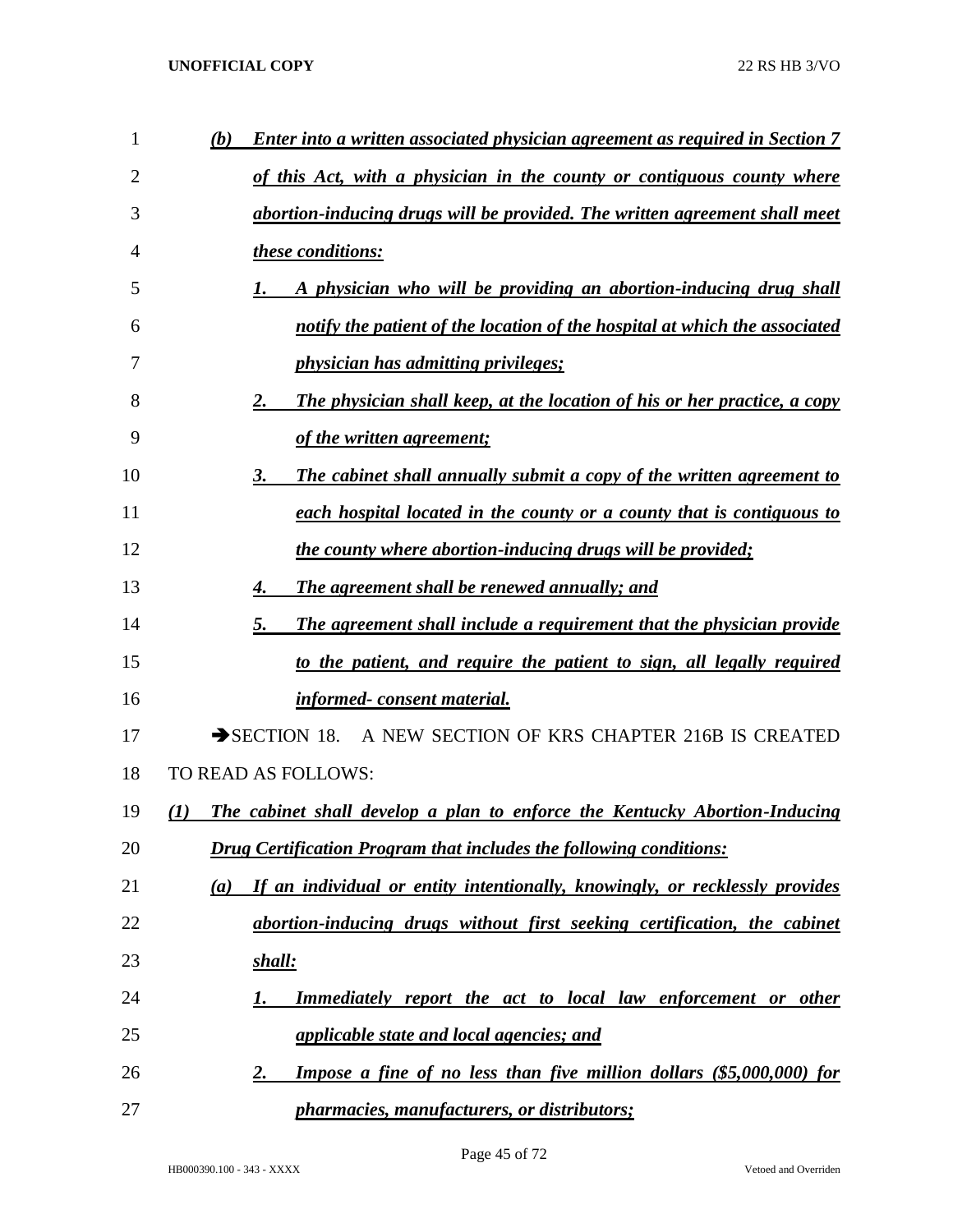| 1  | (b) | If a certified pharmacy, manufacturer, or distributor is determined to be in      |
|----|-----|-----------------------------------------------------------------------------------|
| 2  |     | noncompliance, suspend any certification until compliance is proven to the        |
| 3  |     | satisfaction of the cabinet;                                                      |
| 4  | (c) | If a current or previously certified pharmacy, manufacturer, or distributor       |
| 5  |     | is found to have intentionally, knowingly, or recklessly violated certification   |
| 6  |     | <u>requirements, or refuses to bring operations into compliance within ninety</u> |
| 7  |     | (90) calendar days, remove certification and prohibit continued provision of      |
| 8  |     | abortion-inducing drugs by the pharmacy, manufacturer, or distributor             |
| 9  |     | <i>until compliance is demonstrated to the satisfaction of the cabinet;</i>       |
| 10 | (d) | If a certified pharmacy, manufacturer, or distributor is in noncompliance,        |
| 11 |     | suspend annual recertification until compliance is demonstrated to the            |
| 12 |     | satisfaction of the cabinet; and                                                  |
| 13 | (e) | If a current or previously certified pharmacy, manufacturer, or distributor       |
| 14 |     | is found to have intentionally, knowingly, or recklessly violated Sections 14     |
| 15 |     | to 19 of this Act, or refuses to bring operations into compliance:                |
| 16 |     | <u>Immediately suspend the pharmacy's, manufacturer's, or distributor's</u><br>1. |
| 17 |     | <i>certification until full compliance is demonstrated;</i>                       |
| 18 |     | For certified pharmacies, manufacturers, or distributors, impose fines<br>2.      |
| 19 |     | of not less than one million dollars (\$1,000,000) per offense;                   |
| 20 |     | For registered physicians, impose fines of not less than one hundred<br>3.        |
| 21 |     | thousand dollars (\$100,000) per offense;                                         |
| 22 |     | <b>Permanently revoke the certification of the offender if the offender</b><br>4. |
| 23 |     | fails to demonstrate compliance within ninety (90) calendar days;                 |
| 24 |     | Impose remedial actions, which may include additional education,<br><u>5.</u>     |
| 25 |     | additional reporting, or other actions as required by the cabinet;                |
| 26 |     | In the case of a pharmacy, manufacturer, or distributor, recommend<br>6.          |
| 27 |     | sanctioning to the appropriate disciplinary committee of the cabinet;             |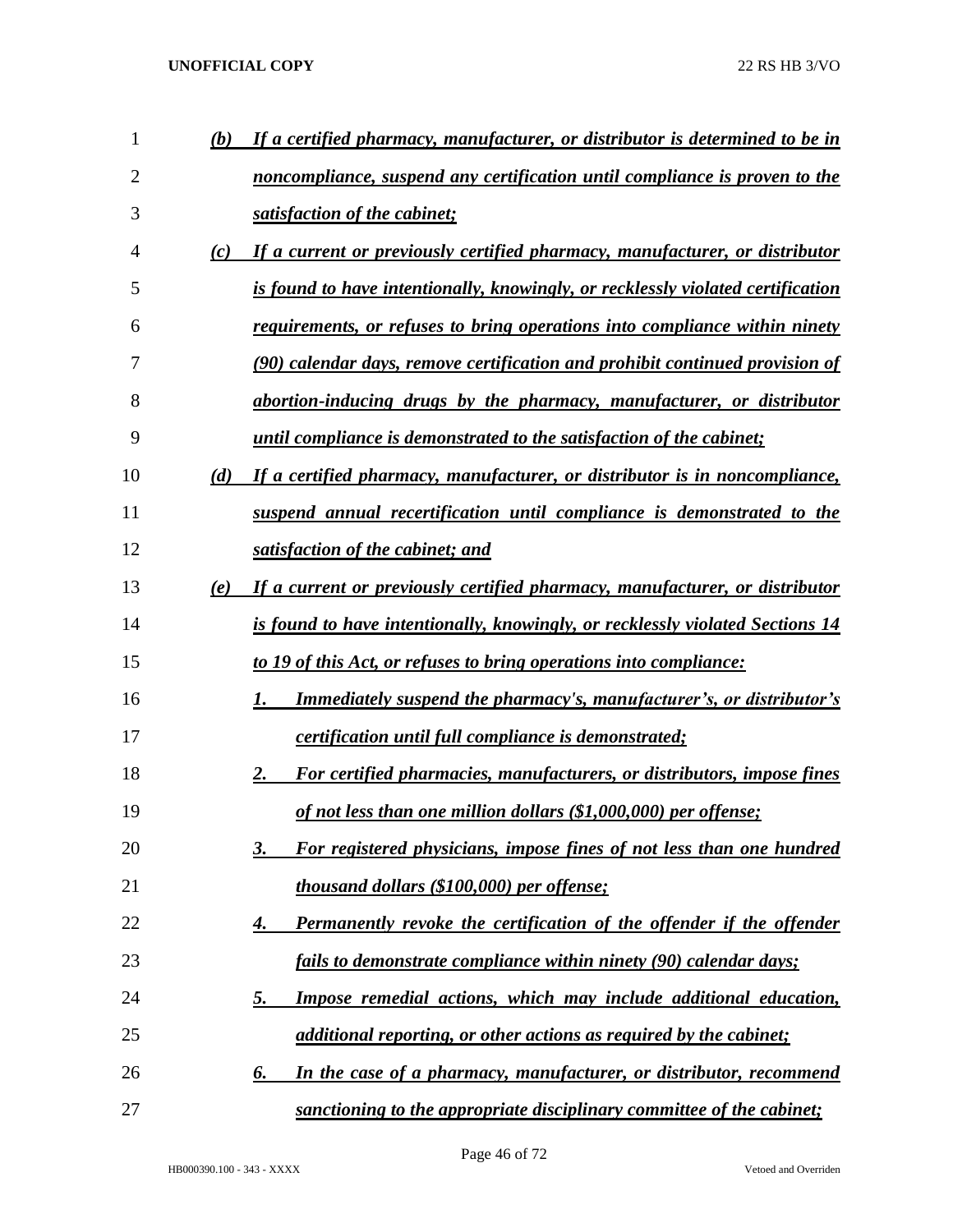| 1              | 7.<br>In the case of a licensed physician, report the violation to the                    |
|----------------|-------------------------------------------------------------------------------------------|
| $\overline{2}$ | <b>Kentucky Board of Medical Licensure and recommend appropriate</b>                      |
| 3              | sanctioning;                                                                              |
| 4              | <b>Publicly report any disciplinary actions, consistent with the practices</b><br>8.      |
| 5              | of the cabinet;                                                                           |
| 6              | <b>Permanently revoke the certification of the offender; and</b><br>9.                    |
| 7              | In the case of a pharmacy, manufacturer, or distributor, report the<br>10.                |
| 8              | violation to the Kentucky Board of Pharmacy and recommend                                 |
| 9              | <i>appropriate sanctions, including permanent revocation of licensure.</i>                |
| 10             | Individuals have a private right of action to seek restitution in any court of law<br>(2) |
| 11             | with appropriate jurisdiction for any and all damages suffered for intentional,           |
| 12             | knowing, or reckless violations of Sections 14 to 19 of this Act.                         |
| 13             | SECTION 19. A NEW SECTION OF KRS CHAPTER 216B IS CREATED                                  |
| 14             | TO READ AS FOLLOWS:                                                                       |
| 15             | The cabinet shall develop a complaint portal on its Web site for patients,<br>(1)         |
| 16             | pharmacy, nursing, and medical professionals, and the public to submit                    |
| 17             | information about potential violations of the Kentucky Abortion-Inducing Drug             |
| 18             | <b>Certification Program.</b>                                                             |
| 19             | The portal shall list the names of pharmacies, manufacturers, and distributors<br>(2)     |
| 20             | that are certified under the program and the physicians registered by the cabinet         |
| 21             | as nonsurgical abortion providers.                                                        |
| 22             | An individual shall be allowed to make a complaint anonymously on the portal.<br>(3)      |
| 23             | The cabinet shall review each complaint and determine a disposition, including<br>(4)     |
| 24             | referral to another state department, within thirty (30) days.                            |
| 25             | Confidentiality of the originator of the complaint shall be protected at all times<br>(5) |
| 26             | except for intrastate referrals for investigation.                                        |
| 27             | Section 20. KRS 213.081 is amended to read as follows:                                    |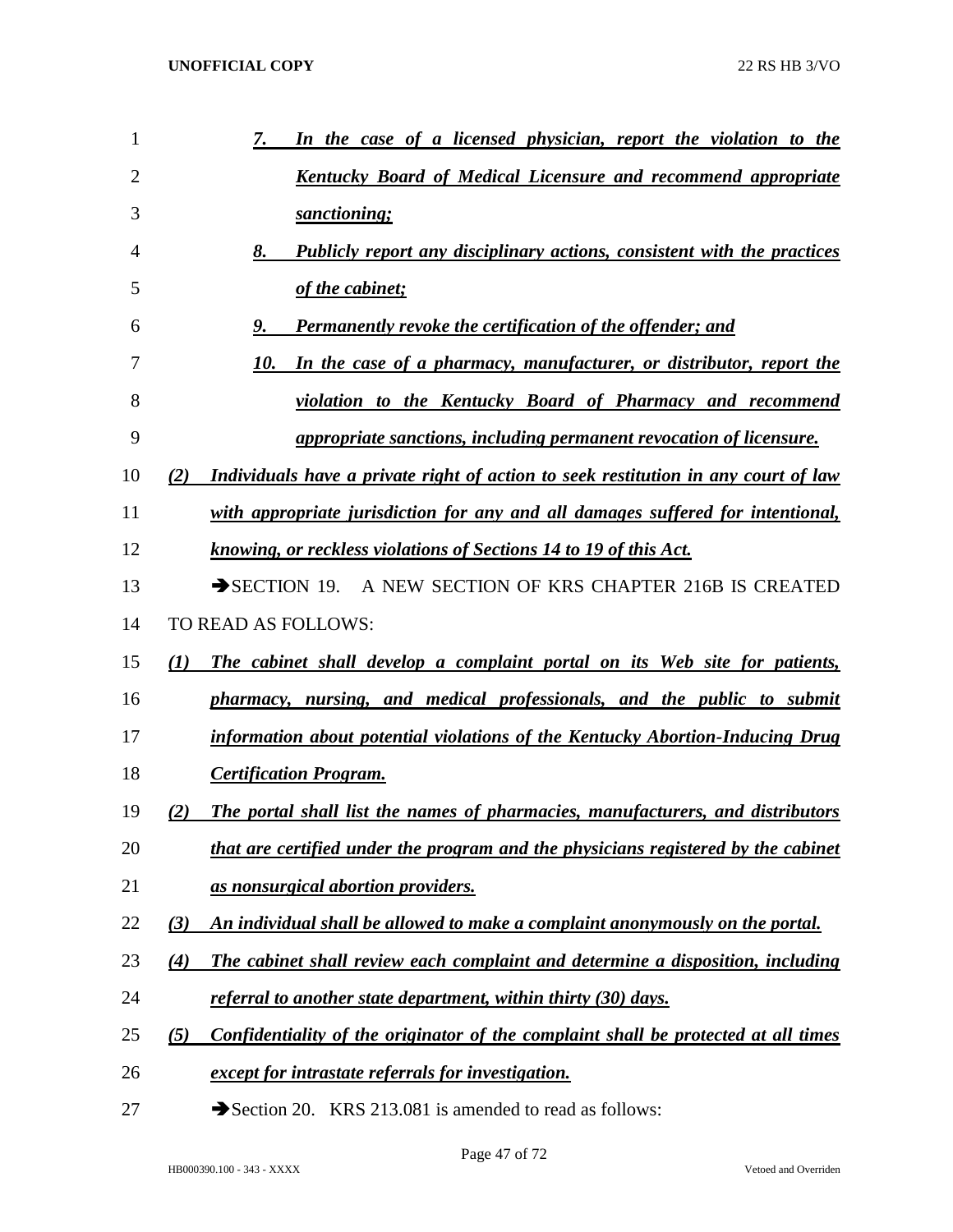(1) No person shall cremate or cause to be transported for the purpose of cremation the body of any person whose death occurs in the Commonwealth, without first obtaining from the coroner of the county in which the death occurred, a permit stating the cause of death and authorizing the cremation or transportation for cremation of the body. The permit shall be filed immediately following cremation with the local registrar of vital statistics.

 (2) [The provisions of this section shall not apply to the cremation of ]Fetal death 8 remains *shall require the same permit required by subsection (1) of this section*  $\overline{f}$ the absence of any indication of a criminal act].

# *(3) Notwithstanding KRS 367.97514, fetuses may be cremated by simultaneous cremation.*

12 Section 21. KRS 213.096 is amended to read as follows:

- (1) Each fetal death of twenty (20) completed weeks' gestation or more, calculated from the date last normal menstrual period began to the date of delivery or in which the fetus weighs three hundred fifty (350) grams or more, which occurs in the Commonwealth, shall be reported on a combination birth-death or stillbirth certificate in accordance with applicable provisions of KRS 213.046 and KRS 213.076. If the fetal death occurs in a hospital, the person in charge of the institution or the person's designated representative shall complete the stillbirth certificate, obtain the medical certification, and file the certificate with the state registrar.
- (2) The name of the father shall be entered on the stillbirth certificate in accordance 22 with the provisions of KRS 213.046.
- (3) All abortions shall be reported in the manner prescribed in KRS 213.101 and shall not be reported as stillbirths.
- *(4) If requested by the patient to whom an abortion is provided, the person in charge*
- *of the institution or the person's designated representative, shall complete the*
- *form created by the cabinet under subsection (3) of this section, obtain the*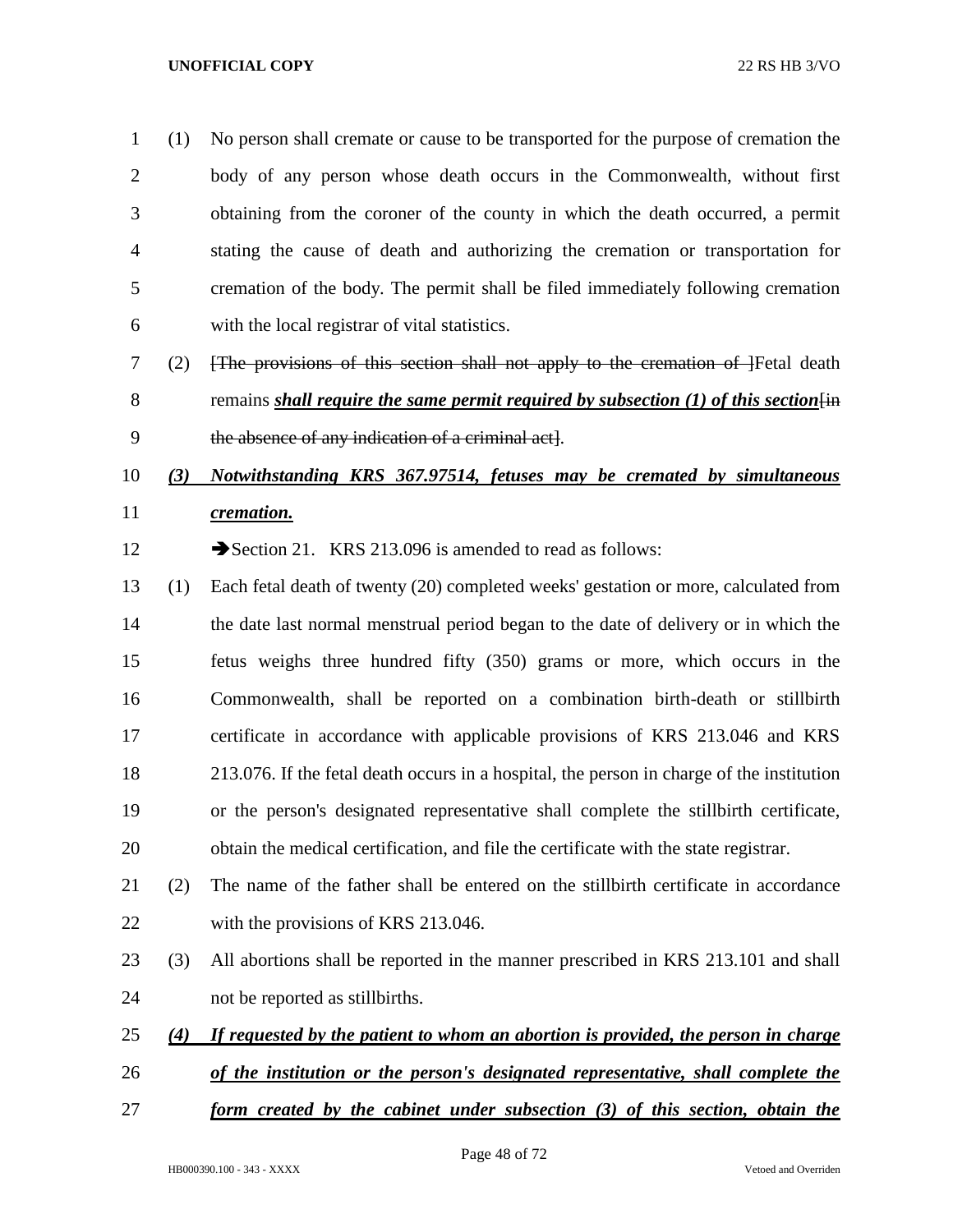| 1              | medical certification, and file the certificate with the state registrar.                |
|----------------|------------------------------------------------------------------------------------------|
| $\overline{2}$ | SECTION 22. A NEW SECTION OF KRS CHAPTER 213 IS CREATED TO                               |
| 3              | <b>READ AS FOLLOWS:</b>                                                                  |
| 4              | For the purposes of this section, "fetal remains" means the biological remains of<br>(I) |
| 5              | a human child resulting from the termination of a pregnancy by a surgical or             |
| 6              | <i>medication abortion prior to birth or miscarriage.</i>                                |
| 7              | Within twenty-four (24) hours before a surgical or medication abortion or<br>(2)<br>(a)  |
| 8              | within twenty-four $(24)$ hours of a miscarriage, the healthcare facility or             |
| 9              | abortion clinic shall disclose to the parent or parents of the fetus, both               |
| 10             | orally and in writing, the parents' right to determine if they will take                 |
| 11             | responsibility for the final disposition of the fetal remains or relinguish the          |
| 12             | responsibility for final disposition to the healthcare facility or abortion              |
| 13             | clinic.                                                                                  |
| 14             | If the procedure is a medication induced abortion, the mother:<br>(b)                    |
| 15             | Shall be informed that she will expel a fetus after leaving the<br>1.                    |
| 16             | <i>healthcare facility or abortion clinic;</i>                                           |
| 17             | 2.<br>May choose to return the fetal remains to the healthcare facility or               |
| 18             | <i><u>abortion clinic for final disposition;</u></i>                                     |
| 19             | Shall be exempted from the requirements of Section 20 of this Act that<br>3.             |
| 20             | require a permit for the purpose of transporting the fetal remains back                  |
| 21             | to the healthcare facility or abortion clinic for final disposition; and                 |
| 22             | <b>Shall be exempted from the requirements of Section 21 of this Act that</b><br>4.      |
| 23             | require an abortion to be reported on a combination birth-death or                       |
| 24             | stillbirth certificate.                                                                  |
| 25             | After receiving the information required by paragraphs (a) and (b) of this<br>(c)        |
| 26             | subsection, the parent or parents of the fetus shall inform the healthcare               |
| 27             | facility or abortion clinic of their choice for the disposition of the fetal             |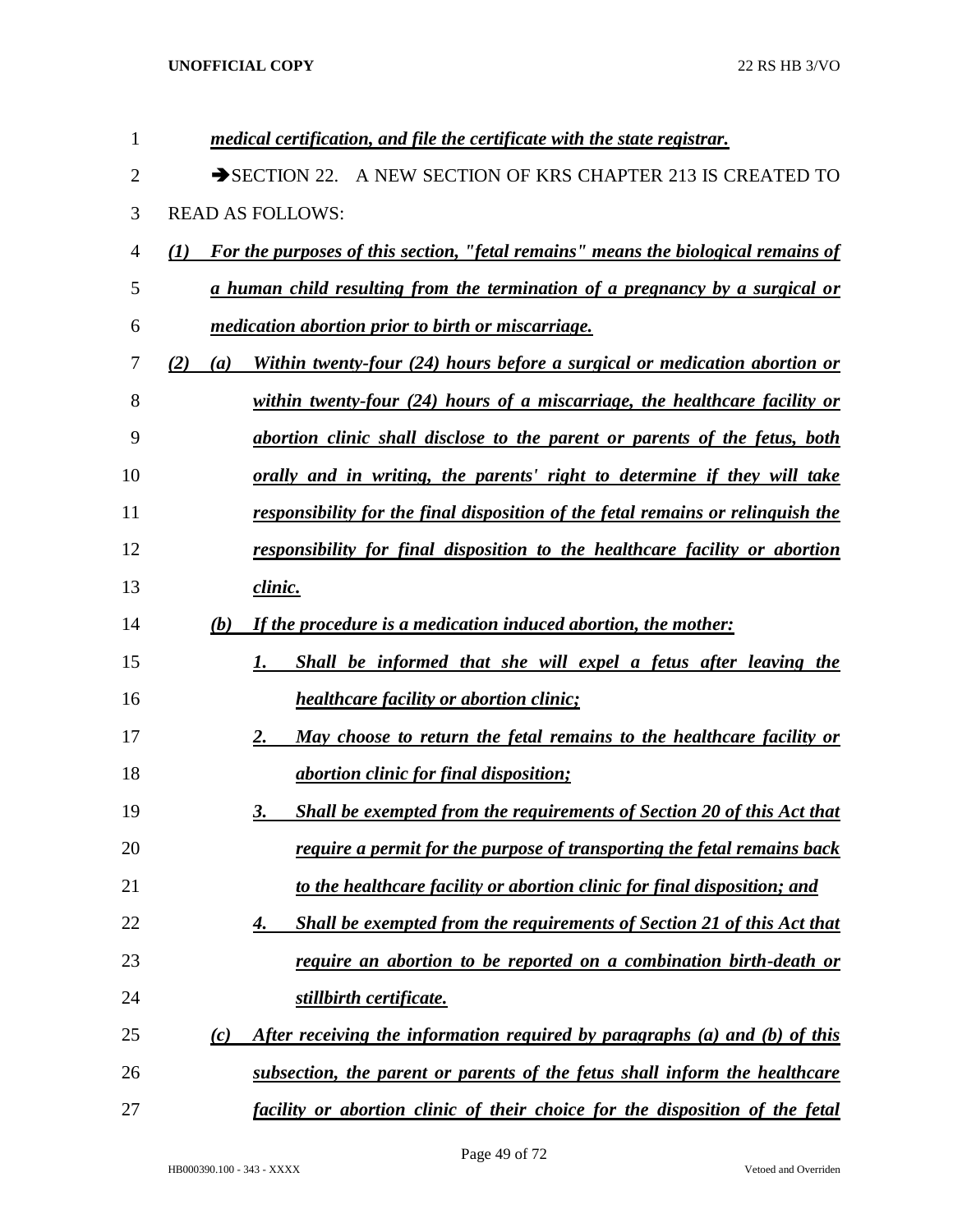| 1  |     |     | remains by electing to either:                                                 |
|----|-----|-----|--------------------------------------------------------------------------------|
| 2  |     |     | Relinguish the guardianship of the fetal remains and the                       |
| 3  |     |     | responsibility for final disposition of those remains to the                   |
| 4  |     |     | guardianship of the healthcare facility or abortion clinic which shall         |
| 5  |     |     | dispose of those remains as they would any other human remains; or             |
| 6  |     |     | Retain the guardianship for the fetal remains and designate that fetal<br>2.   |
| 7  |     |     | remains shall be released to the parent or parents for disposition.            |
| 8  |     | (d) | The healthcare facility or abortion clinic shall document the parent's or      |
| 9  |     |     | parents' choice for the disposition of the fetal remains in the medical        |
| 10 |     |     | record.                                                                        |
| 11 | (3) |     | The cabinet shall design forms through administrative regulations that         |
| 12 |     |     | <i>document:</i>                                                               |
| 13 |     | (a) | <b>The age of the parent or parents of the fetal remains;</b>                  |
| 14 |     | (b) | In the event that the parents are under eighteen $(18)$ years of age, have not |
| 15 |     |     | been emancipated by court order, or have not obtained a court order            |
| 16 |     |     | granting the right to self-consent, a consent by their parent or guardian;     |
| 17 |     | (c) | The status of fetal remains resulting from an abortion for the purpose of      |
| 18 |     |     | cremation that shall meet any requirements for a birth-death, provisional      |
| 19 |     |     | death, or death certificate for transport or cremation;                        |
| 20 |     | (d) | A designation of how the fetal remains shall be disposed of and who shall      |
| 21 |     |     | be responsible for the final disposition; and                                  |
| 22 |     | (e) | Any other information required by the cabinet.                                 |
| 23 | (4) |     | A person or entity shall not:                                                  |
| 24 |     | (a) | Dispose of a fetus or fetal remains as medical or infectious waste;            |
| 25 |     | (b) | Offer money or anything of value for an aborted fetus or fetal remains;        |
| 26 |     | (c) | Accept money or anything of value for an aborted fetus or fetal remains; or    |
| 27 |     | (d) | Transport, or arrange for the transportation of, fetal remains for any         |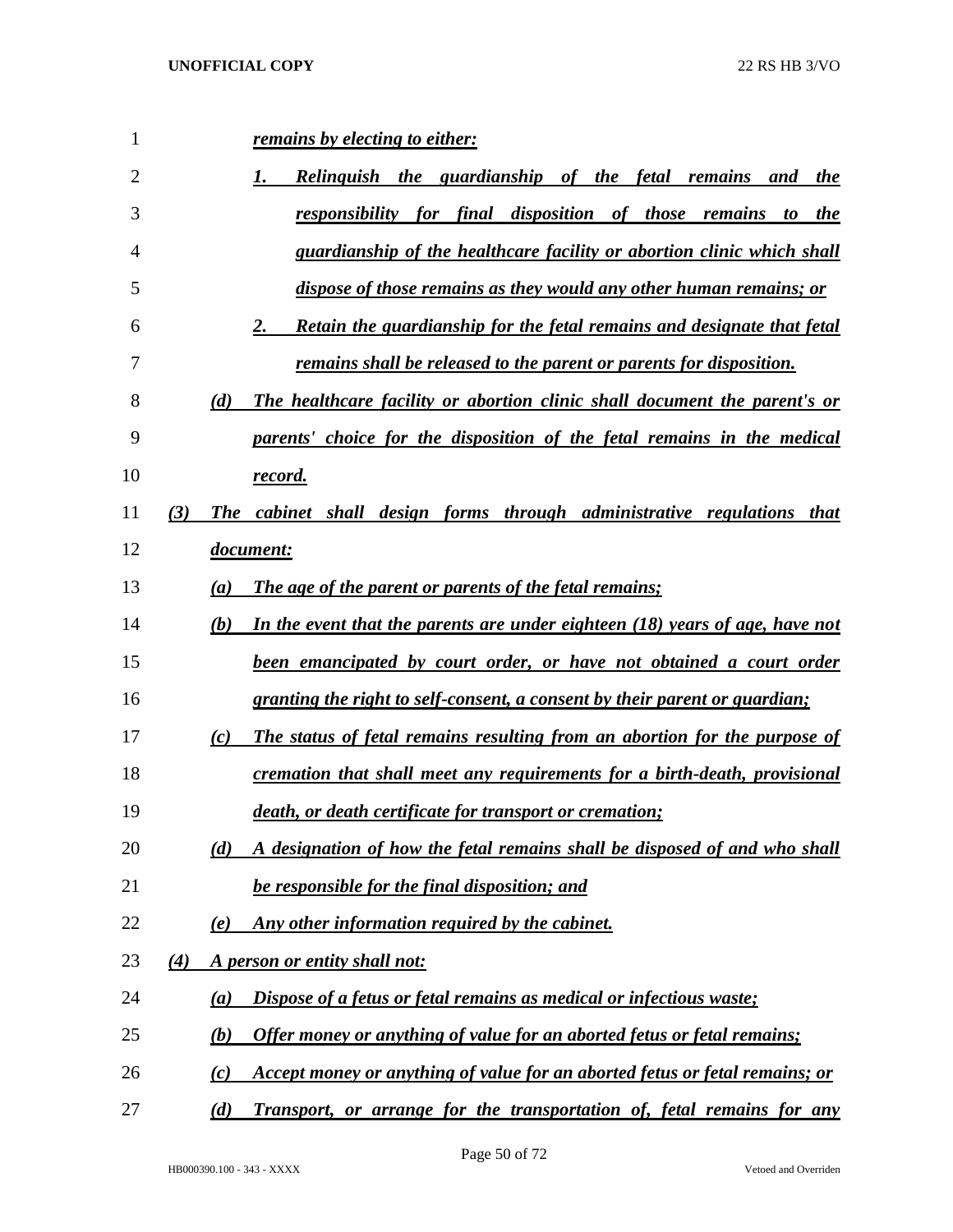| $\mathbf{1}$ |     | <i>purpose other than:</i>                                                          |
|--------------|-----|-------------------------------------------------------------------------------------|
| 2            |     | Final disposition by a crematory licensed under KRS Chapter 367;<br>1.              |
| 3            |     | 2.<br>Interment by a funeral establishment licensed under KRS Chapter               |
| 4            |     | 316:                                                                                |
| 5            |     | Interment by the parent or parents privately in conformance with KRS<br>3.          |
| 6            |     | 381.697 and administrative regulations promulgated by the Cabinet                   |
| 7            |     | <u>for Health and Family Services;</u>                                              |
| 8            |     | <b>Delivery of the fetal remains to the healthcare facility or abortion</b><br>4.   |
| 9            |     | clinic for final disposition;                                                       |
| 10           |     | For law enforcement in the context of a criminal investigation with<br>5.           |
| 11           |     | the consent of the parent; or                                                       |
| 12           |     | To a pathology laboratory for examination of the fetal remains with<br>6.           |
| 13           |     | <i>the consent of the parent.</i>                                                   |
| 14           |     | Section 23. KRS 367.97501 is amended to read as follows:                            |
| 15           |     | As used in KRS 367.97501 to 367.97537, unless the context requires otherwise:       |
| 16           | (1) | "Authorizing agent" means the person legally entitled to order the cremation of the |
| 17           |     | human remains.                                                                      |
| 18           | (2) | "Casket" means a rigid container which is designed for the encasement of human      |
| 19           |     | remains constructed of wood, metal, or other material.                              |
| 20           | (3) | "Closed container" means a sealed container or urn in which cremated remains are    |
| 21           |     | placed and enclosed in a manner that prevents leakage or spillage of cremated       |
| 22           |     | remains or the entrance of foreign material.                                        |
| 23           | (4) | "Cremated remains" means the fragments remaining after the cremation process has    |
| 24           |     | been completed.                                                                     |
| 25           | (5) | "Cremation" means the heating process that reduces human remains to bone            |
| 26           |     | fragments through combustion and evaporation.                                       |
| 27           | (6) | "Cremation authorization form" means a form promulgated by administrative           |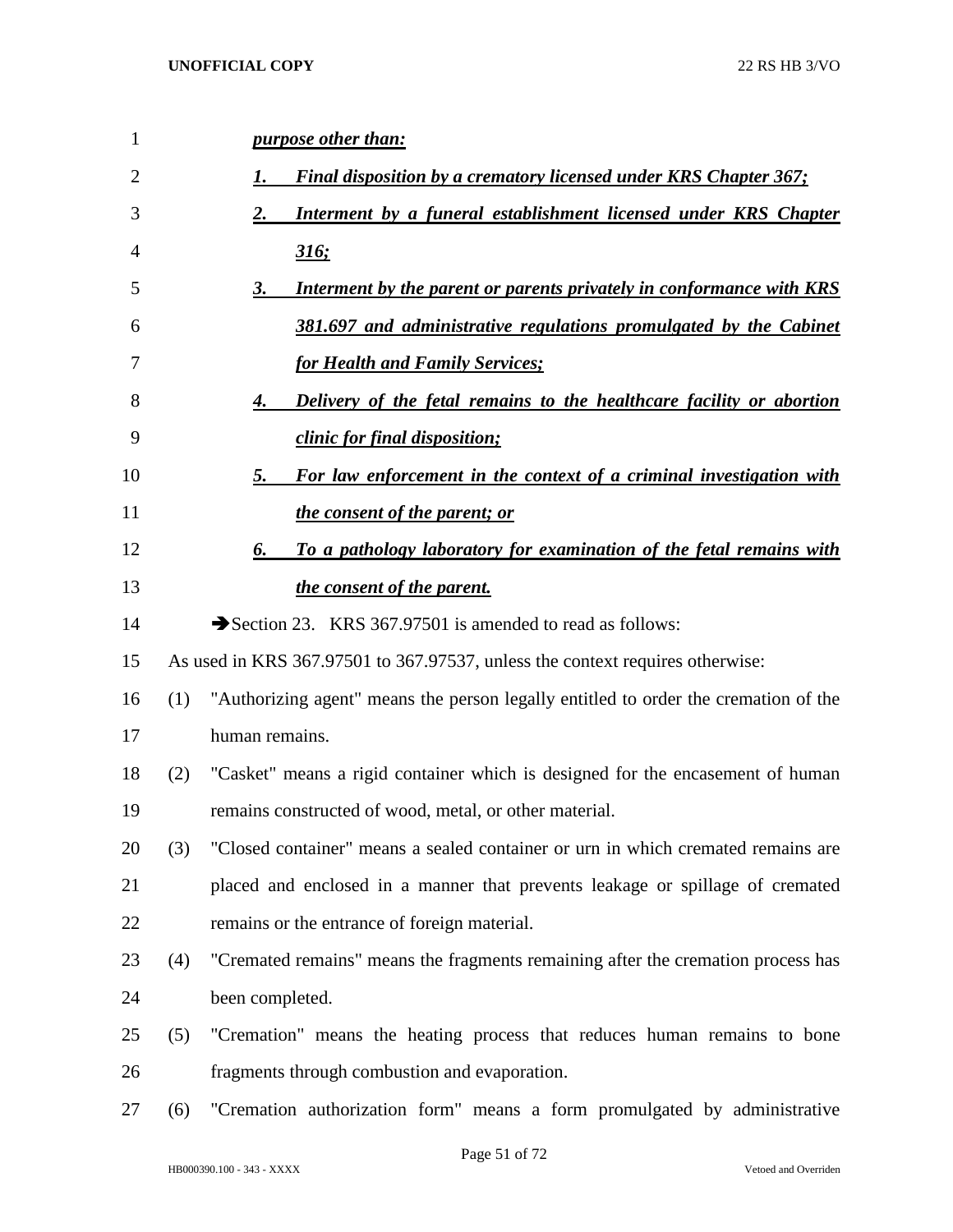regulation of the Attorney General that expresses consent to the decedent's cremation. The form shall include information concerning the parties' rights and responsibilities. (7) "Cremation chamber" means an enclosed space designed and manufactured for the purpose of cremating human remains. (8) "Cremation container" means a container in which human remains may be delivered to a crematory for cremation that is: (a) Rigid enough to support the weight of the corpse, closed, and leakproof; (b) Composed of a combustible material or other material approved by the crematory authority; and (c) A proper and dignified covering for the human remains. (9) "Crematory authority" means the legal entity which is licensed by the Attorney General to operate a crematory and conduct cremations. Crematory authority does not include state university health science centers. (10) "Crematory" means a fixed building or structure that contains one (1) or more cremation chambers for the reduction of bodies of deceased persons to cremated remains. "Crematory" includes crematorium. (11) "Crematory operator" means the person in charge of a licensed crematory authority. (12) "Declaration" has the same meaning as in KRS 367.93101. (13) "Holding facility" means an area designated for the retention of human remains prior to cremation. (14) "Human remains" means the body of a deceased person or part of a body or limb that has been removed from a living person, in any state of decomposition, prior to cremation. (15) "Pathological waste" means human tissues, organs, and blood or body fluids, in liquid or semiliquid form that are removed from a person for medical purposes. "Pathological waste" does not include amputations *or fetal remains as defined in* 

Page 52 of 72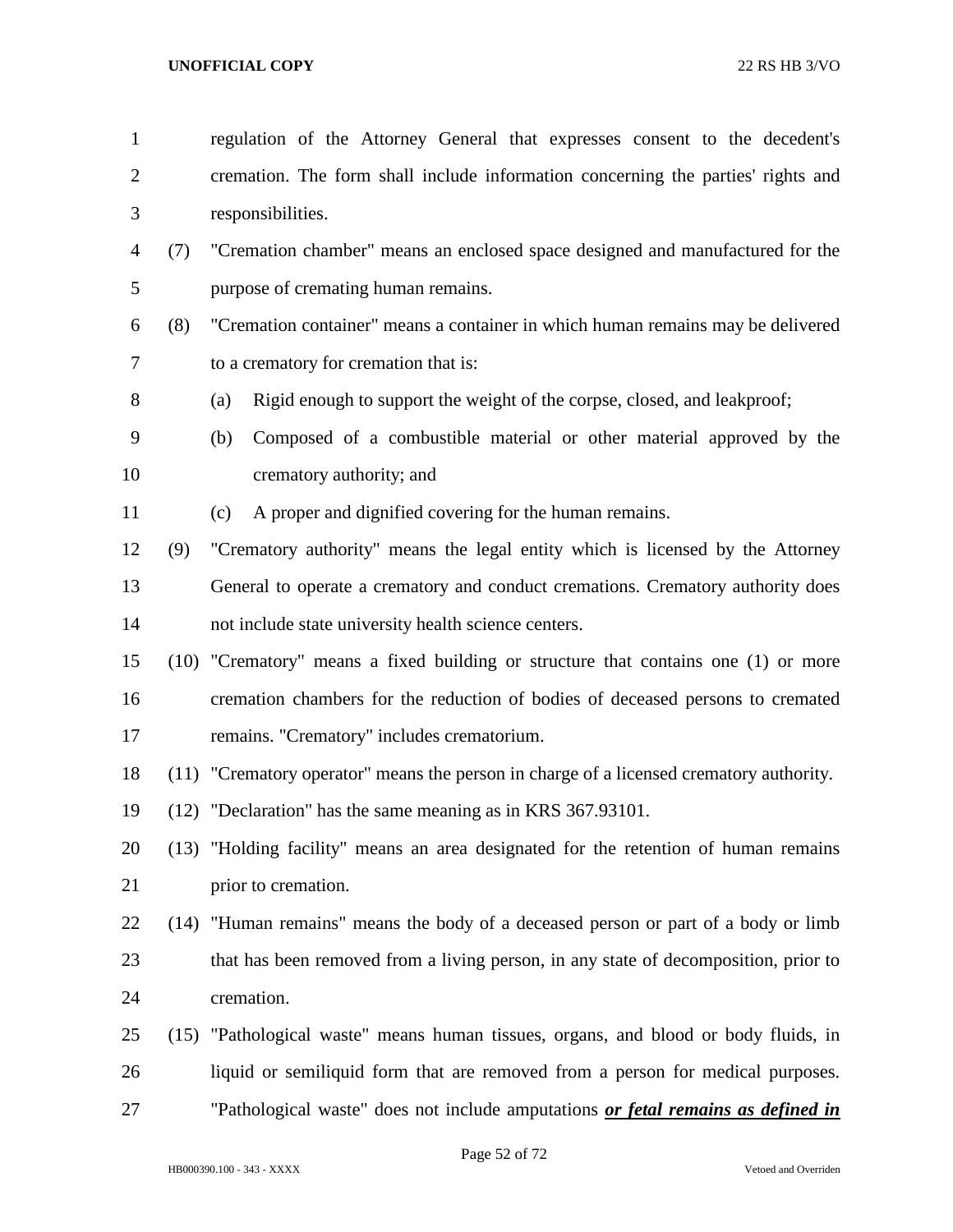| $\mathbf{1}$   |     | <b>Section 22 of this Act.</b>                                                        |
|----------------|-----|---------------------------------------------------------------------------------------|
| $\overline{2}$ |     | (16) "Processed remains" means the end result of pulverization, by which the residual |
| 3              |     | from the cremation process is reduced and cleaned leaving only fragments reduced      |
| $\overline{4}$ |     | to unidentified dimensions.                                                           |
| 5              |     | (17) "Retort operator" means a person operating a cremation chamber.                  |
| 6              |     | (18) "Scattering area or garden" means an area which may be designated by a cemetery  |
| 7              |     | and located on a dedicated cemetery property where cremated remains which have        |
| 8              |     | been removed from their container can be mixed with or placed on top of the soil or   |
| 9              |     | ground cover.                                                                         |
| 10             |     | (19) "Temporary container" means a receptacle for cremated remains, usually made of   |
| 11             |     | plastic, cardboard, ceramics, plastic film, wood, or metal, designed to prevent the   |
| 12             |     | leakage of processed remains or the entrance of foreign materials which will hold     |
| 13             |     | the cremated remains until an urn or other permanent container is acquired.           |
| 14             |     | Section 24. KRS 311.715 is amended to read as follows:                                |
|                |     |                                                                                       |
| 15             | (1) | As used in this section, "public agency funds" means any money, regardless of         |
| 16             |     | the original source of the money, of a public agency.                                 |
| 17             | (2) | Public agency funds shall not be used for the purpose of obtaining an abortion or     |
| 18             |     | paying for the performance of an abortion. Public medical facilities may be used for  |
| 19             |     | the purpose of conducting research into or the performance of in-vitro fertilization  |
| 20             |     | as long as such procedures do not result in the intentional destruction of a human    |
| 21             |     | embryo.                                                                               |
| 22             | (3) | Public agency funds shall not be directly or indirectly used, granted, paid, or       |
| 23             |     | distributed to any entity, organization, or individual that performs, induces, refers |
| 24             |     | for, or counsels in favor of abortions. This subsection shall not apply to funding    |
| 25             |     | available through KRS 205.510 to 205.560 to the minimum extent necessary to           |
| 26             |     | comply with federal conditions for the state's participation in the program           |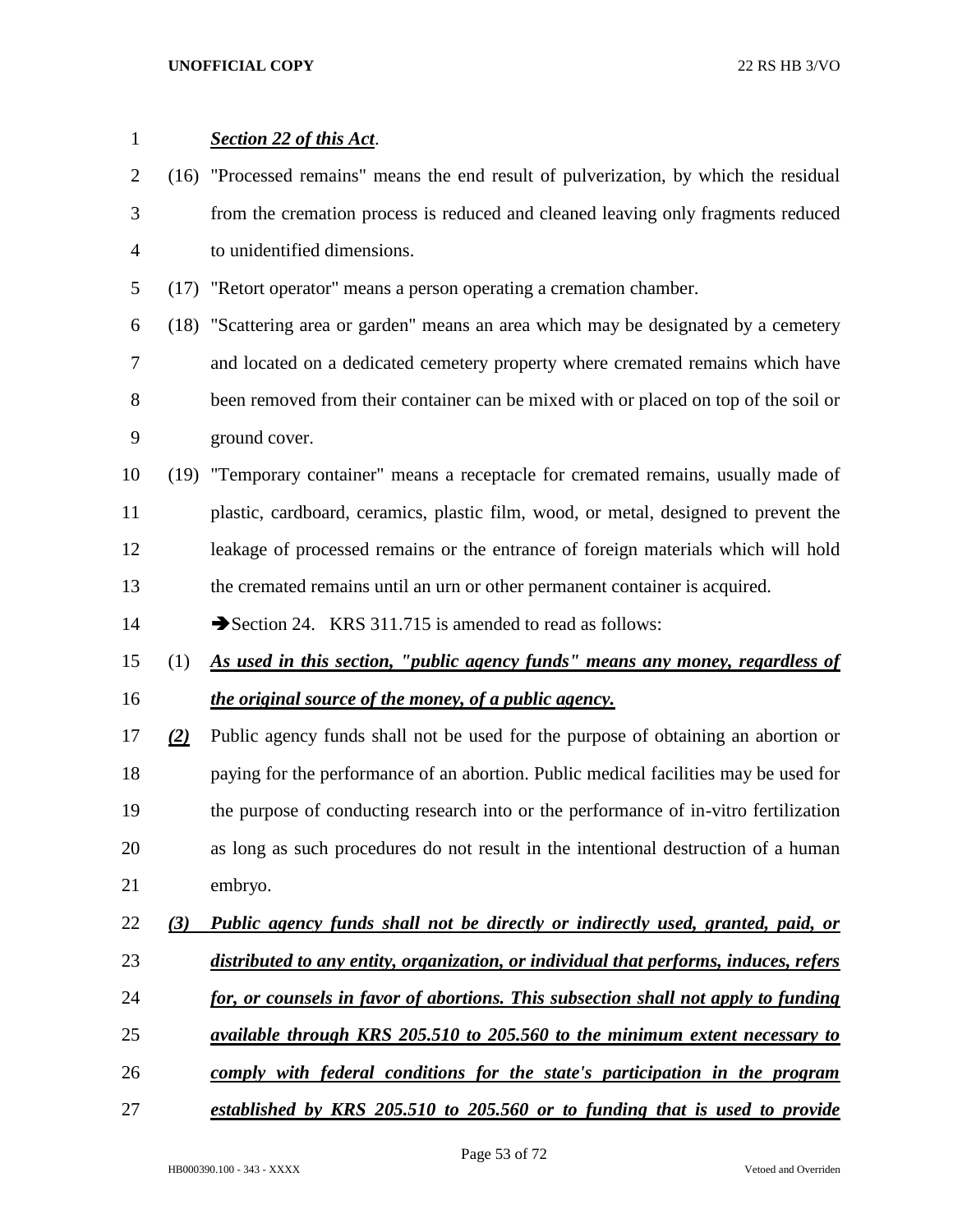## *abstinence education in schools.*

- *(4)*[(2)] (a) Public agency funds shall not be directly or indirectly used, granted, paid, or distributed to any nonpublic entity or organization described in paragraph (b)3. of this subsection. This paragraph shall not apply to funding available through KRS 205.510 to 205.560 to the minimum extent necessary to comply with federal conditions for the state's participation in the program established by KRS 205.510 to 205.560 or to funding that is used to provide abstinence education in schools.
- (b) Notwithstanding any other state law to the contrary, all federal family planning funds shall be awarded to eligible individuals, organizations, or entities applying to be family planning contractors in the following order of descending priority:
- 1. Public agencies that directly provide family planning services, including 14 state, county, and local community health clinics and federally qualified health centers;
- 2. Nonpublic entities that directly provide basic health services, as described in 42 U.S.C. sec. 254b(b)(1)(A), including family planning services; and
- 3. Nonpublic entities that directly provide only family planning services but do not provide all basic health services as described in 42 U.S.C. 21 sec. 254b(b)(1)(A).
- (c) This subsection shall be effective upon repeal of federal regulations prohibiting states from prioritizing recipients of federal Public Health Service Act, Title X Family Planning Program funds.
- *(5)*[(3)] Nothing in this section shall be deemed to deprive a woman of all appropriate medical care necessary to prevent her physical death.
- *(6)*[(4)] Nothing in this section shall be construed to allow public funds to pay for in-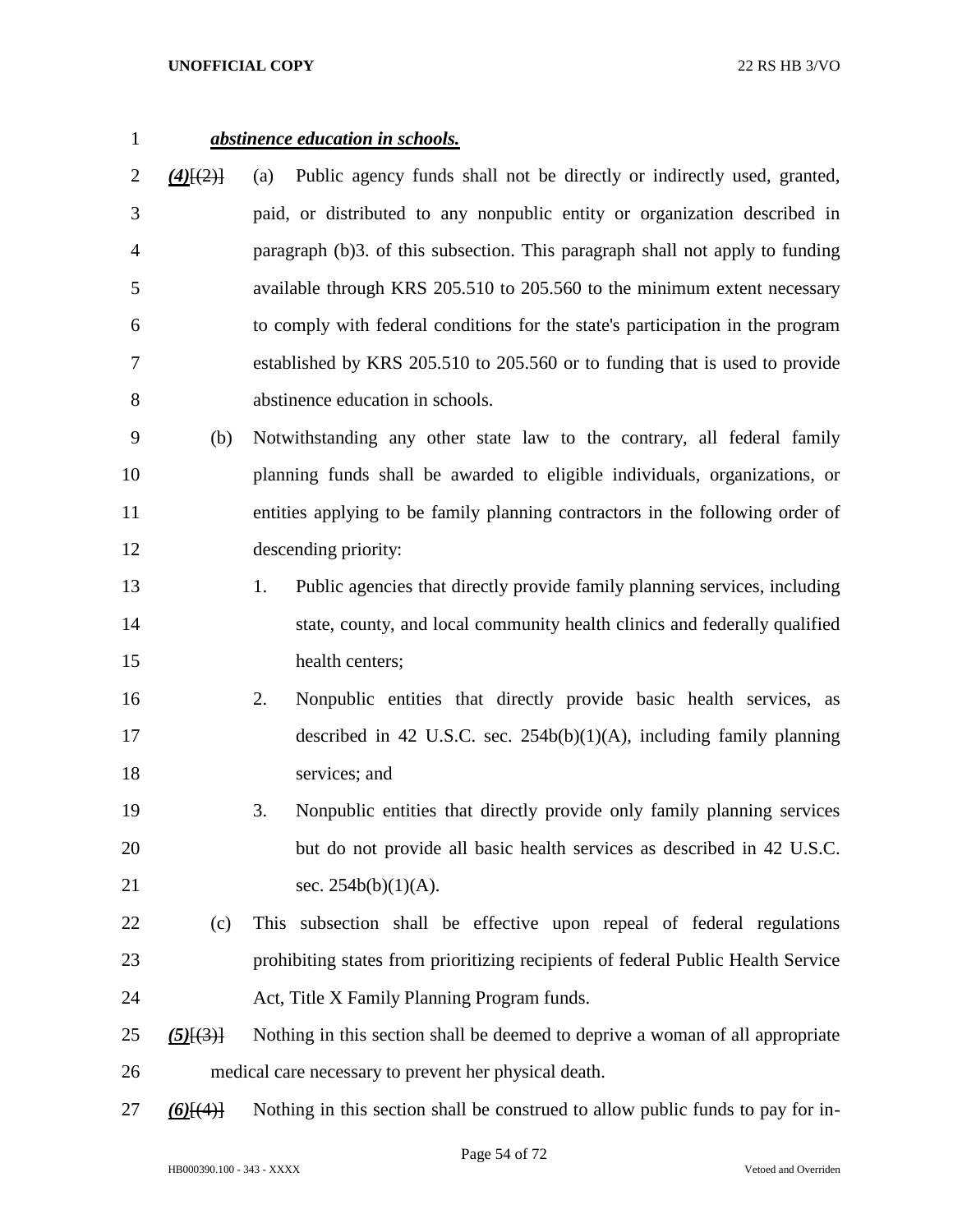| $\mathbf{1}$   |          | vitro fertilization procedures performed on any individual patient.                         |
|----------------|----------|---------------------------------------------------------------------------------------------|
| $\mathbf{2}$   |          | SECTION 25. A NEW SECTION OF KRS 311.710 TO 311.820 IS CREATED                              |
| 3              |          | TO READ AS FOLLOWS:                                                                         |
| $\overline{4}$ | $\bf(1)$ | A hospital, healthcare facility, or individual physician shall file a written report        |
| 5              |          | with the cabinet regarding each patient who comes under the hospital's,                     |
| 6              |          | <b>healthcare facility's, or physician's care and reports any complication or adverse</b>   |
| 7              |          | <u>event as defined under Section 5 of this Act, requires medical treatment, or</u>         |
| 8              |          | suffers a death that the attending physician, hospital staff, or facility staff has         |
| 9              |          | reason to believe is a primary or secondary result of an abortion. The reports              |
| 10             |          | shall be completed by the hospital, healthcare facility, or attending physician who         |
| 11             |          | treated the patient, signed by the attending physician, and transmitted to the              |
| 12             |          | cabinet within thirty (30) days of the discharge or death of the patient treated for        |
| 13             |          | the complication or adverse event.                                                          |
| 14             | (2)      | <b>Each report of a complication or adverse event as defined in Section 5 of this Act,</b>  |
| 15             |          | medical treatment, or death following abortion required under this section shall            |
| 16             |          | contain at minimum the information required by Section 4 of this Act.                       |
| 17             | (3)      | <b>Reports required under this section shall not contain:</b>                               |
| 18             |          | <b>The name of the patient;</b><br>(a)                                                      |
| 19             |          | Common identifiers such as Social Security number or motor vehicle<br><u>(b)</u>            |
| 20             |          | operator's license number; or                                                               |
| 21             |          | Other information or identifiers that would make it possible to identify, in<br>(c)         |
| 22             |          | any manner or under any circumstances, a patient who has obtained an                        |
| 23             |          | abortion and subsequently suffered an abortion complication or adverse                      |
| 24             |          | <u>event as defined in Section 5 of this Act.</u>                                           |
| 25             |          | Section 26. KRS 311.774 is amended to read as follows:                                      |
| 26             | (1)      | Each prescription issued for <i>an abortion-inducing drug as defined in Section 5 of</i>    |
| 27             |          | this Act <sup>[RU-486</sup> , eytotec, pitocin, mifeprex, misoprostol, or any other drug or |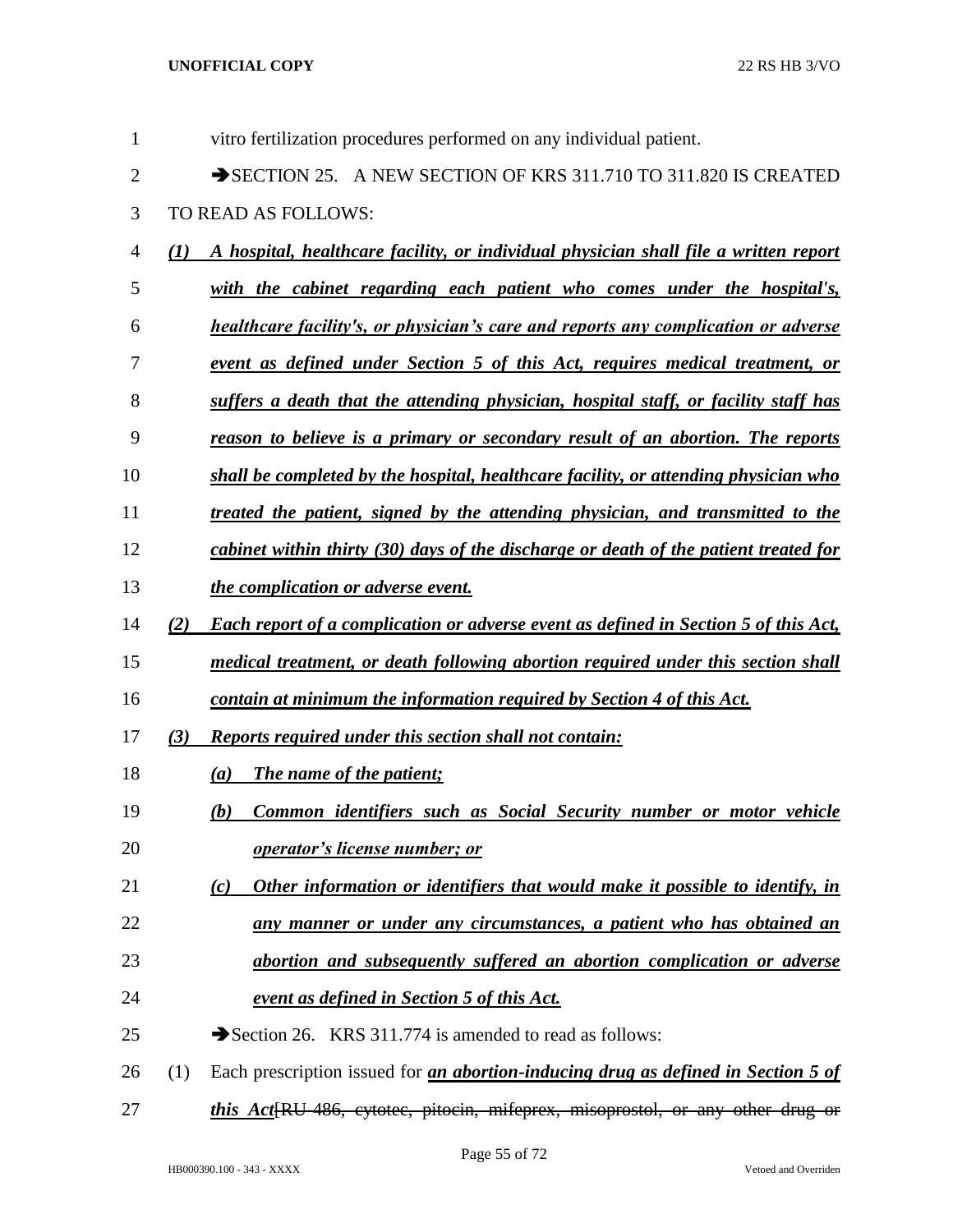| 1              |     | combination of drugs] for which the primary indication is the induction of abortion                                                         |
|----------------|-----|---------------------------------------------------------------------------------------------------------------------------------------------|
| 2              |     | as defined in KRS 311.720 shall be reported on a report form provided by the                                                                |
| 3              |     | cabinet within <i>three</i> (3) $\left\{\text{fifteen (15)}\right\}$ days after $\left\{\text{the end of the month in which } \right\}$ the |
| $\overline{4}$ |     | prescription was issued. The report form shall be signed by the qualified physician                                                         |
| 5              |     | who provided the abortion-inducing drug and transmitted to the cabinet within                                                               |
| 6              |     | three (3) days after the drug was provided. Each report shall include at minimum                                                            |
| 7              |     | the information required by Section 4 of this Act.                                                                                          |
| 8              | (2) | Information on the potential ability of a physician to reverse the effects of <b>abortion</b> -                                             |

- *inducing* [prescription ]drugs *as defined in Section 5 of this Act* for which the primary indication is the induction of abortion, including where additional information about this possibility may be obtained and contact information for assistance in locating a physician who may aid in the reversal, shall be provided with each prescription issued for *an abortion-inducing drug*[RU-486, cytotec, 14 pitocin, mifeprex, misoprostol, or any other drug or combination of drugs] for which the primary indication is the induction of abortion as defined in KRS 311.720.
- (3) For each abortion reported to the Vital Statistics Branch as required by KRS 213.101, the report shall also state whether any abortion complication *or adverse event as defined in Section 5 of this Act or medical treatment* was known to the provider as a result of the abortion. *The report shall be completed and signed by the physician, qualified physician, or other healthcare provider who diagnosed or treated the complication or adverse event.*
- *(4) The report shall include at a minimum the information required by Section 4 of this Act and:*
- *(a) Whether a complication or adverse event as defined in Section 5 of this Act occurred during the abortion procedure or while the pregnant patient was*
- *still at the facility where the abortion was performed and the level of*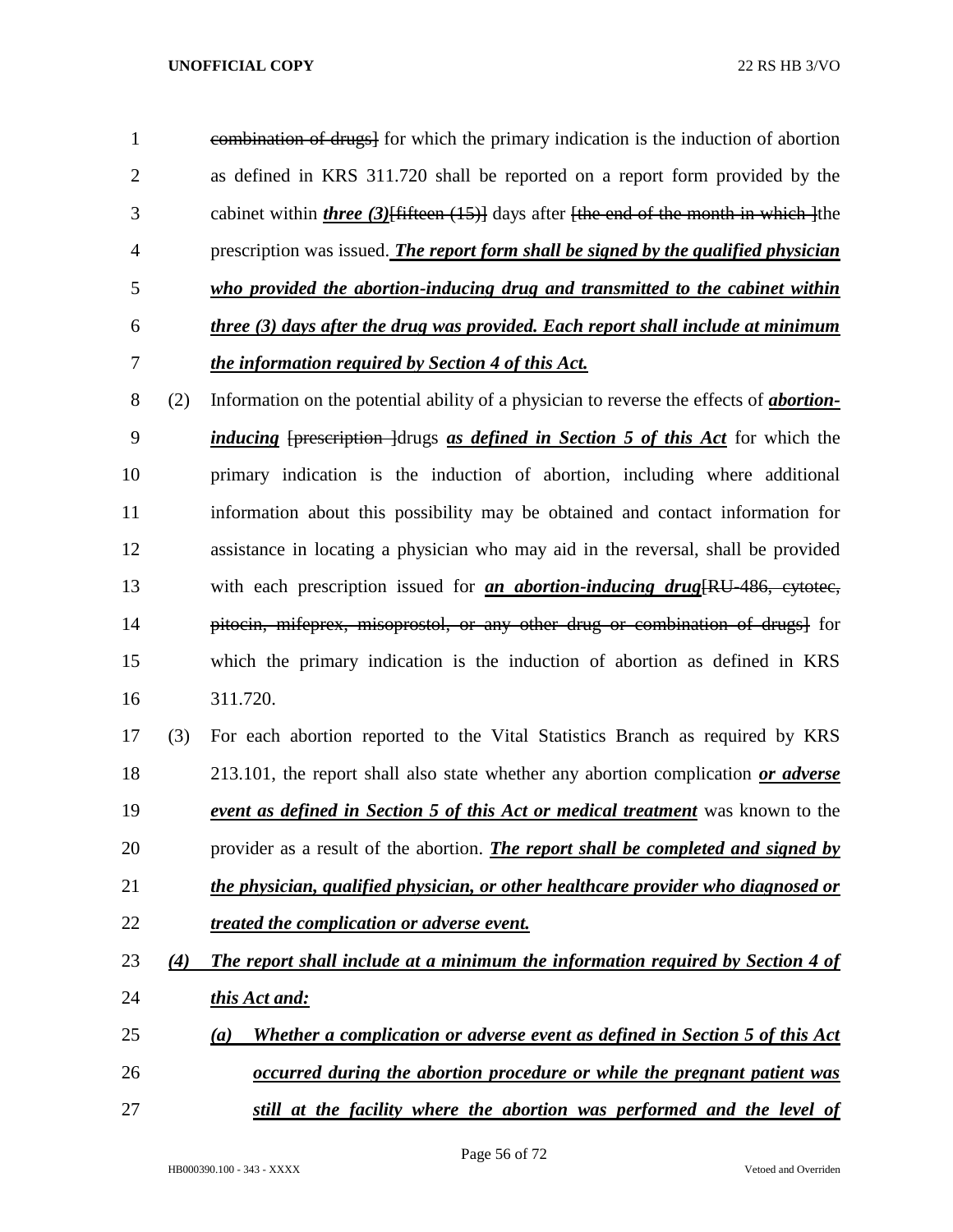| 1  |                           | intervention required to attend to the complication or adverse event:              |
|----|---------------------------|------------------------------------------------------------------------------------|
| 2  |                           | <b>Emergency medical services;</b>                                                 |
| 3  |                           | <b>Stabilization on site;</b><br>2.                                                |
| 4  |                           | 3.<br><b>Transport to another medical facility;</b>                                |
| 5  |                           | <u><b>Urgent care follow-up; and</b></u><br>4.                                     |
| 6  |                           | <b>Primary care provider;</b><br>5.                                                |
| 7  | (b)                       | The date the pregnant patient presented for diagnosis or treatment for the         |
| 8  |                           | <i>complication or adverse event;</i>                                              |
| 9  | (c)                       | Whether the complication or adverse event was previously managed by the            |
| 10 |                           | qualified physician who provided the abortion-inducing drug as defined in          |
| 11 |                           | Section 5 of this Act or a backup qualified physician;                             |
| 12 | (d)                       | The amount billed to cover the treatment for specific complications,               |
| 13 |                           | including whether the treatment was billed to Medicaid, private insurance,         |
| 14 |                           | private pay, or other method. This should include the ICD-10 codes reported        |
| 15 |                           | and charges for any physician, hospital, emergency room, prescription or           |
| 16 |                           | other drugs, laboratory tests, and any other costs for treatment rendered;         |
| 17 |                           | and                                                                                |
| 18 | (e)                       | A list of complications, adverse events, or treatments that occurred, a list of    |
| 19 |                           | <u>any emergency transfers, and any follow-up treatment provided including</u>     |
| 20 |                           | whether any additional drugs were provided in order to complete the drug-          |
| 21 |                           | <i>induced abortion.</i> [Abortion complications to be reported shall include only |
| 22 |                           | the following physical or psychological conditions arising from the induction      |
| 23 |                           | or performance of an abortion:                                                     |
| 24 | (a)                       | Uterine laceration;                                                                |
| 25 | $\Theta$                  | Cervical laceration;                                                               |
| 26 | $\left(\mathrm{e}\right)$ | Infection;                                                                         |
| 27 | (d)                       | heavy bleeding that causes symptoms of hypovolemia or the need for a blood         |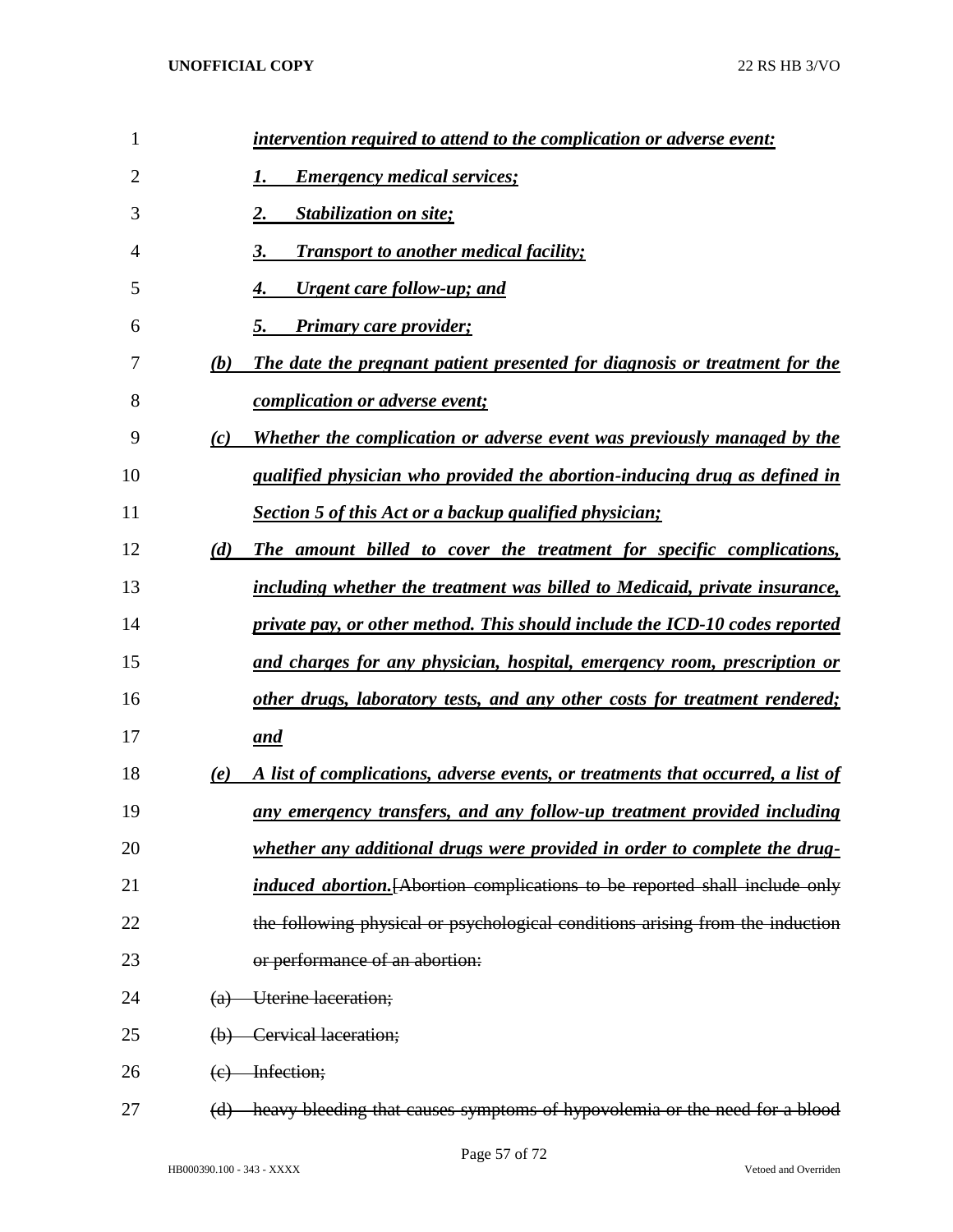| $\mathbf{1}$   | transfusion;                                                                                               |
|----------------|------------------------------------------------------------------------------------------------------------|
| $\overline{2}$ | Pulmonary embolism;<br>(e)                                                                                 |
| 3              | Deep vein thrombosis;<br>(f)                                                                               |
| 4              | Failure to terminate the pregnancy;<br>$\left( g\right)$                                                   |
| 5              | (h) Incomplete abortion or retained tissue;                                                                |
| 6              | Pelvic inflammatory disease;<br>$\bigoplus$                                                                |
| 7              | Missed ectopic pregnancy;<br>$\Theta$                                                                      |
| 8              | Cardiac arrest;<br>(k)                                                                                     |
| 9              | (1) Respiratory arrest;                                                                                    |
| 10             | (m) Renal failure;                                                                                         |
| 11             | $(n)$ Shock;                                                                                               |
| 12             | (o) Amniotic fluid embolism;                                                                               |
| 13             | $(p)$ Coma;                                                                                                |
| 14             | (q) Placenta Previa in subsequent pregnancies;                                                             |
| 15             | (r) Pre term delivery in subsequent pregnancies;                                                           |
| 16             | Free fluid in the abdomen;<br>$\left( s\right)$                                                            |
| 17             | Hemolytic reaction due to the administration of ABO-incompatible blood or<br>$(t)$                         |
| 18             | blood products;                                                                                            |
| 19             | (u) Hypoglycemia occurring while the patient is being treated at the abortion                              |
| 20             | facility;                                                                                                  |
| 21             | allergic reaction to anesthesia or abortion-inducing drugs;<br>(v)                                         |
| 22             | (w) Psychological complications, including depression, suicidal ideation, anxiety,                         |
| 23             | and sleeping disorders;                                                                                    |
| 24             | Death; and<br>(x)                                                                                          |
| 25             | Any other adverse event as defined by criteria provided in the Food and Drug<br>$\left(\frac{1}{2}\right)$ |
| 26             | Administration Safety Information and Adverse Event Reporting Program.]                                    |
| 27             | Section 27. KRS 311.783 is amended to read as follows:                                                     |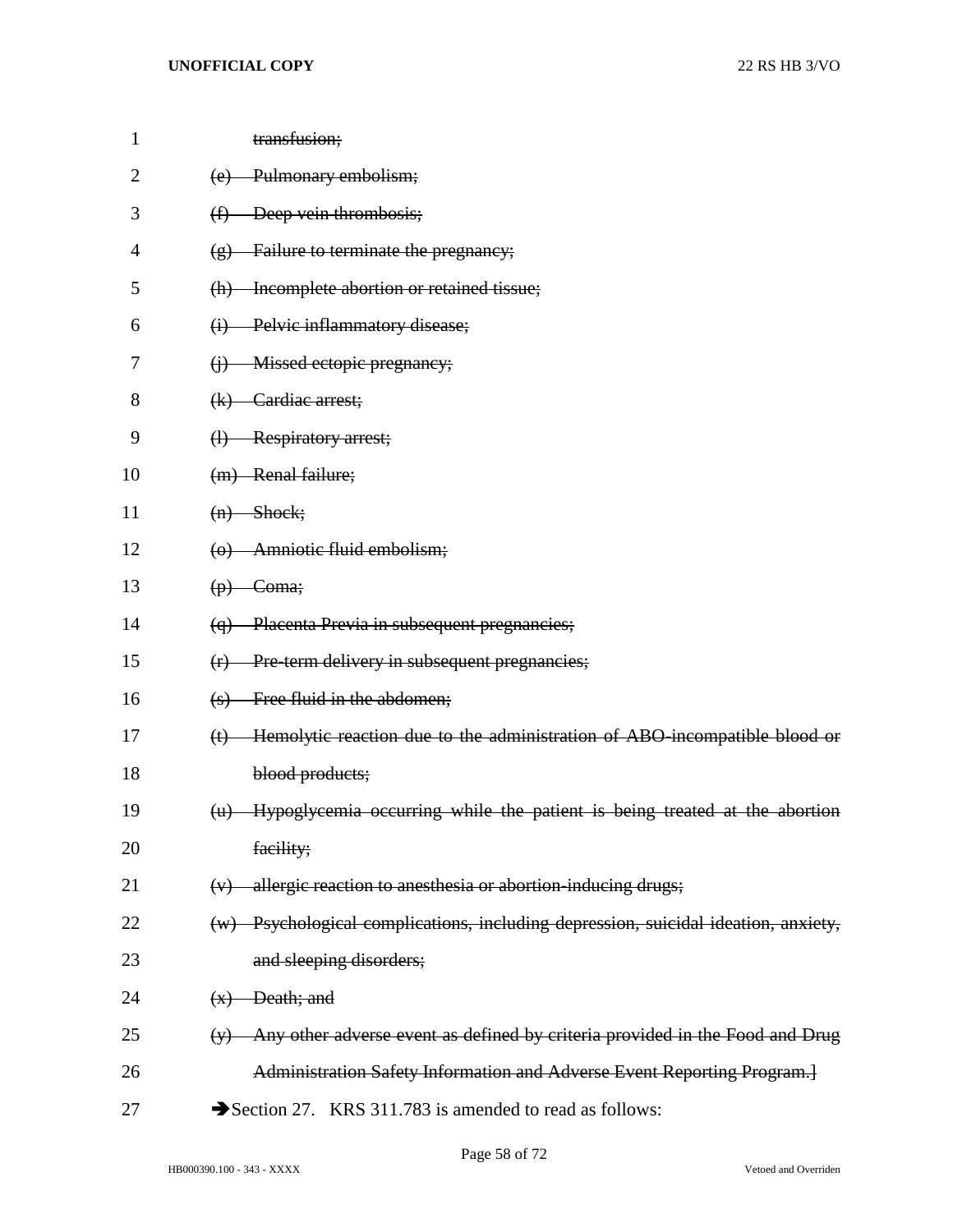(1) Except in a medical emergency that prevents compliance with this section, no physician shall intentionally perform or induce or intentionally attempt to perform or induce an abortion on a pregnant woman unless, prior to the performance or inducement of the abortion or the attempt to perform or induce the abortion, the physician determines, in the physician's reasonable medical judgment, the unborn child's probable *gestational*[post-fertilization] age. The physician shall make that determination after making inquiries of the pregnant woman and performing any medical examinations or tests of the pregnant woman the physician considers necessary as a reasonably prudent physician, knowledgeable about the case and medical conditions involved, would consider necessary to determine the unborn child's probable *gestational*[post-fertilization] age.

 (2) Except in a medical emergency that prevents compliance with this section, no physician shall intentionally perform or induce or intentionally attempt to perform or induce an abortion on a pregnant woman after the unborn child reaches the probable *gestational*[post-fertilization] age of *fifteen (15)*[twenty (20)] weeks without first entering the determination made in subsection (1) of this section and the associated findings of the medical examination and tests in the medical record of the pregnant woman.

 (3) The state Board of Medical Licensure shall suspend a physician's license to practice medicine in this state for a period of not less than six (6) months if the physician violates this section.

- *(4) The physician shall submit a report on a form provided by the cabinet that includes at a minimum the information required by Section 4 of this Act and:*
- *(a) The unborn child's probable gestational age determined by the physician; and*
- *(b) The results of inquiries of the pregnant woman and any medical examinations or tests performed.*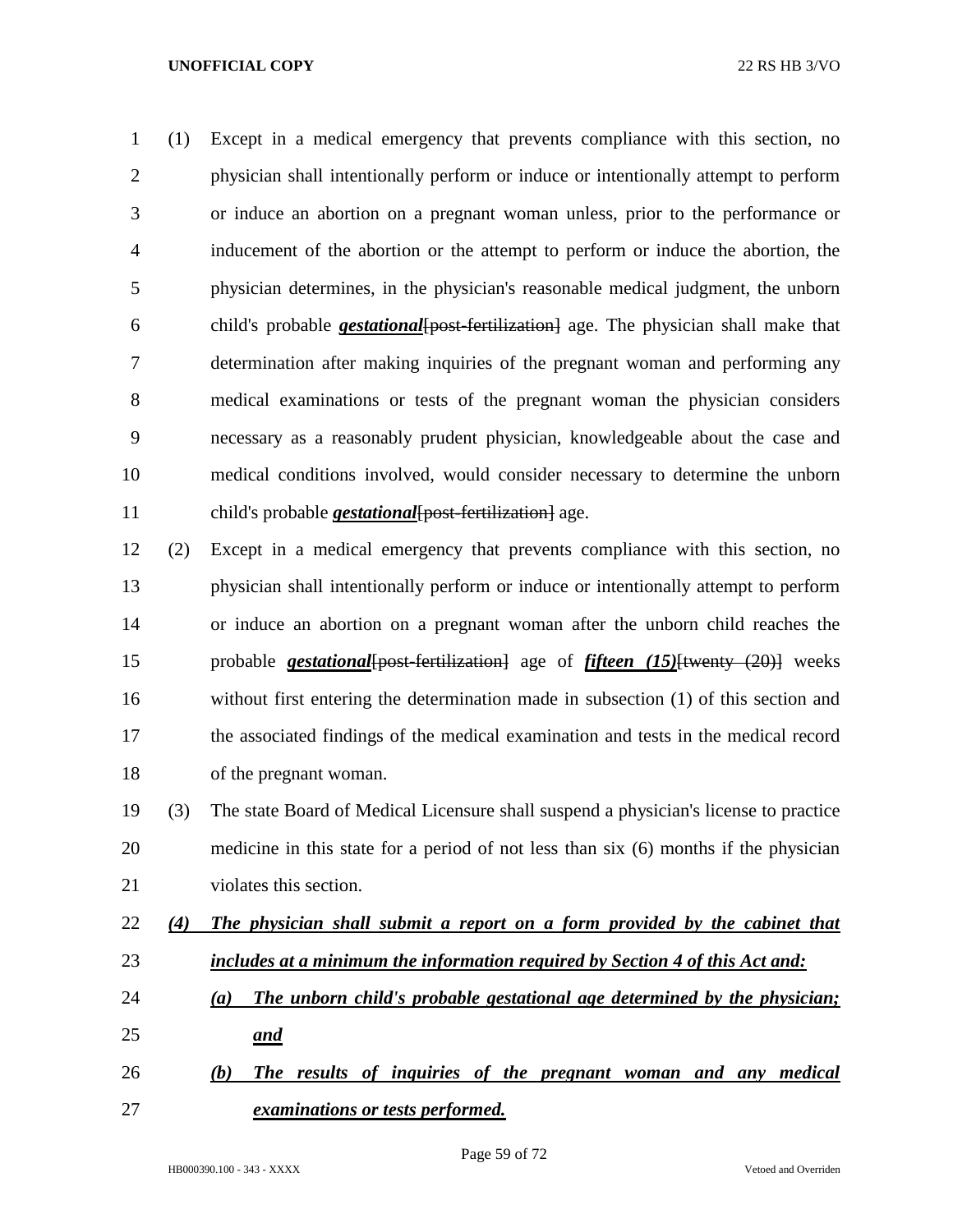| $\mathbf{1}$   |     | Section 28. KRS 315.990 is amended to read as follows:                                     |
|----------------|-----|--------------------------------------------------------------------------------------------|
| $\overline{2}$ | (1) | Except for the provisions of KRS 315.320, any person violating any provision of            |
| 3              |     | KRS Chapter 315 shall be fined for each offense not less than one hundred dollars          |
| 4              |     | $(\$100)$ nor more than one thousand dollars $(\$1,000)$ or imprisoned in the county jail  |
| 5              |     | for not more than six (6) months, or both. Each week that any provision of KRS             |
| 6              |     | $315.020$ , $315.030$ , or $315.035$ is violated shall also constitute a separate offense. |
| 7              | (2) | Any person convicted of willfully resisting, preventing, impeding, obstructing,            |
| 8              |     | threatening, or interfering with the officers, agents, or inspectors of the board in the   |
| 9              |     | administration of the provisions of this chapter shall be guilty of a Class A              |
| 10             |     | misdemeanor.                                                                               |
| 11             | (3) | The board may levy an administrative fine not to exceed five thousand dollars              |
| 12             |     | (\$5,000) for each offense, for any violation of KRS 315.121. All such fines shall be      |
| 13             |     | deposited to the credit of the licensing board to be used by the board in carrying out     |
| 14             |     | the provisions of this chapter.                                                            |
| 15             | (4) | The board may refuse to issue or renew a permit, or may suspend, temporarily               |
| 16             |     | suspend, revoke, fine, or reasonably restrict any permit holder for any violation of       |
| 17             |     | KRS 315.0351. Any administrative fine levied by the board shall not exceed five            |
| 18             |     | thousand dollars (\$5,000) for any violation of KRS 315.0351. All such fines shall         |
| 19             |     | be deposited to the credit of the licensing board to be used by the Board of               |
| 20             |     | Pharmacy in carrying out the provisions of this chapter.                                   |
| 21             | (5) | For a violation of KRS 315.320, the Board of Pharmacy may, in addition to any              |
| 22             |     | other civil or criminal penalty, levy an administrative fine not exceeding one             |
| 23             |     | hundred thousand dollars (\$100,000). All such fines shall be deposited to the credit      |
| 24             |     | of the Board of Pharmacy in carrying out the provisions of this chapter.                   |
| 25             | (6) | Any person who intentionally, knowingly, or recklessly violates Sections 14<br>(a)         |
| 26             |     | to 19 of this Act is guilty of a Class D felony.                                           |
| 27             |     | Any person who violates Sections 14 to 19 of this Act shall be fined not<br>(b)            |

Page 60 of 72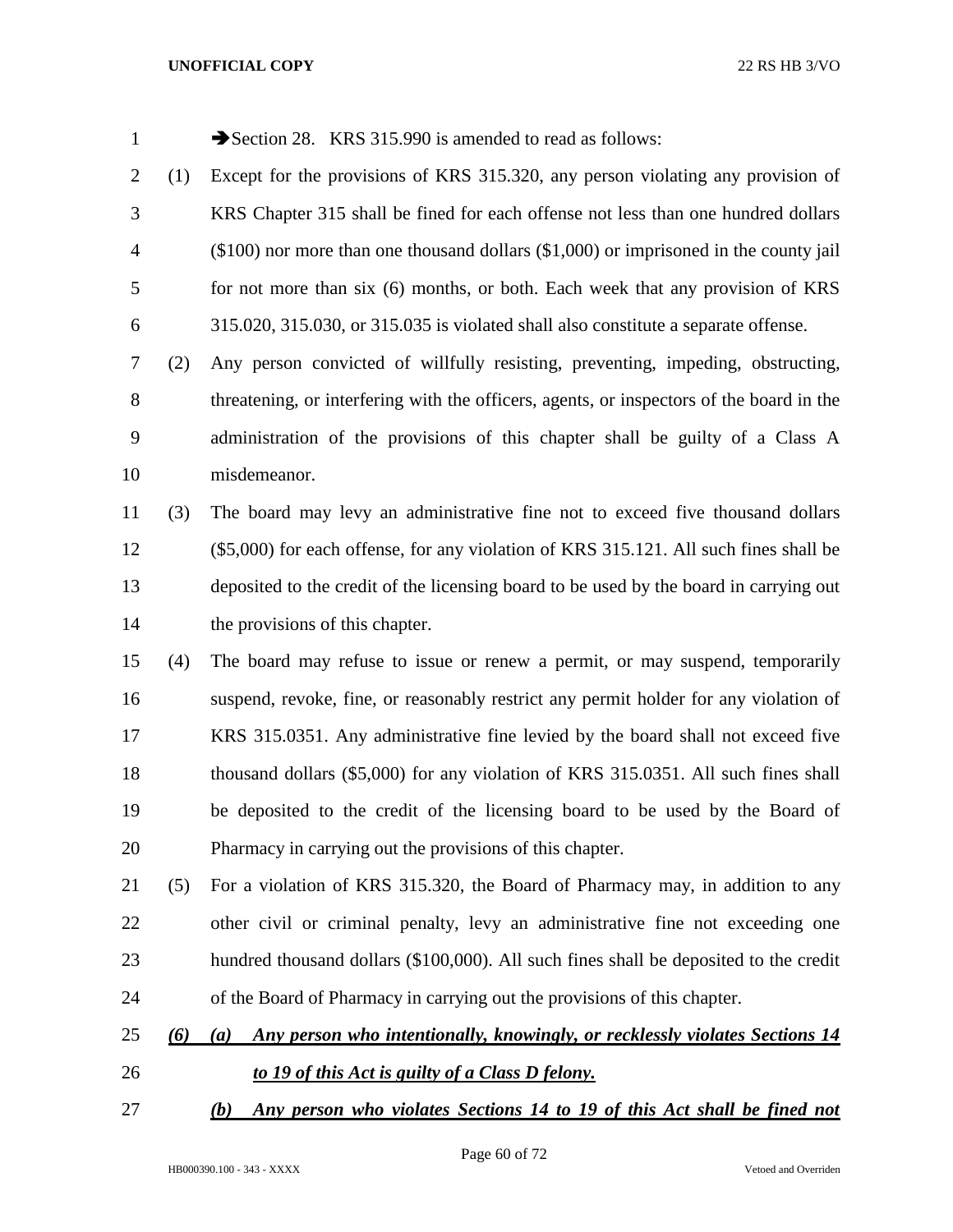| 1  | more than one million dollars (\$1,000,000).                                                       |
|----|----------------------------------------------------------------------------------------------------|
| 2  | Notwithstanding KRS 440.200, the Attorney General may demand from the<br>(c)                       |
| 3  | Governor of any other state the surrender of any person found in the other                         |
| 4  | state who is charged in Kentucky with the crime of violating Sections 14 to                        |
| 5  | 19 of this Act. The provisions for extradition under this subsection shall                         |
| 6  | apply to any such demand even if the person whose surrender is demanded                            |
| 7  | was not in Kentucky at the time of the commission of the crime. Neither the                        |
| 8  | demand, the oath, nor any proceedings for extradition pursuant to this                             |
| 9  | section need state or show that the person whose surrender is demanded has                         |
| 10 | fled from justice, or at the time of the commission of the crime was in                            |
| 11 | Kentucky or the other state.                                                                       |
| 12 | SECTION 29. A NEW SECTION OF KRS CHAPTER 213 IS CREATED TO                                         |
| 13 | <b>READ AS FOLLOWS:</b>                                                                            |
| 14 | <b>Each prescription dispensed by a pharmacy for RU-486, cytotec, pitocin,</b><br>$\mathcal{L}(I)$ |
| 15 | mifeprex, misoprostol, or any other drug or combination of drugs for which the                     |
| 16 | primary indication is the induction of abortion as defined in KRS 213.011 shall                    |
| 17 | be reported to the Vital Statistics Branch within three (3) days after the end of the              |
| 18 | month in which the prescription was dispensed, but the report shall not include                    |
| 19 | information which will identify the pregnant patient involved or anyone who may                    |
| 20 | have picked up the dispensed prescription on behalf of the woman.                                  |
| 21 | The report shall include at a minimum:<br>(2)                                                      |
| 22 | The full name and address of the pharmacist or pharmacy dispensing the<br>(a)                      |
| 23 | <i>prescription;</i>                                                                               |
| 24 | The names, serial numbers, National Drug Codes, lot numbers, and<br>(b)                            |
| 25 | expiration dates of the specific abortion-inducing drugs that were                                 |
| 26 | dispensed;                                                                                         |
| 27 | The full name and address of the referring physician, agency, or service, if<br>(c)                |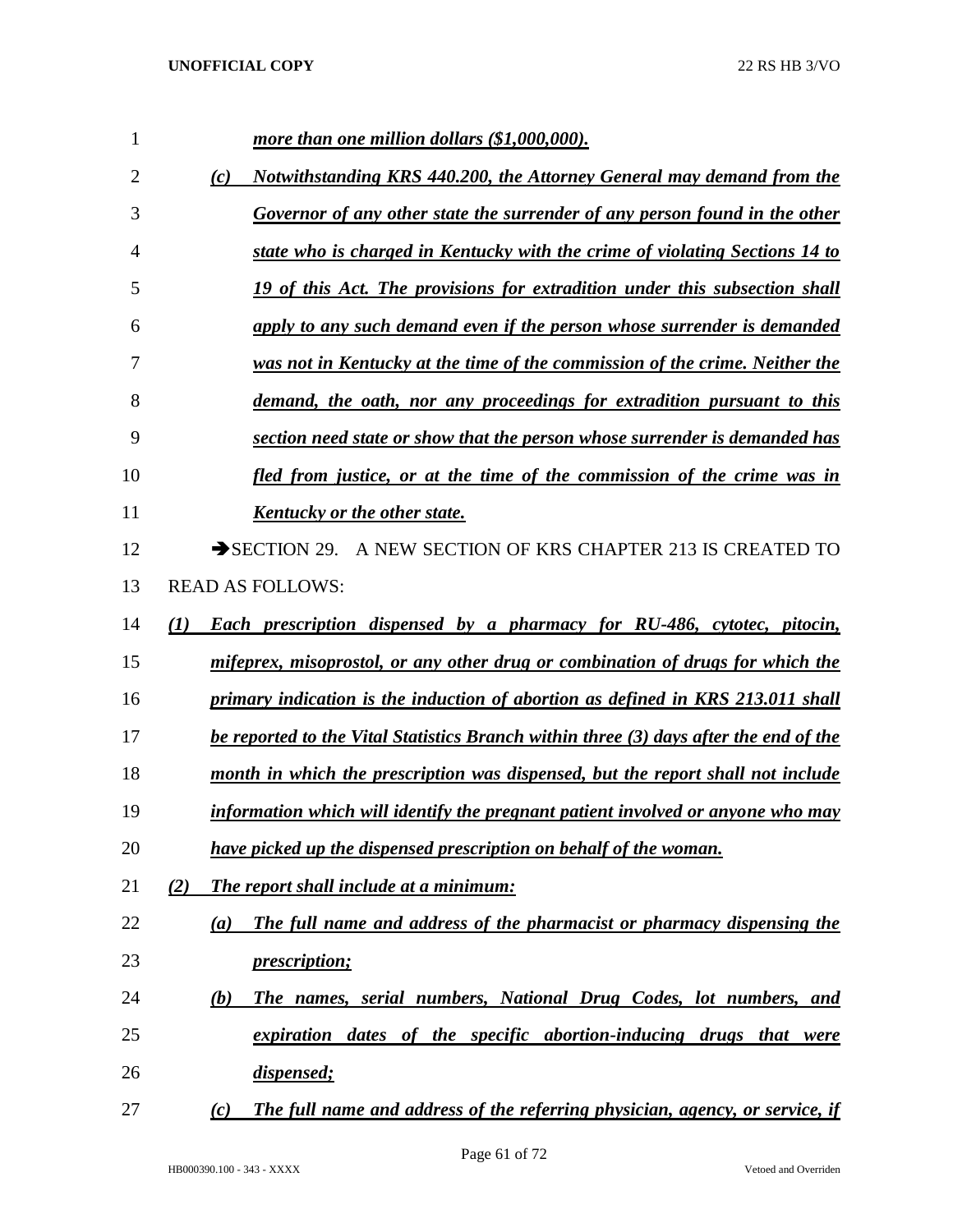| $\mathbf{1}$ |     |                             | any;                                                                             |
|--------------|-----|-----------------------------|----------------------------------------------------------------------------------|
| 2            |     | (d)                         | The pregnant patient's city or town, county, state, country of residence, and    |
| 3            |     |                             | zip code;                                                                        |
| 4            |     | (e)                         | <b>The pregnant patient's age, race, and ethnicity;</b>                          |
| 5            |     | (f)                         | The age or approximate age of the father, if known;                              |
| 6            |     | $\left( \mathbf{g} \right)$ | A list of any pre-existing medical conditions of the pregnant patient that       |
| 7            |     |                             | may complicate her pregnancy, if any, including hemorrhage, infection,           |
| 8            |     |                             | <i>uterine perforation, cervical laceration, retained products, or any other</i> |
| 9            |     |                             | condition;                                                                       |
| 10           |     | (h)                         | Whether the pregnant patient was Rh negative and, if so, was provided with       |
| 11           |     |                             | an Rh negative information fact sheet and treated with the prevailing            |
| 12           |     |                             | medical standard of care to prevent harmful fetal or child outcomes or Rh        |
| 13           |     |                             | <i>incompatibility in future pregnancies; and</i>                                |
| 14           |     | (i)                         | The reason for the abortion, if known, including abuse, coercion,                |
| 15           |     |                             | <u>harassment, or trafficking.</u>                                               |
| 16           | (3) |                             | <b>The report shall not contain:</b>                                             |
| 17           |     | (a)                         | The name of the pregnant patient;                                                |
| 18           |     | (b)                         | Common identifiers such as a Social Security number and motor vehicle            |
| 19           |     |                             | <b><u>operator's license number; and</u></b>                                     |
| 20           |     | (c)                         | Any other information or identifiers that would make it possible to ascertain    |
| 21           |     |                             | <i>the patient's identity.</i>                                                   |
| 22           | (4) |                             | The name of the person completing the report and the reporting institution shall |
| 23           |     |                             | not be subject to disclosure under KRS 61.870 to 61.884.                         |
| 24           | (5) | (a)                         | Any person or institution who fails to submit a report by the end of thirty      |
| 25           |     |                             | (30) days following the due date set in subsection (1) of this section shall be  |
| 26           |     |                             | subject to a late fee of five hundred dollars (\$500) for each additional thirty |
| 27           |     |                             | (30) day period or portion of a thirty (30) day period the report is overdue.    |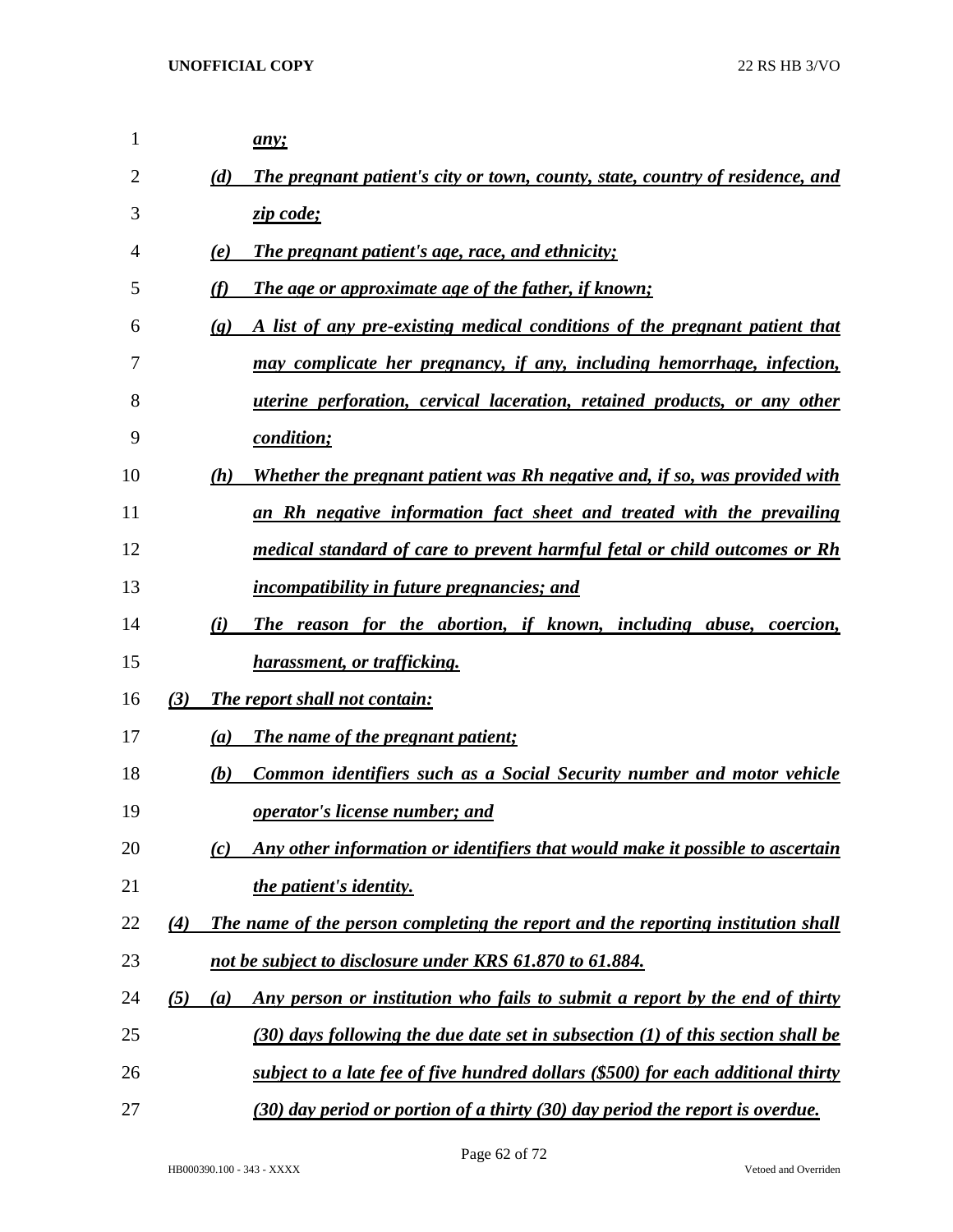| 1  | (b)          | Any person or institution who fails to submit a report, or who has submitted            |
|----|--------------|-----------------------------------------------------------------------------------------|
| 2  |              | only an incomplete report, more than one $(1)$ year following the due date set          |
| 3  |              | in subsection (1) of this section, may in a civil action brought by the Vital           |
| 4  |              | <b>Statistics Branch be directed by a court of competent jurisdiction to submit</b>     |
| 5  |              | <u>a complete report within a time period stated by court order or be subject to</u>    |
| 6  |              | contempt of court.                                                                      |
| 7  | (c)          | <b>Failure by any pharmacist or pharmacy to comply with the requirements of</b>         |
| 8  |              | this section, other than filing a late report, or to submit a complete report in        |
| 9  |              | <i>accordance with a court order shall subject the pharmacist or pharmacy to</i>        |
| 10 |              | <b>KRS 315.121.</b>                                                                     |
| 11 | (6)          | Intentional falsification of any report required under this section is a Class A        |
| 12 |              | misdemeanor.                                                                            |
| 13 | (7)          | The Vital Statistics Branch shall promulgate administrative regulations in              |
| 14 |              | <i>accordance with KRS Chapter 13A to assist in compliance with this section.</i>       |
| 15 |              | $\rightarrow$ SECTION 30.<br>A NEW SECTION OF KRS CHAPTER 315 IS CREATED TO             |
| 16 |              | <b>READ AS FOLLOWS:</b>                                                                 |
| 17 |              | <u>Any prescription or medical order for a drug that is known to possibly cause an</u>  |
| 18 |              | abortion shall be presumed by a pharmacy to be for indications other than for the       |
| 19 |              | termination of a pregnancy. A pharmacy dispensing such prescription or medical order    |
| 20 |              | shall not be required to verify that the prescription or medical order does not violate |
| 21 |              | any provision of this chapter or KRS Chapter 216B.                                      |
| 22 |              | SECTION 31. A NEW SECTION OF KRS 311.710 TO 311.820 IS CREATED                          |
| 23 |              | TO READ AS FOLLOWS:                                                                     |
| 24 | $\mathbf{U}$ | The Attorney General may bring an action to enforce compliance with the                 |
| 25 |              | <b>Humanity in Healthcare Act of 2022 or intervene as a matter of right in any case</b> |
| 26 |              | in which the constitutionality of any section of the Act is challenged.                 |
|    |              |                                                                                         |

*(2) (a) Any person who intentionally, knowingly, or recklessly violates Sections 14*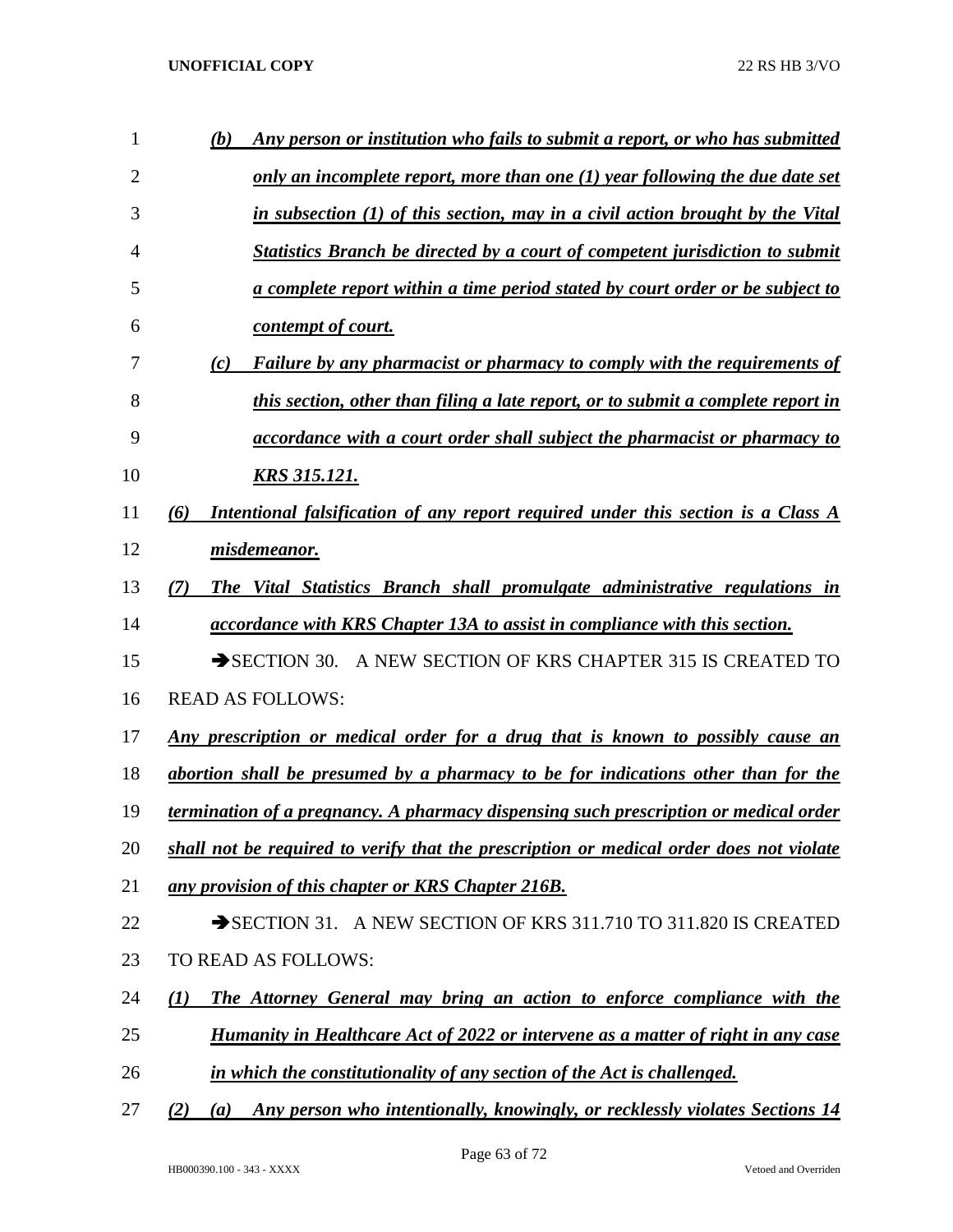| 1              | to 19 of this Act is guilty of a Class D felony.                                            |
|----------------|---------------------------------------------------------------------------------------------|
| $\overline{2}$ | Any person who violates Sections 14 to 19 of this Act shall be fined not<br>(b)             |
| 3              | more than one million dollars (\$1,000,000).                                                |
| 4              | Notwithstanding KRS 440.200, the Attorney General may demand from the<br>(c)                |
| 5              | Governor of any other state the surrender of any person found in the other                  |
| 6              | state who is charged in Kentucky with the crime of violating Sections 14 to                 |
| 7              | 19 of this Act. The provisions for extradition under this subsection shall                  |
| 8              | apply to any such demand even if the person whose surrender is demanded                     |
| 9              | was not in Kentucky at the time of the commission of the crime. Neither the                 |
| 10             | demand, the oath, nor any proceedings for extradition pursuant to this                      |
| 11             | section need state or show that the person whose surrender is demanded has                  |
| 12             | fled from justice, or at the time of the commission of the crime was in                     |
| 13             | <b>Kentucky or the other state.</b>                                                         |
| 14             | SECTION 32. A NEW SECTION OF KRS 311.781 TO 311.786 IS CREATED                              |
| 15             | TO READ AS FOLLOWS:                                                                         |
| 16             | <b>The General Assembly finds and declares, according to contemporary medical</b>           |
| 17             | research, all of the following:                                                             |
| 18             | Medical and other authorities now know more about human prenatal<br>(I)                     |
| 19             | development than ever before, including:                                                    |
| 20             | <b>Between five (5) and six (6) weeks' gestation, an unborn child's heart begins</b><br>(a) |
| 21             | beating;                                                                                    |
| 22             | At approximately eight (8) weeks' gestation, an unborn child begins to move<br>(b)          |
| 23             | <i>about in the womb;</i>                                                                   |
| 24             | At nine (9) weeks' gestation, all basic physiological functions are present,<br>(c)         |
| 25             | <i>including teeth, eyes, and external genitalia;</i>                                       |
| 26             | At ten (10) weeks' gestation, an unborn child's vital organs begin to<br>(d)                |
| 27             | function, and hair, fingernails, and toenails begin to form;                                |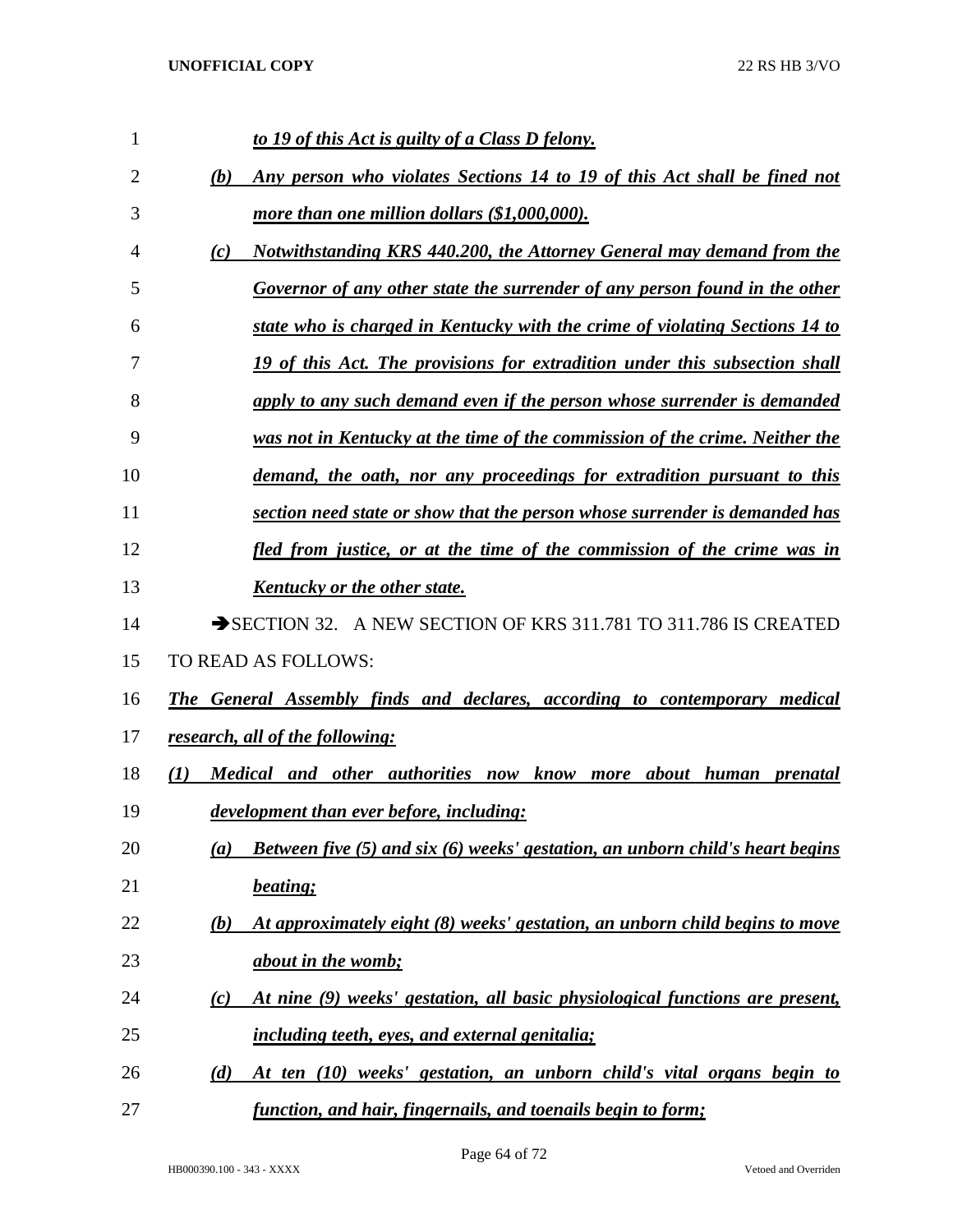| 1  |     | At eleven (11) weeks' gestation, an unborn child's diaphragm is developing,<br>(e)       |
|----|-----|------------------------------------------------------------------------------------------|
| 2  |     | he or she may even hiccup, and he or she is beginning to move about freely               |
| 3  |     | in the womb; and                                                                         |
| 4  |     | (f)<br>At twelve (12) weeks' gestation, an unborn child can open and close his or        |
| 5  |     | her fingers, starts to make sucking motions, senses stimulation from the                 |
| 6  |     | world outside the womb, and has taken on "the human form" in all                         |
| 7  |     | <u>relevant aspects under Gonzales v. Carhart, 550 U.S. 124, 160 (2007);</u>             |
| 8  | (2) | The United States Supreme Court has long recognized that the state has an                |
| 9  |     | <u>"important and legitimate interest in protecting the potentiality of human life,"</u> |
| 10 |     | Roe v. Wade, 410 U.S. 113, 162 (1973), and specifically that "the state has an           |
| 11 |     | interest in protecting the life of the unborn". Planned Parenthood of                    |
| 12 |     | <u>Southeastern Pennsylvania v. Casey, 505 U.S. 833, 873 (1992);</u>                     |
| 13 | (3) | The majority of abortion procedures performed after fifteen (15) weeks' gestation        |
| 14 |     | are dilation and evacuation procedures which involve the use of surgical                 |
| 15 |     | instruments to crush and tear the unborn child apart before removing the pieces          |
| 16 |     | of the dead child from the womb, procedures prohibited under Section 36 of this          |
| 17 |     | Act, and the General Assembly finds that the intentional commitment of such              |
| 18 |     | acts for nontherapeutic or elective reasons is a barbaric practice, dangerous for        |
| 19 |     | the maternal patient, and demeaning to the medical profession;                           |
| 20 | (4) | Abortion carries significant physical and psychological risks to the maternal            |
| 21 |     | patient, and these physical and psychological risks increase with gestational age;       |
| 22 | (5) | As the second trimester progresses, in the vast majority of uncomplicated                |
| 23 |     | pregnancies, the maternal health risks of undergoing an abortion are greater             |
| 24 |     | than the risks of carrying a pregnancy to term;                                          |
| 25 | (6) | Seventy-five percent (75%) of all the nations in the world do not permit abortion        |
| 26 |     | after twelve (12) weeks' gestation except, in most instances, to save the life and       |
| 27 |     | preserve the physical health of the mother; and                                          |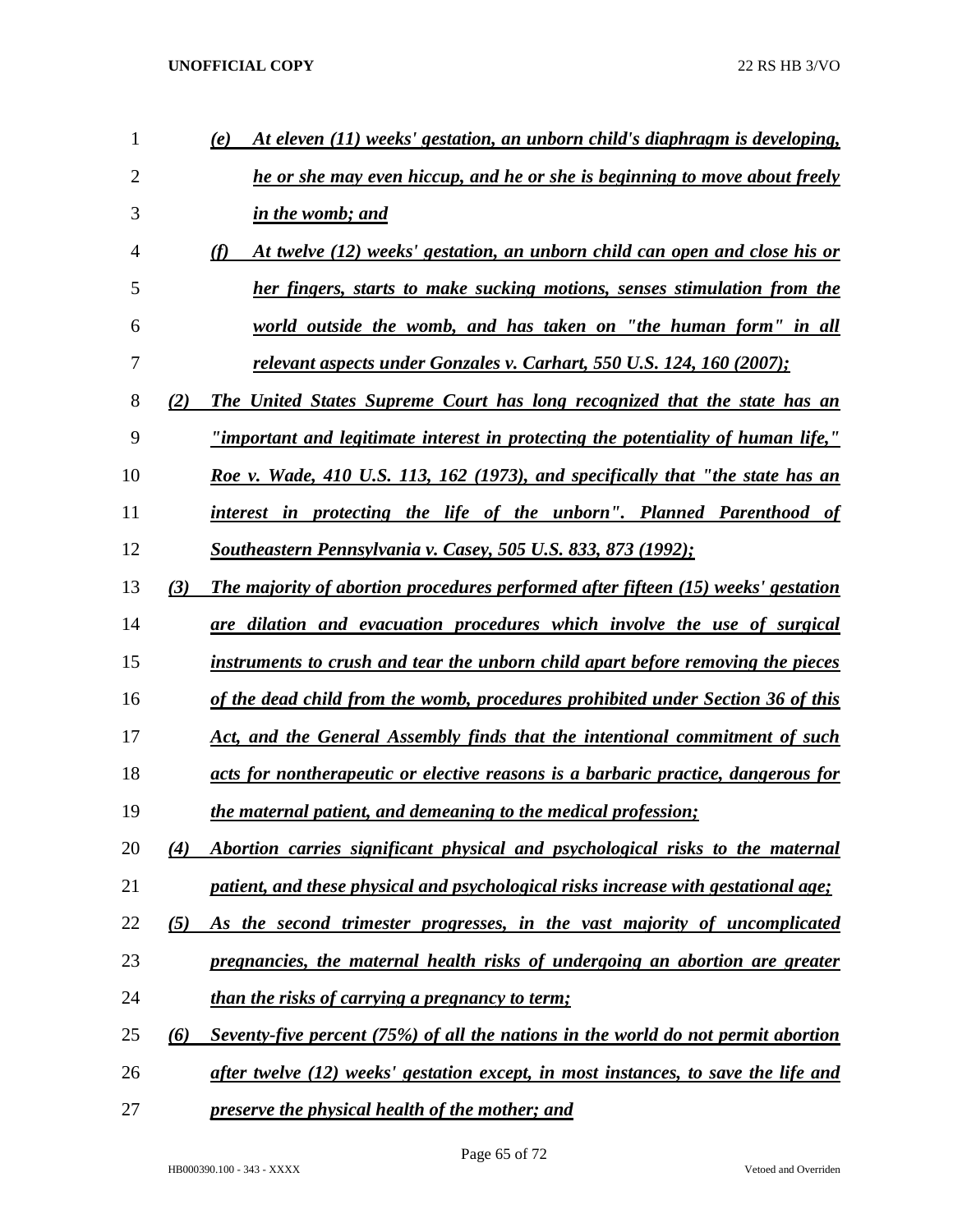- *(7) The Commonwealth of Kentucky has legitimate interests from the outset of the*
- *pregnancy in protecting both the health of the woman and the life of an unborn*
- *human individual who may be born.*
- Section 33. KRS 311.781 is amended to read as follows:
- As used in KRS 311.781 to 311.786:
- (1) "Fertilization" means the fusion of a human spermatozoon with a human ovum;
- (2) *"Gestational age" has the same meaning as in KRS 311.7701;*

 *(3)* "Medical emergency" means a condition that in the physician's reasonable medical judgment, based upon the facts known to the physician at that time, so complicates the woman's pregnancy as to necessitate the immediate performance or inducement of an abortion in order to prevent the death of the pregnant woman or to avoid a serious risk of the substantial and irreversible impairment of a major bodily function of the pregnant woman that delay in the performance or inducement of the abortion would create;

- *(4)*[(3)] "Pain-capable unborn child" means an unborn child of a probable *gestational*[post-fertilization] age of *fifteen (15)*[twenty (20)] weeks or more;
- *(5)*[(4)] "Physician" has the same meaning as in KRS 311.720;
- *(6) "Probable gestational age" has the same meaning as in KRS 311.720;*

 [(5) "Post-fertilization age" means the age of the unborn child as calculated from the fusion of a human spermatozoon with a human ovum;

- (6) "Probable post-fertilization age" means, in reasonable medical judgment and with reasonable probability, the age of the unborn child, as calculated from fertilization, 23 at the time the abortion is performed or induced or attempted to be performed or 24 induced;
- (7) "Reasonable medical judgment" means a medical judgment that would be made by a reasonably prudent physician, knowledgeable about the case and the treatment possibilities with respect to the medical conditions involved;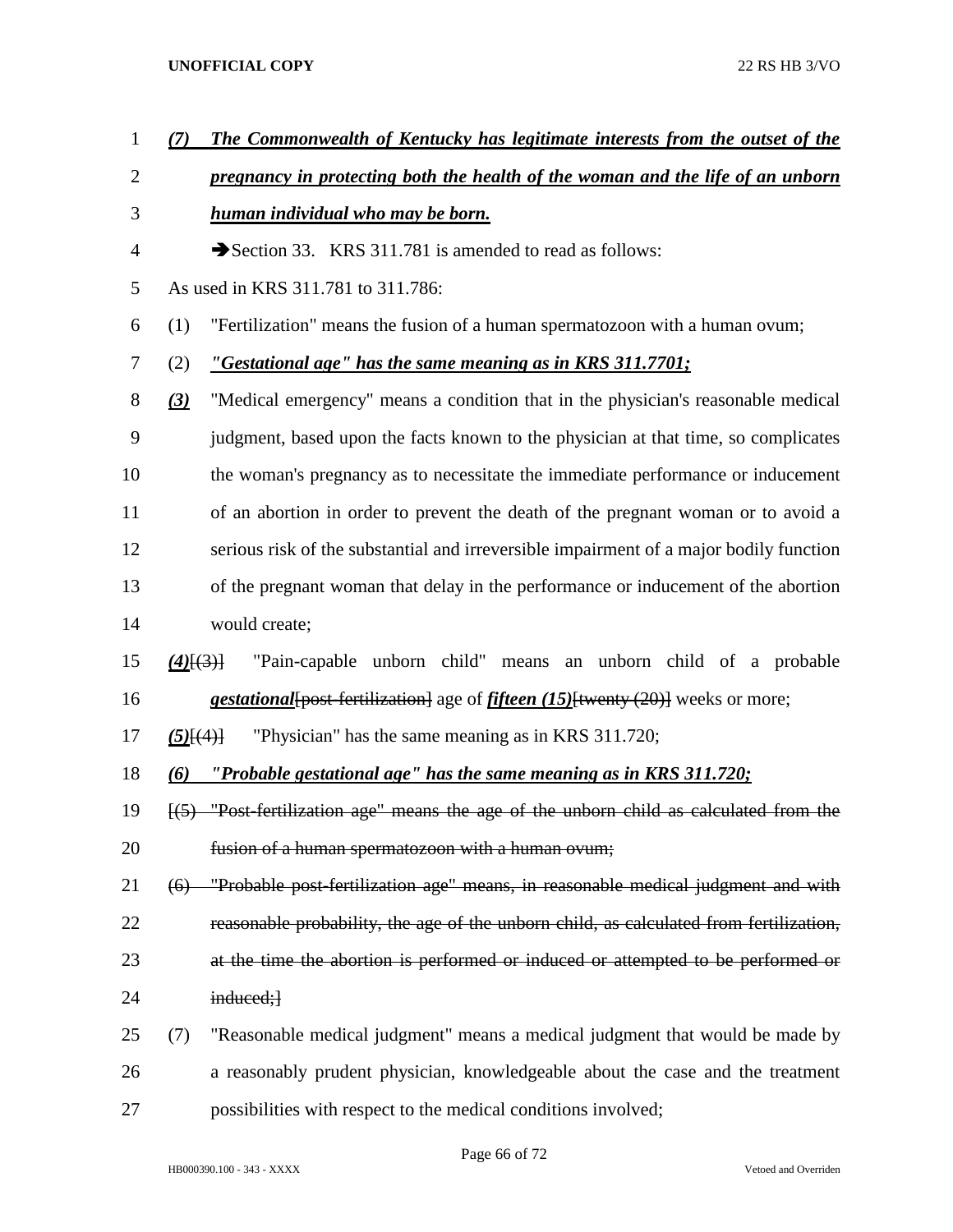(8) "Serious risk of the substantial and irreversible impairment of a major bodily function" means any medically diagnosed condition that so complicates the pregnancy of the woman as to directly or indirectly cause the substantial and irreversible impairment of a major bodily function. A medically diagnosed condition that constitutes a "serious risk of the substantial and irreversible impairment of a major bodily function" includes pre-eclampsia, inevitable abortion, and premature rupture of the membranes, but does not include a condition related to the woman's mental health; and (9) "Unborn child" means an individual organism of the species homo sapiens from fertilization until live birth. 11 Section 34. KRS 311.782 is amended to read as follows: (1) No person shall intentionally perform or induce or intentionally attempt to perform or induce an abortion on a pregnant woman when the probable *gestational*[post- fertilization] age of the unborn child is *fifteen (15)*[twenty (20)] weeks or greater. (2) It shall be an affirmative defense to a charge under subsection (1) of this section that 16 the abortion was intentionally performed or induced or intentionally attempted to be performed or induced by a physician and that the physician determined, in the physician's reasonable medical judgment, based on the facts known to the physician at that time, that either of the following applied: (a) The probable *gestational*[post-fertilization] age of the unborn child was less 21 than *fifteen (15)*<sup>{{wenty (20}}</sup> weeks; or (b) The abortion was necessary to prevent the death of the pregnant woman or to avoid a serious risk of the substantial and irreversible impairment of a major 24 bodily function of the pregnant woman. No abortion shall be necessary if it is based on a claim or diagnosis that the pregnant woman will engage in conduct that would result in her death or in substantial and irreversible impairment of a major bodily function or if it is based on any reason related to her mental

HB000390.100 - 343 - XXXX Vetoed and Overriden

Page 67 of 72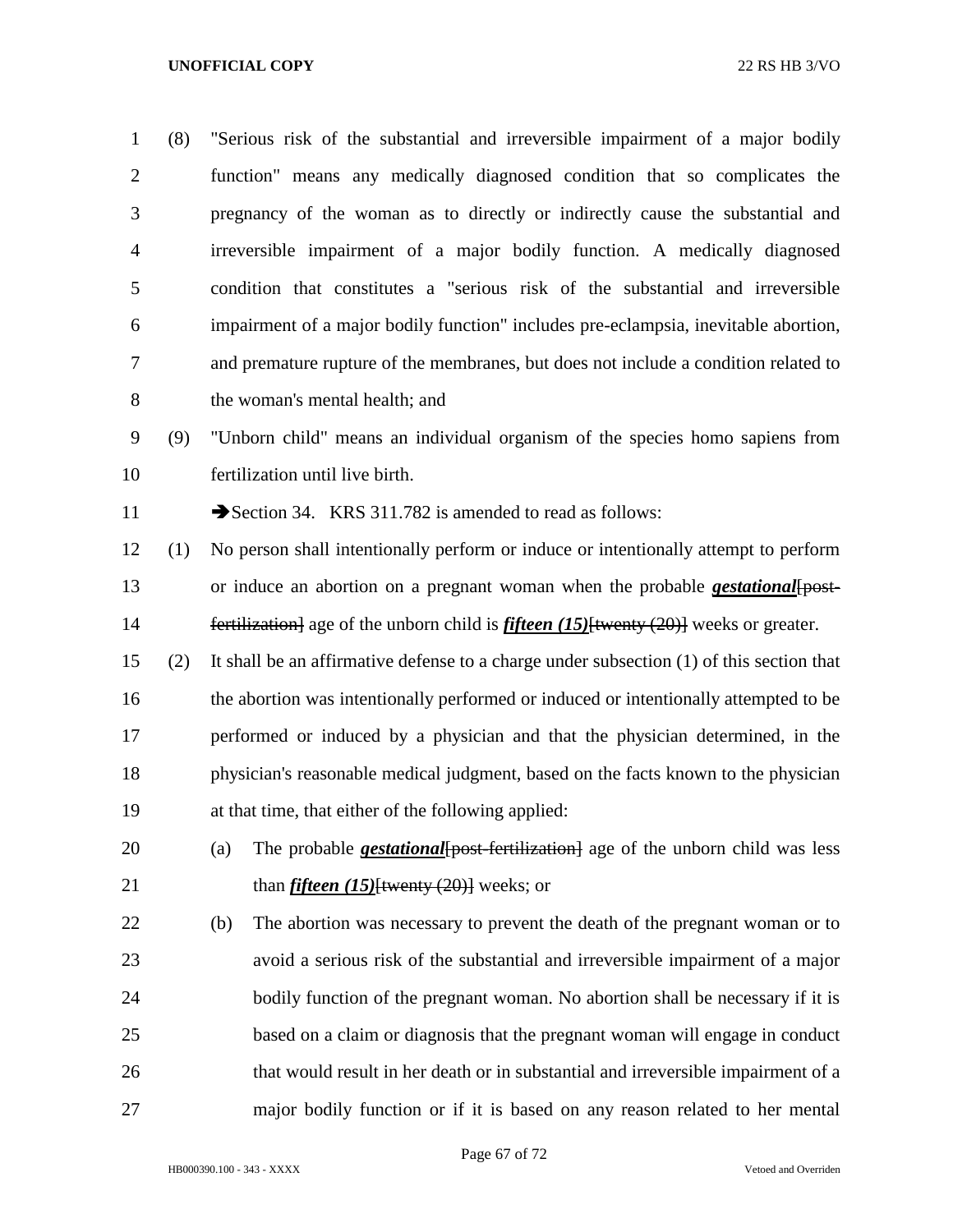health.

 (3) (a) Except when a medical emergency exists that prevents compliance with KRS 311.783, the affirmative defense set forth in subsection (2)(a) of this section does not apply unless the physician who intentionally performs or induces or intentionally attempts to perform or induce the abortion makes a determination of the probable *gestational*[post-fertilization] age of the unborn child as required by KRS 311.783(1) or relied upon such a determination made by another physician and certifies in writing, based on the results of the tests performed, that in the physician's reasonable medical judgment the 10 unborn child's probable *gestational* [post-fertilization] age is less than *fifteen (15)*[twenty (20)] weeks.

- (b) Except when a medical emergency exists that prevents compliance with one (1) or more of the following conditions, the affirmative defense set forth in subsection (2)(b) of this section does not apply unless the physician who intentionally performs or induces or intentionally attempts to perform or induce the abortion complies with all of the following conditions:
- 17 1. The physician who intentionally performs or induces or intentionally attempts to perform or induce the abortion certifies in writing that, in the physician's reasonable medical judgment, based on the facts known to the physician at that time, the abortion is necessary to prevent the death of the pregnant woman or to avoid a serious risk of the substantial and irreversible impairment of a major bodily function of the pregnant woman;
- 2. A different physician not professionally related to the physician described in subparagraph 1. of this paragraph certifies in writing that, in that different physician's reasonable medical judgment, based on the facts known to that different physician at that time, the abortion is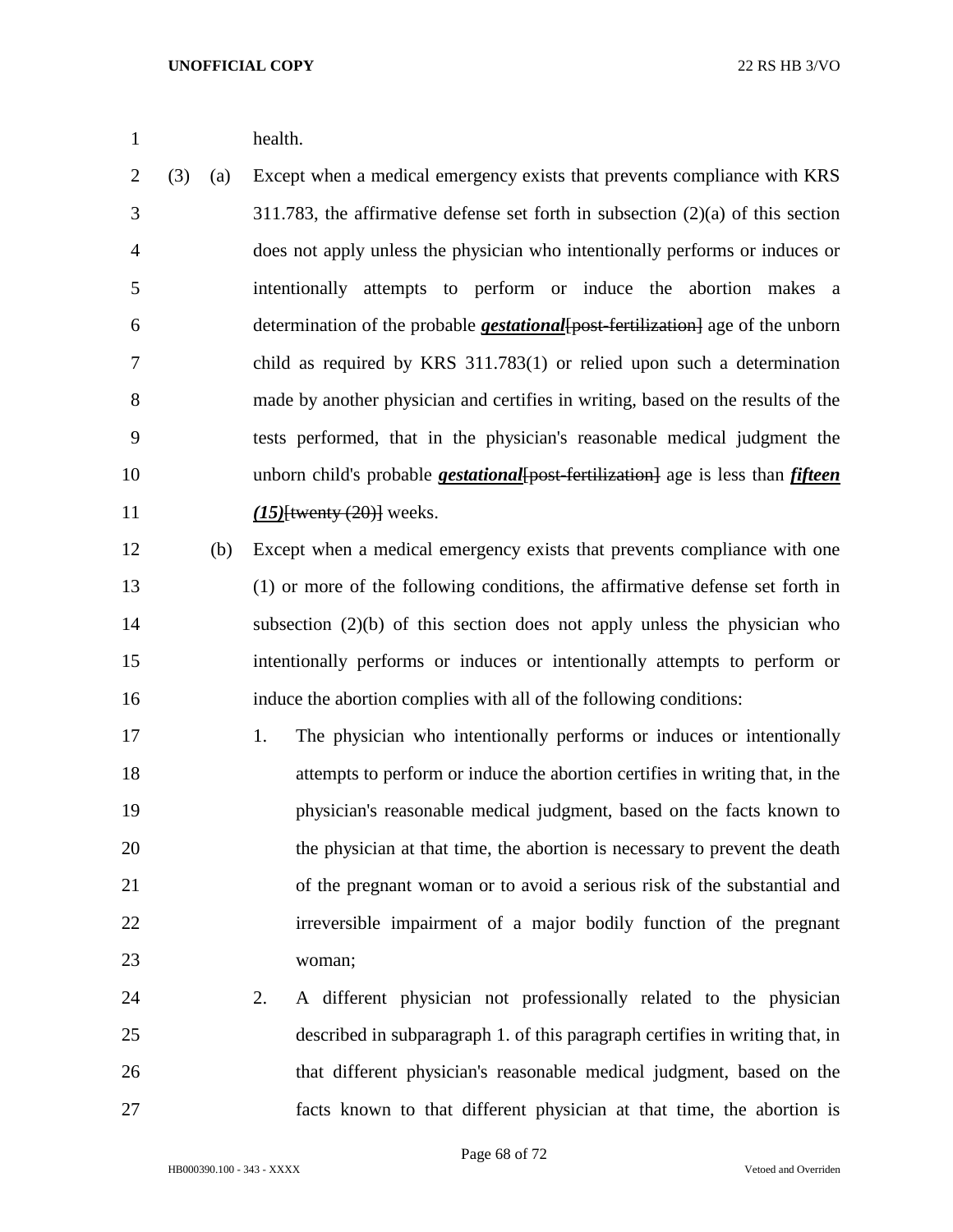- necessary to prevent the death of the pregnant woman or to avoid a serious risk of the substantial and irreversible impairment of a major bodily function of the pregnant woman;
- 3. The physician intentionally performs or induces or intentionally attempts to perform or induce the abortion in a hospital or other health care facility that has appropriate neonatal services for premature infants;
- 4. The physician who intentionally performs or induces or intentionally attempts to perform or induce the abortion terminates or attempts to terminate the pregnancy in the manner that provides the best opportunity for the unborn child to survive, unless that physician determines, in the physician's reasonable medical judgment, based on the facts known to 12 the physician at that time, that the termination of the pregnancy in that manner poses a greater risk of death of the pregnant woman or a greater risk of the substantial and irreversible impairment of a major bodily function of the pregnant woman than would other available methods of abortion;
- 5. The physician certifies in writing the available method or techniques considered and the reasons for choosing the method or technique employed; and
- 6. The physician who intentionally performs or induces or intentionally attempts to perform or induce the abortion has arranged for the attendance in the same room in which the abortion is to be performed or induced or attempted to be performed or induced at least one (1) other physician who is to take control of, provide immediate medical care for, and take all reasonable steps necessary to preserve the life and health of the unborn child immediately upon the child's complete expulsion or extraction from the pregnant woman.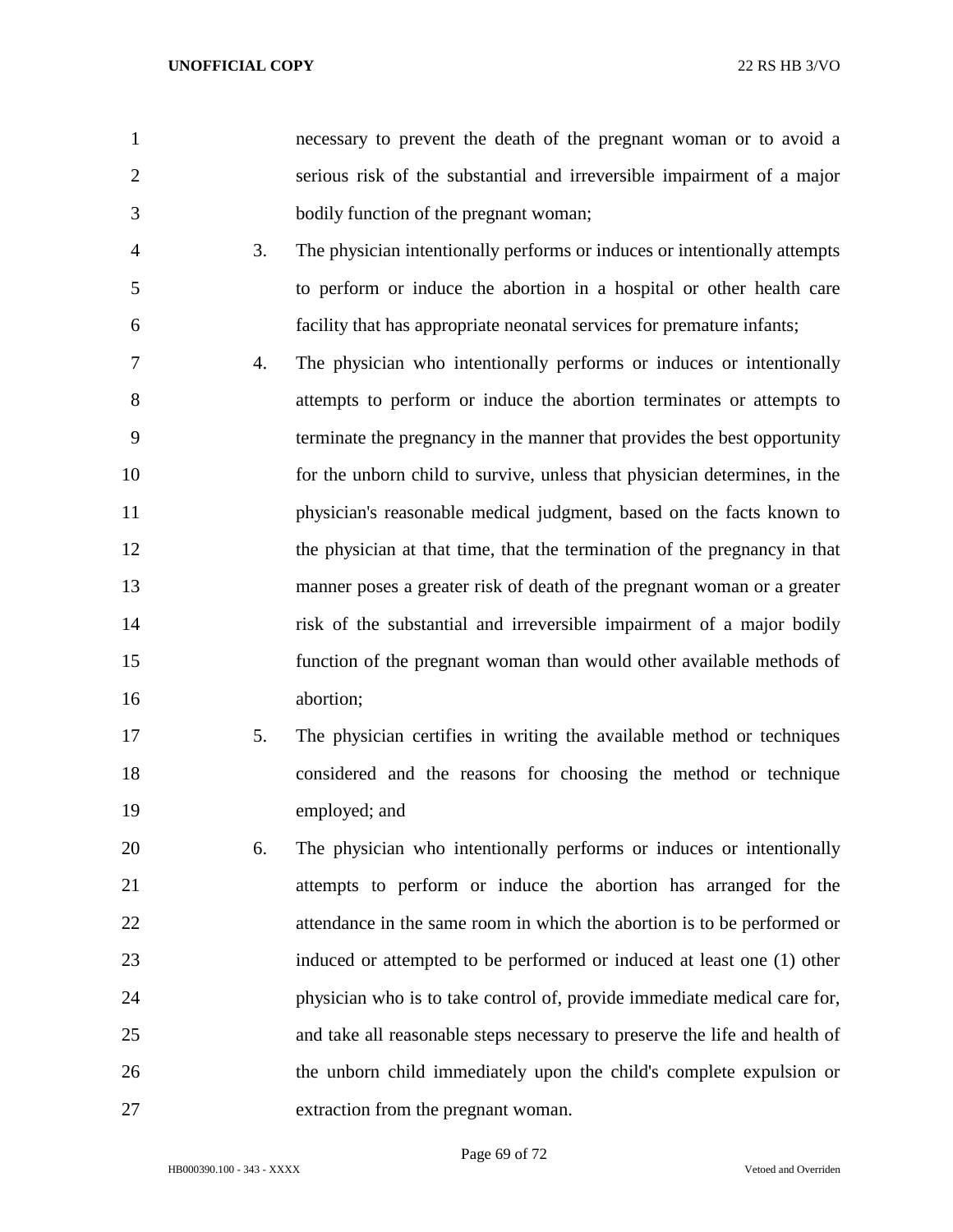(4) The state Board of Medical Licensure shall revoke a physician's license to practice medicine in this state if the physician violates or fails to comply with this section.

 (5) Any physician who intentionally performs or induces or intentionally attempts to perform or induce an abortion on a pregnant woman with actual knowledge that neither of the affirmative defenses set forth in subsection (2) of this section applies, or with a heedless indifference as to whether either affirmative defense applies, is liable in a civil action for compensatory and punitive damages and reasonable attorney's fees to any person, or the representative of the estate of any person including but not limited to an unborn child, who sustains injury, death, or loss to person or property as the result of the performance or inducement or the attempted performance or inducement of the abortion. In any action under this subsection, the court also may award any injunctive or other equitable relief that the court considers appropriate.

- (6) A pregnant woman on whom an abortion is intentionally performed or induced or intentionally attempted to be performed or induced in violation of subsection (1) of this section is not guilty of violating subsection (1) of this section or of attempting to commit, conspiring to commit, or complicity in committing a violation of subsection (1) of this section.
- 19 SECTION 35. A NEW SECTION OF KRS 311.781 TO 311.786 IS CREATED TO READ AS FOLLOWS:
- *The Attorney General shall have authority to bring an action in law or equity to*
- *enforce any provisions of KRS 311.781 to 311.786 on behalf of the Commonwealth of*
- *Kentucky. The state Board of Medical Licensure shall also have authority to bring an*
- *action on its own behalf.*
- 25  $\rightarrow$  Section 36. KRS 311.787 is amended to read as follows:
- (1) As used in this section:
- (a) "Bodily dismemberment, crushing, or human vivisection" means a procedure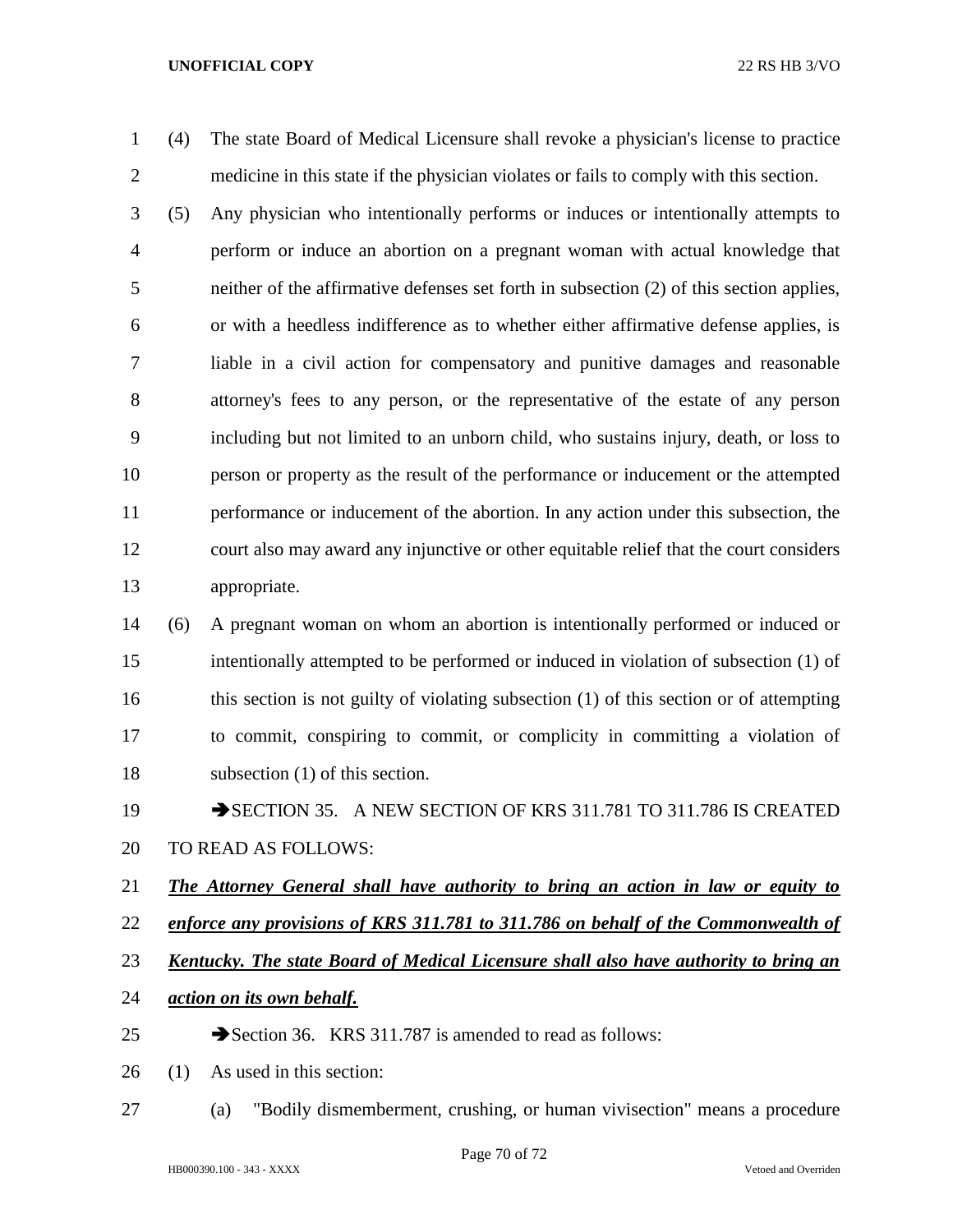| 1              |                                                                                              |                               | in which a person, with the purpose of causing the death of an unborn child,                |  |
|----------------|----------------------------------------------------------------------------------------------|-------------------------------|---------------------------------------------------------------------------------------------|--|
| $\overline{2}$ |                                                                                              |                               | dismembers the living unborn child and extracts portions, pieces, or limbs of               |  |
| 3              |                                                                                              |                               | the unborn child from the uterus through the use of clamps, grasping forceps,               |  |
| $\overline{4}$ |                                                                                              |                               | tongs, scissors, or a similar instrument that, through the convergence of two               |  |
| 5              |                                                                                              |                               | (2) rigid levers, slices, crushes, or grasps, or performs any combination of                |  |
| 6              |                                                                                              |                               | those actions on, any portion, piece, or limb of the unborn child's body to cut             |  |
| 7              |                                                                                              |                               | or separate the portion, piece, or limb from the body. The term includes a                  |  |
| 8              |                                                                                              |                               | procedure that is used to cause the death of an unborn child and in which                   |  |
| 9              |                                                                                              |                               | suction is subsequently used to extract portions, pieces, or limbs of the unborn            |  |
| 10             |                                                                                              |                               | child after the unborn child's death;                                                       |  |
| 11             |                                                                                              | (b)                           | "Medical emergency" has the same meaning as in KRS 311.720;                                 |  |
| 12             |                                                                                              | (c)                           | "Probable <i>gestational</i> [post-fertilization] age" has the same meaning as in KRS       |  |
| 13             |                                                                                              |                               | 311.720 <del>[311.781]</del> ; and                                                          |  |
| 14             |                                                                                              | (d)                           | "Unborn child" has the same meaning as in KRS 311.781.                                      |  |
| 15             | (2)                                                                                          |                               | No person shall intentionally perform or induce or attempt to perform or induce an          |  |
| 16             |                                                                                              | abortion on a pregnant woman: |                                                                                             |  |
| 17             |                                                                                              | (a)                           | That will result in the bodily dismemberment, crushing, or human vivisection                |  |
| 18             |                                                                                              |                               | of the unborn child; and                                                                    |  |
| 19             |                                                                                              | (b)                           | When the probable <b><i>gestational</i></b> {post-fertilization} age of the unborn child is |  |
| 20             |                                                                                              |                               | eleven (11) weeks or greater;                                                               |  |
| 21             |                                                                                              |                               | except in the case of a medical emergency.                                                  |  |
| 22             | (3)                                                                                          |                               | A pregnant woman on whom an abortion is performed or induced or attempted to be             |  |
| 23             |                                                                                              |                               | performed or induced in violation of subsection (2) of this section is not guilty of        |  |
| 24             |                                                                                              |                               | violating subsection (2) of this section or of attempting to commit, conspiring to          |  |
| 25             |                                                                                              |                               | commit, or complicity in committing a violation of subsection (2) of this section.          |  |
| 26             |                                                                                              |                               | Section 37.<br>(1) If any provision of this Act or the application thereof to any           |  |
| 27             | person or circumstance is held invalid, the invalidity shall not affect the other provisions |                               |                                                                                             |  |

Page 71 of 72